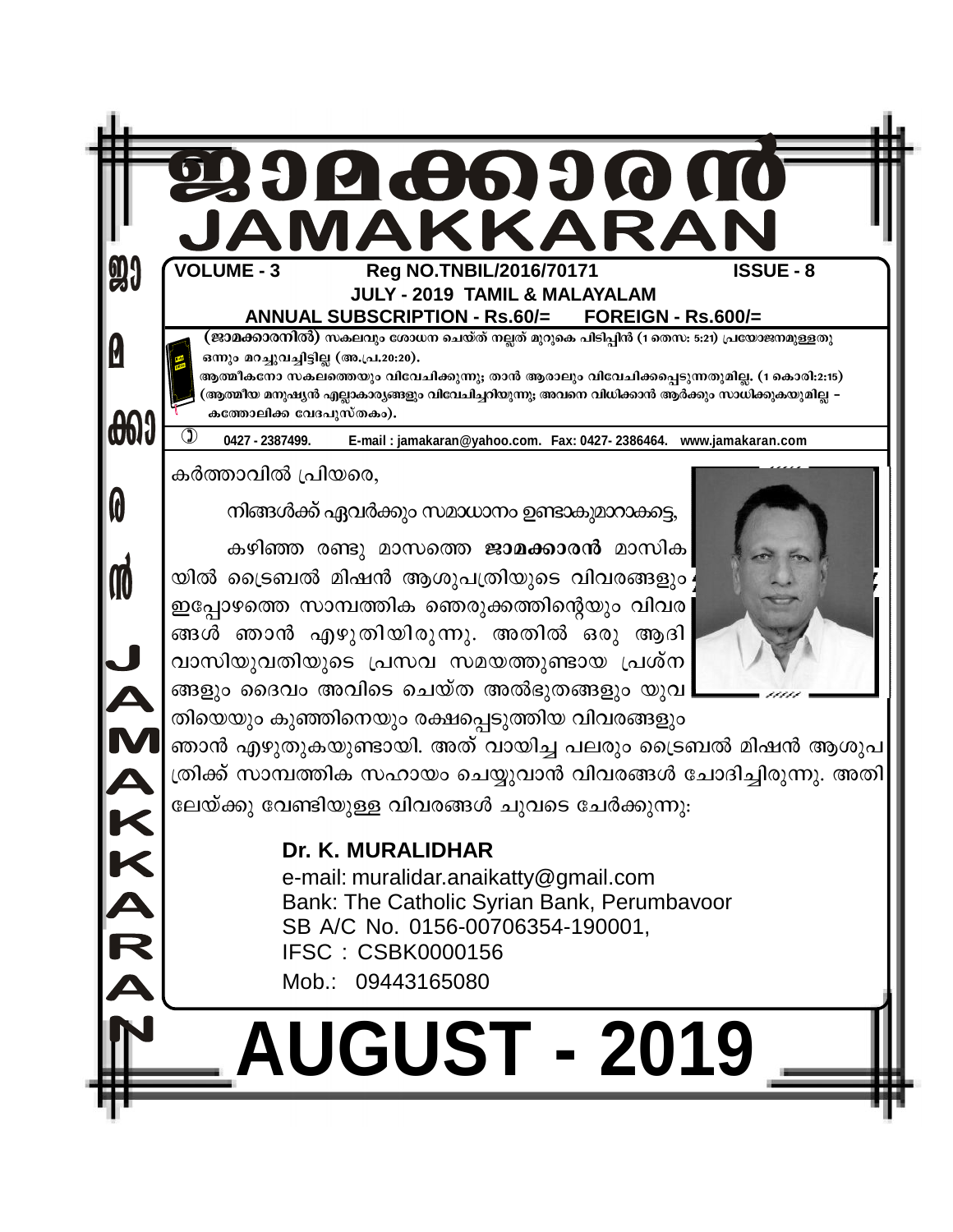August 2019

ട്രൈബൽ ന്യൂസ് എന്ന പേരിൽ മാസിക (ഇംഗ്ലീഷ്, മലയാളം, തമിഴ്) മൂന്നു ഭാഷകളിൽ പ്രസിദ്ധീകരിക്കുന്നു. ഈ മാസിക ആവശ്യമുള്ളവർ കത്തെ ഴുതി ആവശ്യപ്പെടാവുന്നതാണ്.

# ബി.ജെ.പി (കാവി പാർട്ടി) ഭരണം

ഇൻഡ്യയിൽ നടന്ന പൊതുതെരഞ്ഞെടുപ്പിൽ മൃഗീയ ഭൂരിപക്ഷത്തോടെ ബി.ജെ.പി അധികാരത്തിൽ വന്നതു മുതൽ ന്യൂനപക്ഷക്കാരായ ക്രിസ്ത്യാനി കളും ഇസ്ലാമൃരും വളരെയധികം പീഡിപ്പിക്കപ്പെട്ടുകൊണ്ടിരിക്കുന്നു.

കർണ്ണാടക സംസ്ഥാനത്തിൽമാത്രം എട്ടോളം സഭകളും പാസ്റ്റർമാരും ആക്രമിക്കപ്പെട്ടു. തമിഴ്നാട്ടിൽ 18 സ്ഥലങ്ങളിലായി കഴിഞ്ഞ രണ്ടുമാസത്തി നുള്ളിൽ തന്നെ പല സഭകളിലും അക്രമങ്ങൾ നടത്തുകയും ലഘുലേഖകളും ബൈബിളുകളും വിതരണം ചെയ്ത പല വിശ്വാസികളും അക്രമിക്കപ്പെടുകയും ചെയ്തു. തമിഴ്നാട്ടിലെ പോലീസ് സ്റ്റേഷനുകളിൽ ഇതെക്കുറിച്ച് പരാതി നൽകി യാലും ആരും അത് ചെവിക്കൊള്ളുവാനും തയ്യാറല്ല. കാരണം, തമിഴ്നാട്ടിലെ ഭരണകക്ഷി *(AIADMK)* ബി.ജെ.പി യ്ക്കും ആർ.എസ്.എസ്സിനും അടിമകളാ ണ്. ആരെങ്കിലും അതിനെതിരായി നടപടികൾ എടുത്താൽ അവർ കേന്ദ്രസർക്കാ രിന്റെ പ്രതികാര നടപടികൾക്ക് വിധേയരാകേണ്ടിവരും എന്നുള്ള ഭയത്തിലാണ് എല്ലാവരും കഴിയുന്നത്.

# ഉത്തരേന്ത്യാ റെയിൽ സംഭവം

ഇപ്പോഴെല്ലാം ഹിന്ദുമതസംരക്ഷണ സംഘടനയും ഹിന്ദുമുന്നണി സംഘ ടനക്കാരും ക്രിസ്ത്യാനികളെയും, പ്രത്യേകമായി മുസ്ലിങ്ങളെയും കാണു മ്പോൾ 'ജയ് ശ്രീറാം' എന്നും 'ജയ് ഹനുമാൻ' എന്നും ഉറക്കെ വിളിക്കുവാൻ പൊതുസ്ഥലങ്ങളിൽ വച്ച് നിർബന്ധിക്കുന്നു.

ഞാൻ ഉത്തരേന്ത്യയിൽ ട്രെയിനിൽ യാത്രചെയ്തുകൊണ്ടിരിക്കുമ്പോൾ  $\Box$ ഒരു ക്രിസ്തീയ കുടുംബവും യാത്ര ചെയ്തുകൊണ്ടിരുന്നു. രാത്രി പത്തുമ ണിയോടടുത്തസമയം ട്രെയിൻ *JHANSI* സ്റ്റേഷൻ കടന്നുപോയിക്കൊണ്ടിരു ന്നു. ഉറങ്ങുവാൻ ഉള്ള സമയം. ആ ക്രിസ്തീയ കുടുംബത്തിലുള്ള പ്രായം കൂടിയ വ്യക്തി, തന്റെ ക്ഷീണാവസ്ഥയ്യിൽ ഉറക്കച്ചടവോടെ കോട്ടുവായിട്ടു.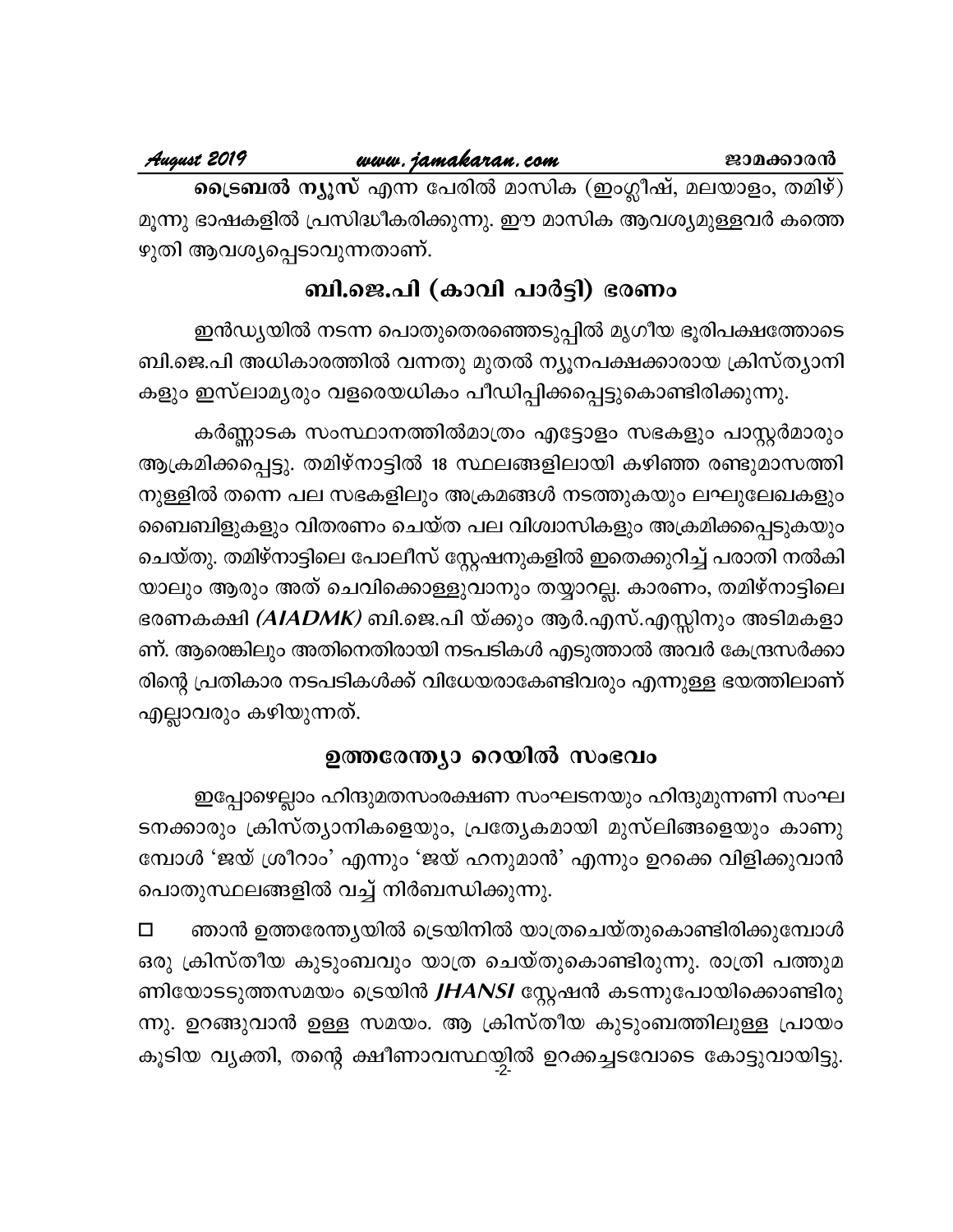### www.jamakaran.com

August 2019

അപ്പോൾ കോട്ടുവായോടൊപ്പം യേശുവേ എന്നു പറഞ്ഞു. ഈ സമയം സൈഡ് സീറ്റിൽ ഇരുന്നിരുന്ന നാലഞ്ചുപേർ ആ പ്രായമുള്ള വൃക്തിയോട് "ജയ് ശ്രീറാം" "ജയ് ഹനുമാൻ" എന്നു പറയണം എന്നും പറഞ്ഞ് ബഹളം ഉണ്ടാ ക്കി. ഉച്ചത്തിൽ "ജയ് ശ്രീറാം" എന്നു പറണം എന്ന് നിർബന്ധിച്ചു. അടുത്ത പ്രാവശ്യം കോട്ടുവാ വരുമ്പോൾ ഓർമ്മയുണ്ടെങ്കിൽ അങ്ങനെ പറയാം എന്ന് അദ്ദേഹം പറഞ്ഞു. അതുപോര, ഇപ്പോൾ തന്നെ അങ്ങനെ പറയണം എന്നും പറഞ്ഞുകൊണ്ട് അദ്ദേഹത്തെ ദേഹോപദ്രവം ചെയ്യുവാൻ ശ്രമിച്ചു. അദ്ദേഹ ത്തോടൊപ്പം യാത്ര ചെയ്ത ഭാര്യയും മക്കളും ഒടുവിൽ ഒരു പ്രാവശ്യം അങ്ങനെ പറഞ്ഞ് തൊലയ്ക്ക് എന്ന് അദ്ദേഹത്തോട് പറഞ്ഞു. വേറെവഴിയി ല്ലാതെ അദ്ദേഹം വേദനയോടെ തലകുനിച്ചുകൊണ്ട് 'ജയ് ശ്രീറാം' എന്ന് സാവ ധാനത്തിൽ പറഞ്ഞു. പക്ഷേ, അവർ, ഈ ശബ്ദം പോര, ഉച്ചത്തിൽ തന്നെ പറയണം എന്ന് നിർബന്ധിച്ചു. അദ്ദേഹം കരയുന്നതുകണ്ട് അവർ പിന്നെ നിർബന്ധിക്കാതെ അവർ തങ്ങളുടെ സീറ്റുകളിൽ പോയിരുന്നു. കുടുംബത്തോ ടൊപ്പം യാത്ര ചെയ്തതുകൊണ്ട്, തന്റെ കുടുംബക്കാർക്ക് ആപത്തൊന്നും ഉണ്ടാ കാതെയിരിക്കുവാനായിരിക്കും അപ്പോൾ അദ്ദേഹം അങ്ങനെ ജയ് ശ്രീറാം എന്ന് വിളിച്ചതെന്നാണ് ഞാൻ വിചാരിക്കുന്നത്. ഈ കഠിനമായ സാഹചര്യ ത്തിൽ വായനക്കാരായ നിങ്ങൾ ആരെങ്കിലും ആയിരുന്നുവെങ്കിൽ ഈ അവസ്ഥ ഒന്നു സങ്കൽപിച്ചു നോക്കുക.

# ജാർഖണ്ഡ് സംഭവം

ജാർഖണ്ഡിലെ ഒരു ഗ്രാമത്തിലെ ഒരു മുസ്ലിം ബാല്യക്കാരനെ ഹിന്ദു  $\Box$ മുന്നണി സംഘക്കാർ അവന്റെ ചുറ്റിലുംകൂടി നിന്ന് 'ജയ് ശ്രീറാം' 'ജയ് ഹനുമാൻ' എന്ന് ഉച്ചത്തിൽ പറയുവാൻ നിർബന്ധിച്ചു. പക്ഷേ അവൻ അവ രുടെ നിർബന്ധത്തിനു വഴങ്ങിയില്ല. അതുകൊണ്ട് അവനെ അവർ ഒരുമര ത്തിൽ കെട്ടിയിട്ട് വടികൊണ്ടും കാൽകൊണ്ടും മൃഗീയമായി മർദ്ദിച്ചു. പക്ഷേ, അവൻ അള്ളാ അള്ളായെന്ന് നിലവിളിച്ചു. ഈ സംഭവം വാട്ട്സ് അപ്പിലും പത്രമാധ്യമങ്ങളിലും വൈറലായി പ്രചരിച്ചു. ഒടുവിൽ നാട്ടുകാർ ചിലർ അവനെ രക്ഷപ്പെടുത്തി ആശുപത്രിയിൽ പ്രവേശിപ്പിച്ചുവെങ്കിലും വൈകാതെ അവൻ മരണത്തിനു കീഴടങ്ങുകയാണുണ്ടായത്. ഈ സംഭവം രാജ്യവ്യാപകമായ പ്രതിഷേധത്തിനു കാരണമായി. പാർലമെന്റിലും രാജ്യ സഭയിലും പ്രതിപക്ഷം ശക്തമായി പ്രധിഷേധിക്കുകയുണ്ടായി.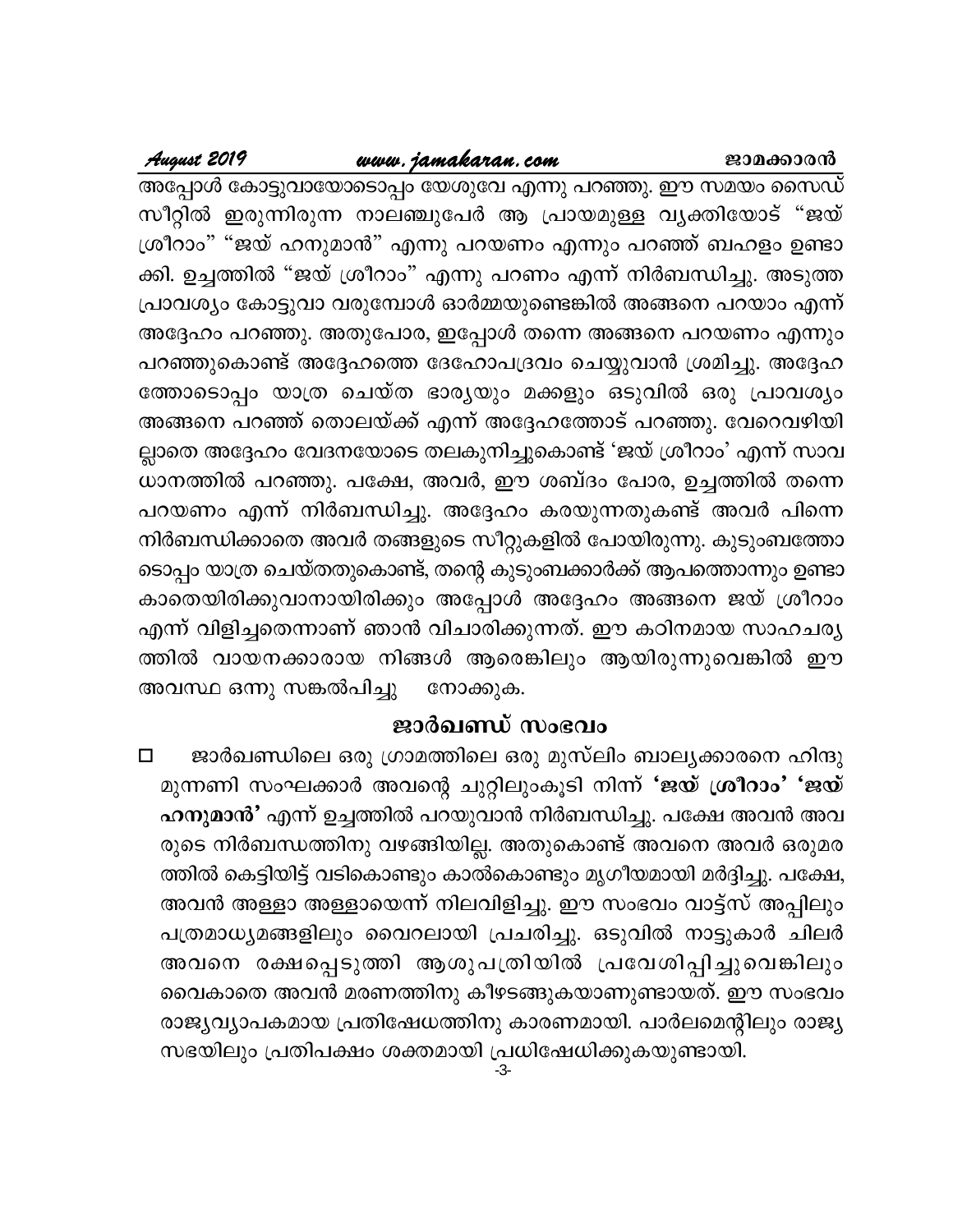# August 2019 ഓടിച്ചുപോകുമ്പോൾ കാർ റിപ്പയർ ആയിട്ട് റോഡിന് ഒരു വശത്ത് നിർത്തി.

അപ്പോൾ അതുവഴി മോട്ടോർ ബൈക്കിൽ വന്ന 3 ചെറുപ്പക്കാർ എന്തിനാണ് ഇവിടെ നിൽക്കുന്നത് എന്നുചോദിച്ചു. അതോടൊപ്പം അയാളുടെ പേരും ചോദിച്ചു. അതിന്, ഡ്രൈവർ ഫൈസൽ ഉസ്മാൻ എന്ന് തന്റെ പേര് പറ ഞ്ഞു. ഈ ഡ്രൈവർ ഒരു മുസ്ലീമാണെന്ന് അറിഞ്ഞയുടനെ "ജയ് ശ്രീറാം" "ജയ് ഹനുമാൻ" എന്നുപറയുവാൻ അവർ അവനെ നിർബന്ധിച്ചു. അവൻ അങ്ങനെ പറയാത്തതുകൊണ്ട് അവർ മൂന്നു പേരും ചേർന്ന് അയാളെ അടിച്ച് താഴത്തിട്ട് ക്രൂരമായി മർദ്ദിച്ചു. ആ കാറിലുണ്ടായിരുന്ന യാത്രക്കാർ ഭയന്ന് കാറിനുള്ളിലിരുന്ന് ഇതെല്ലാം നോക്കിക്കൊണ്ടിരുന്നു. അയാളെ മർദ്ദിച്ച് അവ ശനാക്കിയ ശേഷം അവർ മൂന്നുപേരും ബൈക്കിൽ തന്നെ രക്ഷപ്പെട്ടു. ഇതു പോലെയുള്ള അനിഷ്ട സംഭവങ്ങൾ മുംബെയിൽ കഴിഞ്ഞ ഒരു മാസമായി അടിക്കടി നടക്കുന്നതായി പത്രക്കാർ വെളിപ്പെടുത്തുകയുണ്ടായി. ഈ വിഷ യത്തിൽ നമ്മുടെ പ്രധാനമന്ത്രി പാർലമെന്റിൽ തന്റെ ആശങ്ക പ്രകടിപ്പിക്കു കയുണ്ടായി.

# ഇന്ത്യയിലെ എല്ലാ സംസ്ഥാനങ്ങളും ബി.ജെ.പി. ഭരിക്കണം

ഇന്ത്യയിലെ എല്ലാ സംസ്ഥാനങ്ങളിലും ബി.ജെ.പി. ഭരണം വരു ന്നതിനുവേണ്ടി ഒരു വൻതുക പണമായി അവർ സംഘടിപ്പിച്ചു വച്ചിരിക്കുന്നു. ആ പണം കൊണ്ട് ഓരോ സംസ്ഥാനത്തിലും മറ്റു കക്ഷിക്കാരായ എം.എൽ.എ മാരെ തങ്ങളുടെ പാർട്ടിയിൽ നിന്നും രാജി വയ്പിച്ചിട്ട് ബി.ജെ.പി. യിൽ ചേർത്തു കൊണ്ടിരിക്കുന്നു.

- ഞാൻ ജൂലായിൽ ഈ കാര്യങ്ങൾ ജാമക്കാരനിൽ എഴുതികൊണ്ടിരിക്കു  $\Box$ മ്പോൾതന്നെ കർണ്ണാടക സംസ്ഥാനത്തിൽ ബി.ജെ.പി. പാർട്ടി ഭരണക ക്ഷിയെ അട്ടിമറിച്ച് ഭരണം തങ്ങളുടെ കൈപ്പിടിയിൽ ആക്കിയത് ഞാൻ കേട്ടു. ഓരോ എം.എൽ.എ മാർക്കും 20 കോടി രൂപ വീതം നൽകി 19 എം.എൽ.എ. മാരെ വിലയ്ക്ക് വാങ്ങി എന്നുള്ള വാർത്തകളാണ് ഇപ്പോൾ വന്നുകൊണ്ടി രിക്കുന്നത്. ഈ കോടികൾ ബി.ജെ.പി.യ്ക്ക് എവിടെ നിന്നാണ് കിട്ടിയത്.
- ഇതേ മാതൃകയിലാണ് ഗോവയിലും എം.എൽ.എ മാരെ വിലയ്ക്ക് വാങ്ങി  $\Box$ ഇപ്പോൾ ബി.ജെ.പി. ഭരണം പിടിച്ചെടുത്തത്.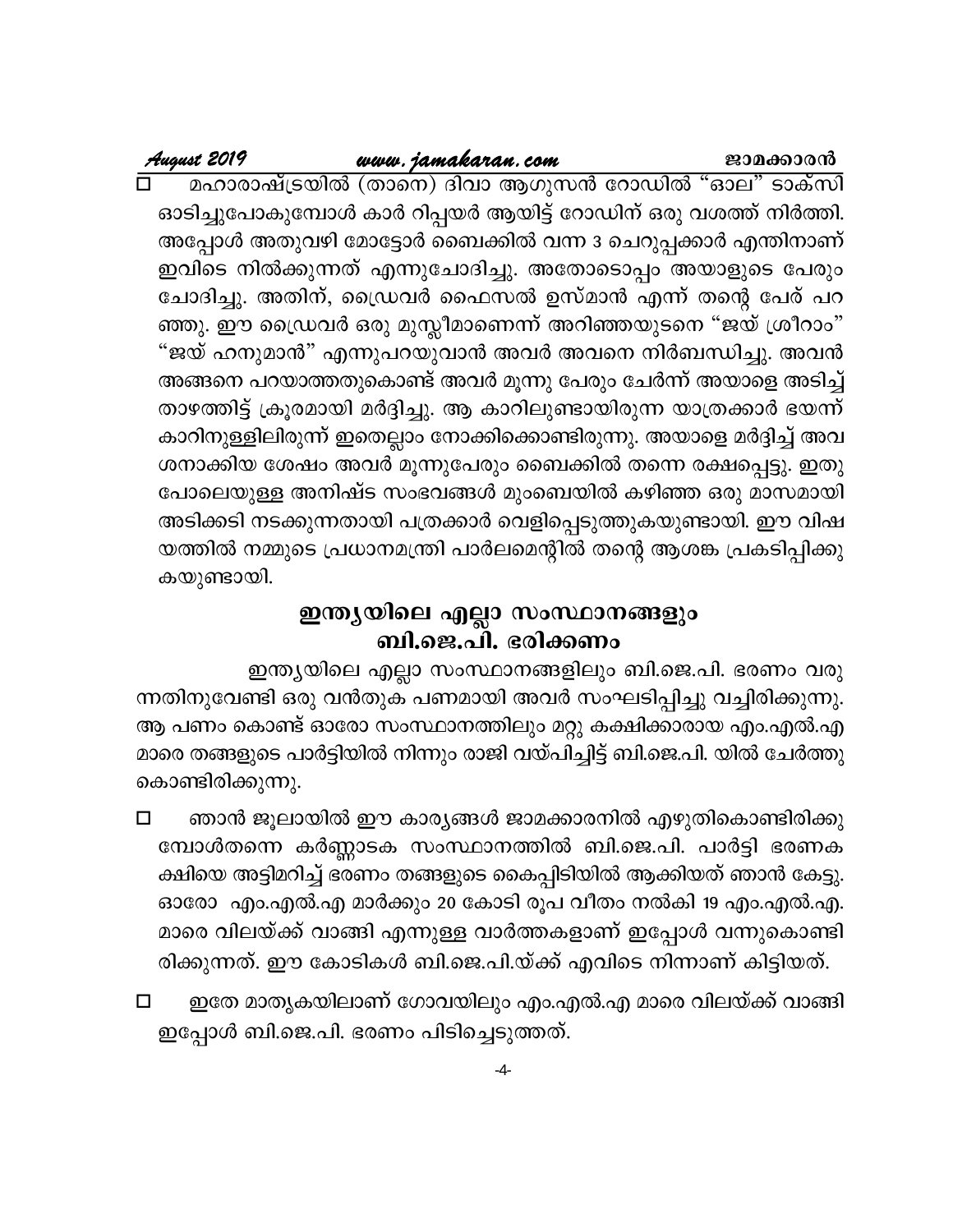### www.jamakaran.com

August 2019

അവരുടെ അടുത്ത ലക്ഷ്യം മമതാ ബാനർജി ഭരിക്കുന്ന പശ്ചിമബംഗാ ളാണ്. അവിടെയുള്ള എം.എൽ.എ മാരെയും പണം കൊടുത്ത് ചാക്കിലാ ക്കുവാൻ ബി.ജെ.പി. ശ്രമിച്ചുകൊണ്ടിരിക്കുന്നു. തുടർന്ന് തമിഴ്നാട്, പോണ്ടി ച്ചേരി, കേരളം തുടങ്ങിയ സംസ്ഥാനങ്ങളാണ് അവരുടെ ലക്ഷ്യം. അങ്ങനെ ഇന്ത്യയിലെ എല്ലാ സംസ്ഥാനങ്ങളും ബി.ജെ.പി. യുടെ ഭരണത്തിൽ വന്നു കഴിഞ്ഞാൽ പിന്നെ ഇന്ത്യ മഴുവനും ഒരേ മതം, ഒരേ ഭാഷ, ഒരേ നിയമം ഉണ്ടാക്കി അതിലൂടെ ഹിന്ദുത്വം അടിച്ചേൽപ്പിക്കുവാനാണ് അവരുടെ ശ്രമം.

ഇത് സംഭവിക്കുമെങ്കിൽ ഇന്ത്യയിലും കാശ്മീരിലും ആഭ്യന്തര കല ഹവും മതത്തിന്റെ പേരിലുള്ള കലാപങ്ങളും ഉണ്ടാകുവാനുള്ള സാദ്ധ്യതയുണ്ട്. ഇന്ത്യയിൽ ആയിരക്കണക്കിനുള്ള മതങ്ങളും ഭാഷകളും ഉണ്ട്. അവരവർ ആരാധിക്കുന്ന ദൈവങ്ങളെ ആരാധിക്കുവാനുള്ള നിയമങ്ങളു ണ്ട്. എല്ലാവരും അവരവരുടെ സംസ്കാരത്തിന്റെ അടിസ്ഥാനത്തിൽ ഇപ്പോൾ ജീവിച്ചുകൊണ്ടിരിക്കുന്നു. അവരുടെ ഇടയിൽ ഭിന്നതകൾ സൃഷ്ടിച്ച് അവരുടെ സമാധാനം നഷ്ടപ്പെടുത്തുവാനാണ് ഇപ്പോഴത്തെ ശ്രമം. അതിനുവേണ്ടി ശ്രീ. നരേന്ദ്രമോദിയും ശ്രീ. അമിത്ഷാ അവർകളും വാശിയോടെ പ്രവർത്തിച്ചുകൊണ്ടിരിക്കുന്നു. തമിഴ്നാട് സർക്കാർ ഒരു അടി മയെപ്പോലെ പ്രവർത്തിക്കുന്നതുകൊണ്ട് ഏതുസമയവും ബി.ജെ.പിയോടു ലയിക്കുവാൻ സാധ്യതയുണ്ട്. പക്ഷേ, തമിഴ്നാട്ടിൽ ഡി.എം.കെ പാർട്ടി ഉള്ളി ടത്തോളം കാലം ബി.ജെ.പി തമിഴ്നാട്ടിൽ പ്രവേശിക്കുവാൻ സാധിക്കുക യില്ല. അതുപോലെതന്നെ കേരളത്തിലും കമ്മ്യൂണിസ്റ്റ് പാർട്ടി ഭരിച്ചാലും കോൺഗ്രസ്സ് പാർട്ടി ഭരിച്ചാലും കേരള ജനത പ്രബുദ്ധരാണ്. അതുകൊണ്ട് കേരളത്തിലും അധികാരം പിടിക്കുവാൻ സാധ്യമല്ല. കേരളത്തിൽ ഹൈന്ദ വർ കൂടുതലാണെങ്കിലും അവർ ബി.ജെ.പി ഭരണത്തെ ഇഷ്ടപ്പെടുന്നില്ല.

# ഇനി പ്രധാന വിഷയം

വടക്കേ ഇന്ത്യയിലെ എന്റെ യാത്രയിൽ സംഭവിച്ച കാര്യം ഞാനെഴുതി യത് നിങ്ങൾ വായിച്ചുവല്ലോ! ഉറങ്ങുവാൻ നേരത്തു പോലും യേശുവേ എന്ന് വിളിക്കുവാൻ കഴിയാത്ത സ്ഥിതിയാണുള്ളത്. ആ പ്രായമായ മനുഷ്യനോട് ജയ്ശ്രീറാം ബോലോ എന്നു നിർബന്ധിച്ച് പറയിച്ചത് നിങ്ങൾ വായിച്ചുവ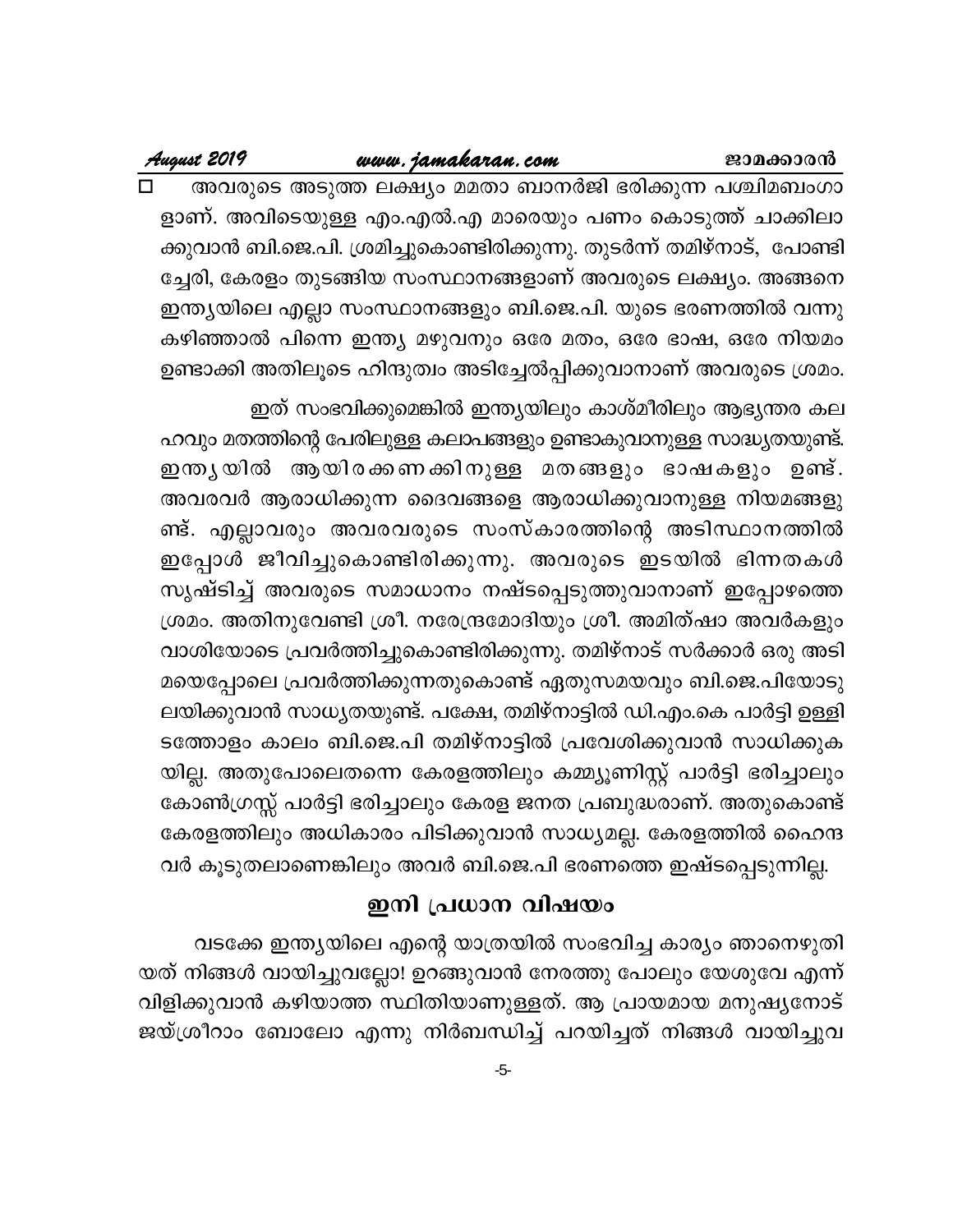# August 2019

### www.jamakaran.com

ല്ലോ. അതുപോലെയുള്ള സ്ഥിതി ഇന്ത്യയിലുള്ള മറ്റു പലർക്കും അനുഭവപ്പെ ടുവാൻ പോവുകയാണ്.

ഒരു പക്ഷേ, ഡോക്ടർ പുഷ്പരാജ് ആയ എനിക്കും അങ്ങനെ ഒരു സാഹ ചര്യം ഉണ്ടായാൽ ഞാൻ അതിനെ എങ്ങനെ അഭിമുഖീകരിക്കും എന്നു ഞാൻ ഒരു നിമിഷം ആലോചിച്ചു. ആ മുസ്ലീംബാല്യക്കാരനും മുംബെയിലെ ടാക്സി ഡ്രൈവറും കൂടുതൽ അടിയേറ്റിട്ടും മരണം വരെ 'ജയ്ശ്രീറാം' 'ജയ്ഹനുമാൻ' എന്നു പറഞ്ഞിട്ടില്ല. അള്ളാ അള്ളാ എന്നു പറഞ്ഞിട്ടാണ് ജീവനെ വിട്ടത്. അള്ളാ ഒരു യഥാർത്ഥ ദൈവം അല്ല എന്ന രഹസ്യം അവർക്ക് അറിയാതിരി ന്നിട്ടും മരണം വരെ അവരുടെ വിശ്വാസവും മനോബലവും എത്ര വലുതായി രുന്നു. ആ സാഹചര്യത്തിൽ നമ്മുടെ പ്രവർത്തനം എങ്ങനെ ആയിരിക്കുമെന്ന് നാം മനസ്സിൽ പരിശീലനം ചെയ്തു നോക്കണം.

# തീച്ചൂള പരീക്ഷ

ശദ്രക്, മേശെക്, അബേദ്നെഗോ മൂന്നുപേരേയും തീച്ചൂളയിൽ ഇടുന്ന തിനു മുൻപെ അവരോട് അറിയിച്ചത് എന്താണ്? രാജാവ് ആരാധിക്കുന്ന ഈ വിഗ്രഹത്തിനെ വണങ്ങിയാൽ മതി, നിങ്ങൾ രക്ഷപ്പെടും പദവിയും കിട്ടും. പക്ഷേ, ബാല്യക്കാർ അതിന് വഴങ്ങിയില്ല. ആ സാഹചര്യത്തിലും അവർ രണ്ടു വിധത്തിലുള്ള വിശ്വാസ വാർത്തകൾ പറഞ്ഞു: ഞങ്ങൾ ആരാധിക്കുന്ന ദൈവം ഞങ്ങളെ ഈ തീച്ചൂളയിൽ നിന്നു വിടുവിക്കുവാൻശക്തിയുള്ളവനാണ്. ഒരു പക്ഷേ അവൻ ഞങ്ങളെ വിടുവിക്കാതെ പോയാലും ഞങ്ങൾ ഈ വിഗ്രഹത്തെ വണങ്ങുകയില്ല എന്നു പറഞ്ഞ് തങ്ങളെ തന്നെ മരണത്തിനായി ഒരുങ്ങുന്നു. ഇതിൽ വിടുവിക്കും എന്നു പറയുന്നത് വിശ്വാസമാണ്. വിടുവിക്കാതെ പോയാലും എന്നു പറയുന്നത് പൂർണ്ണ വിശ്വാസമാണ്. ഈ ബാല്യക്കാർ തങ്ങൾക്ക് രക്ഷപ്പെടാനുള്ള ചെറിയ കാര്യങ്ങൾക്കു പോലും വഴങ്ങാതെ, ഞങ്ങ ളുടെ ദൈവം ജീവിക്കുന്നവനാണ്. അവൻ ഞങ്ങളെ ശ്രദ്ധിക്കുന്നു. ഇങ്ങനെയുള്ള ഞെരുക്കത്തിൽ എന്റെ മക്കൾ എങ്ങനെയാണ് എന്നെ മഹിമ പ്പെടുത്തുവാൻ പോകുന്നു എന്നത് ദൈവം അറിയുവാൻ ആഗ്രഹിച്ചു. കർത്താവ് മൗനമായി അവരെ നോക്കിക്കൊണ്ടേയിരുന്നു. അവരുടെ ധൈര്യത്തോടെയുള്ള മറുപടിയെ അറിഞ്ഞയുടൻ, എന്റെ മക്കൾ ലജ്ജിപ്പിച്ചില്ല, ധൈര്യത്തോടെ മര ണത്തെ തെരഞ്ഞെടുത്തപ്പോൾ അവർക്കൊപ്പം കർത്താവും തീച്ചൂളയിൽ ചാടി.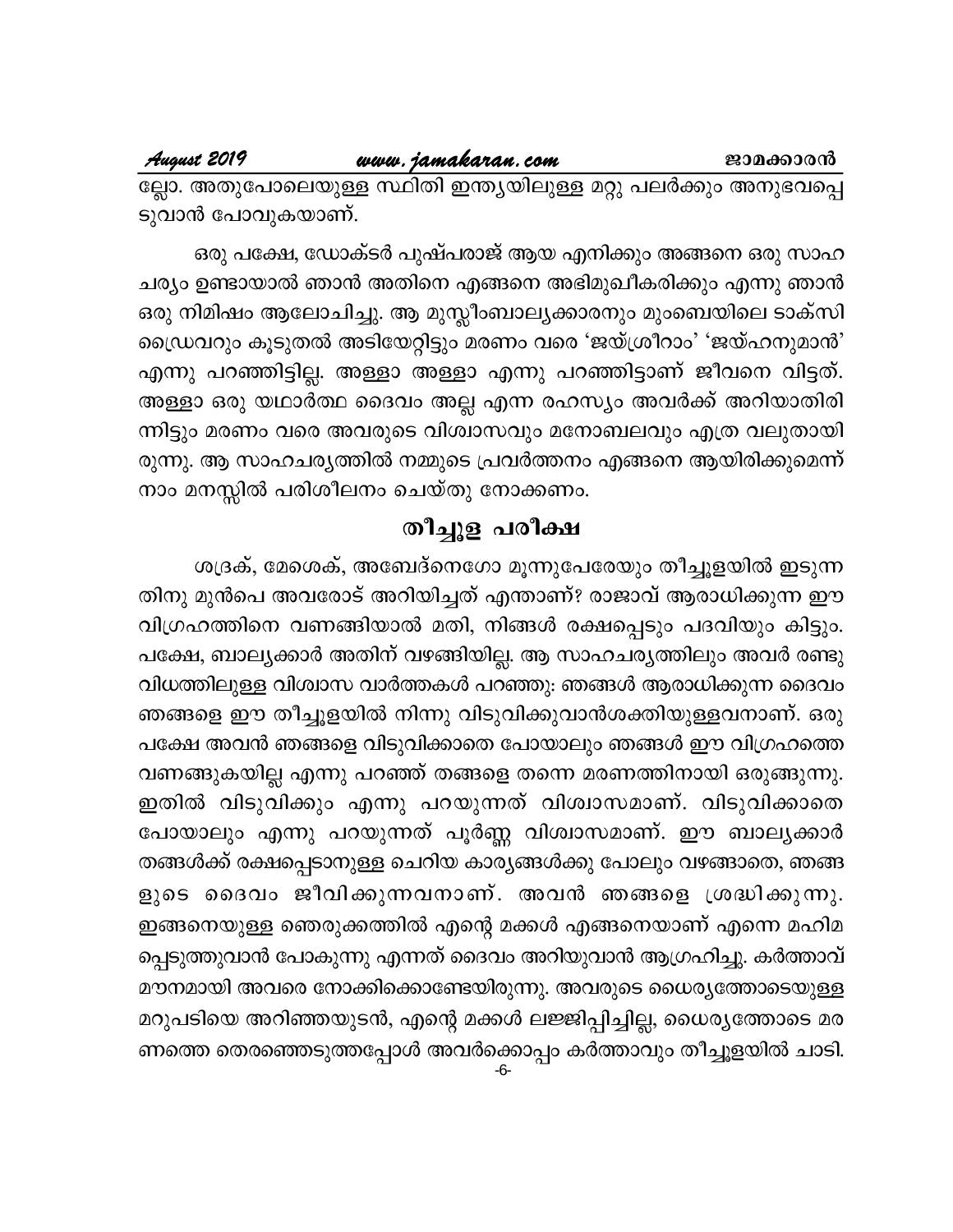അവരുടെ തലമുടി പോലും എരിഞ്ഞു പോകാതെയും ശരീരം വെന്തു പോകാ തെയും ഒരു കൊച്ചുകുഞ്ഞിനെ സൂക്ഷിക്കുന്നതുപോലെ അവരെ സംരക്ഷി ച്ചു. അത് എത്ര വലിയ കൃപയാണ്. തീച്ചൂളയിൽ അവരെ എറിഞ്ഞവരെ ആ തീ ദഹിപ്പിച്ചു കളഞ്ഞു. അവരുടെ വിശ്വാസത്തിലുള്ള ഉറപ്പിനെ കർത്താവ് മാനിച്ചു.

അടുത്ത് നടന്ന സംഭവമാണ് ലോകചരിത്രത്തിൽ എഴുതപ്പെട്ടിട്ടുള്ള പ്രധാന വിഷയം. പിറ്റെ ദിവസം രാജാവ് തീച്ചൂളയിൽ എറിയപ്പെട്ട ബാല്യ ക്കാരെ കാണുവാൻ വന്നു. തീച്ചൂളയിൽ കുനിഞ്ഞു നോക്കിയപ്പോൾ നാലാമ തൊരാൾ തീച്ചൂളയിൽ നടക്കുന്നതു കണ്ടു. രാജാവ് ആ ബാല്യക്കാരെ നോക്കി ഉച്ചത്തിൽ ചോദിച്ചു, ഞങ്ങൾ വിശ്വസിക്കുന്ന ഞങ്ങളുടെ ദൈവം ഞങ്ങളെ രക്ഷിക്കും എന്നു നിങ്ങൾ വീമ്പിളക്കിയല്ലോ? അതു പ്രകാരം ആ ദൈവം നിങ്ങളെ രക്ഷപ്പെടുത്തിയോ എന്നു ചോദിച്ചു. അതെ രാജാവെ, ഞങ്ങൾ വിശ്വ സിക്കുന്ന ഞങ്ങളുടെ ദൈവം ഈ തീച്ചൂളയിൽ ഞങ്ങളോടൊപ്പം നിൽക്കു ന്നു, ഞങ്ങളുടെ ശരീരത്തിൽ ഒരു ചെറിയ പൊള്ളൽ പോലും ഉണ്ടായിട്ടില്ല. കർത്താവിന്റെ നാമം മഹത്വപ്പെടട്ടെ. ഇപ്പോൾ മറ്റൊരു വലിയ അതിശയം സംഭവിക്കുന്നു. രാജാവ് വലിയ ശബ്ദത്തോടെ, ഈ ബാല്യക്കാർ ആരാധി ക്കുന്ന ദൈവം തന്നെ യഥാർത്ഥ ദൈവം, ഇനി നമ്മുടെ ദേശത്തിൽ വിഗ്രഹ ങ്ങളൊന്നും പാടില്ല. ഇനി ഇവരുടെ ദൈവമാണ് നമ്മുടെ ദൈവം. രാജാവായ ഞാനും എന്റെ ദേശക്കാരും ഈ യഥാർത്ഥ ദൈവത്തെ മാത്രമേ ആരാധിക്കാ വൂ എന്ന് കല്പന പുറപ്പെടുവിച്ചു. ഈ ബാല്യക്കാരുടെ സാക്ഷ്യ ജീവിതം ദേശം മുഴുവനും യഥാർത്ഥ ദൈവത്തെ ആരാധിക്കുവാൻ ഇടവരുത്തി.

ഇത് വായിക്കുന്ന എന്റെ പ്രിയ വായനക്കാരേ, ഇങ്ങനെയുള്ള ഒരു സാഹ ചര്യം നിങ്ങളുടെ ജീവിതത്തിൽ ഉണ്ടാവുമെങ്കിൽ, താൽകാലിക രക്ഷയ്ക്ക് വിഗ്രഹത്തെ ആരാധിക്കാം എന്ന് ചിന്തിച്ച് രക്ഷപ്പെടുവാൻ ശ്രമിക്കുമോ അഥവാ മരിക്കേണ്ടി വന്നാലും യേശുക്രിസ്തുവിനെ ഞാൻ തള്ളിപ്പറയുകയില്ല. എന്ന തീരുമാനമെടുക്കുവാൻ കഴിയുമോ?

എന്റെ വ്യക്തി ജീവിതത്തിൽ ഇങ്ങനെ ഒരു സാഹചര്യം എനിക്കുണ്ടാ യാൽ RSS തീവ്രവാദികളുടെ കൈയിൽ 3 അകപ്പെട്ട് ജയ്ശ്രീറാം എന്നു പറയു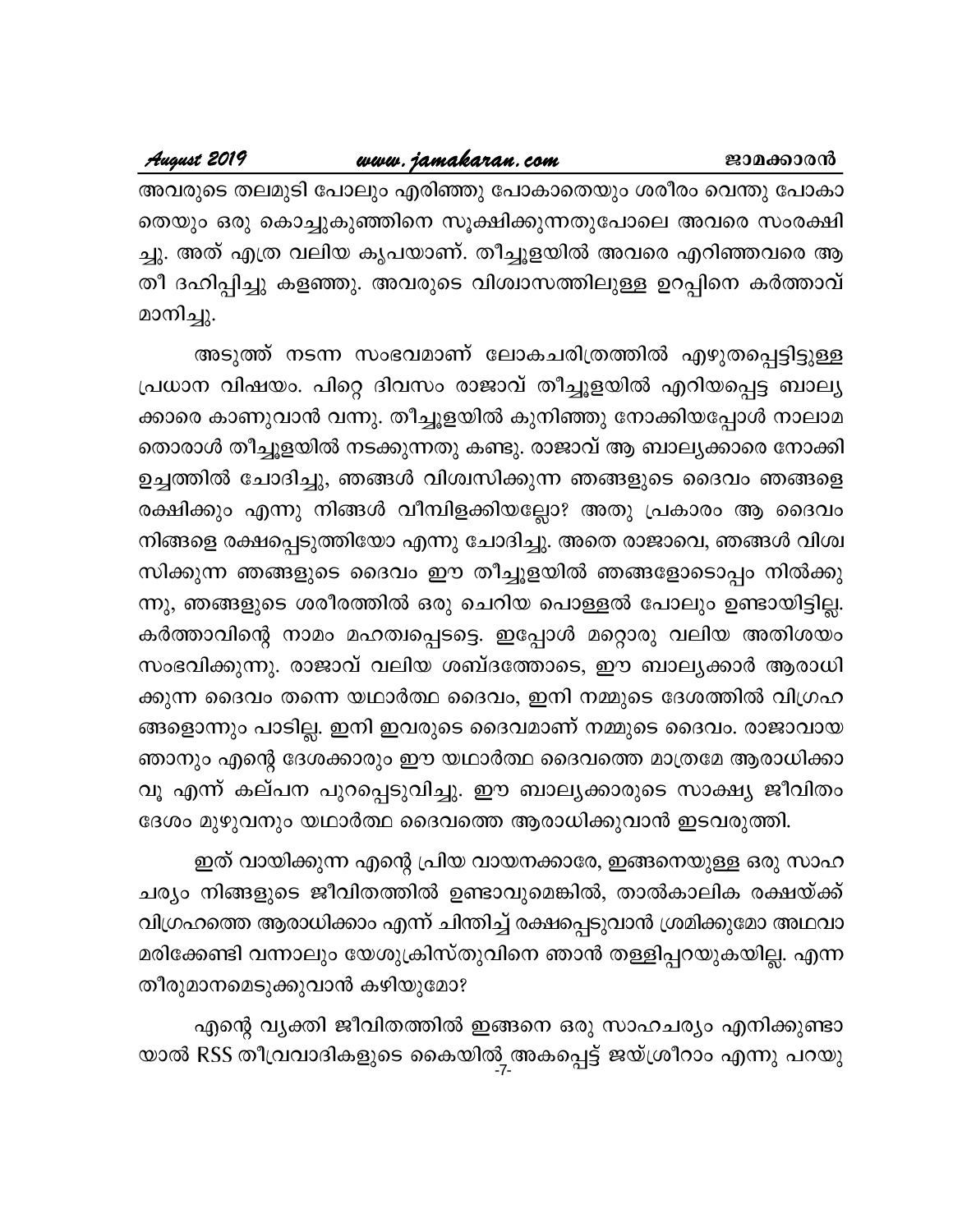വാൻ നിർബന്ധിച്ചാൽ "ഈസാ മസി കീ ജയ്" എന്നുപറയുവാനുള്ള ഉറപ്പ് എനിക്കുണ്ട്. കാരണം, എന്റെ ദൈവം എന്നോടും എന്റെ ഉള്ളിലും കൂടെയു ണ്ട്. എല്ലാ ആപത്തുകൾക്കും മരണ ഉപദ്രവത്തിനും എന്നെ തന്നെ ഒരുക്കി ക്കൊണ്ടാണ് ഞാൻ യാത്ര തുടരുന്നത്.

# ചില ക്രൈസ്തവ നേതാക്കൾക്ക്

# എന്നോടുള്ള ദേഷ്യം

ഇപ്പോഴുള്ള സി.എസ്.ഐ മോഡറേറ്റർ, ചില ബിഷപ്പുമാർ ഇവർക്കെല്ലാം എന്നോടുള്ള ദേഷ്യത്തിനു കാരണം, ഞാൻ ജാമക്കാരനിൽകൂടി വെളിപ്പെടു ത്തിയ ചില കാര്യങ്ങളാണ്. അതുകൊണ്ട് എന്റെ ദൈവവേലയിൽ ചില തടസ്സ ങ്ങൾ അവർ ഉണ്ടാക്കുന്നു. അത് എന്റെ ശരീരത്തെ വേദനപ്പെടുത്തുന്നില്ല. മറി ച്ച്, എന്റെ മനസ്സിനെയാണ് വളരെ വേദനിപ്പിക്കുന്നത്. ഞാൻ കള്ളമായിട്ടോ വ്യാജമായിട്ടോ ഇതുവരേയും ഒന്നും എന്റെ മാസികയിൽ എഴുതിയിട്ടില്ല. ഞാൻ പണത്തിനുവേണ്ടിയോ പണപിരിവിനുവേണ്ടിയോ ഒരു സഭകളിലും ദേശ ത്തിലും വിദേശത്തിലും പ്രസംഗിച്ചിട്ടില്ല. അതിന്റെ ആവശ്യവും എനിക്കുണ്ടാ യിട്ടില്ല. കാരണം എന്റെ മക്കൾ നല്ല സ്ഥിതിയിൽ കുടുംബത്തിൽ ആയിരിക്കു ന്നു. എന്റെ ഭാര്യയുടെ സർക്കാർ പെൻഷനിൽ സംതൃപ്തരായി കടങ്ങളി ല്ലാതെ ജീവിക്കുന്നു.

ജാമക്കാരൻ മാസികയുടെ അച്ചടിയുടെ ചെലവിനായും സ്റ്റാമ്പിന്റെ ചെല വിനായും ധാരാളം വായനക്കാർ മാസംതോറും മുടങ്ങാതെ സാമ്പത്തിക സഹായം നൽകിവരുന്നു. അങ്ങനെ അയയ്ക്കുന്നവരുടെ പണം ഓരോ മാസവും മാസിക പുറത്തിറക്കുവാൻ മതിയാകുന്നുണ്ട്.

പക്ഷെ എന്റെ മാസികയിൽ ചില ബിഷപ്പുമാരുടെ വെട്ടിപ്പുകളെക്കുറിച്ചും എതിർ ക്രിസ്തുവിന്റെ ഉപദേശത്തെ സഭയ്ക്കുള്ളിൽ നുഴഞ്ഞുകയറ്റുവാൻ ശ്രമിക്കുന്നതിനെക്കുറിച്ചും മാസികവഴി എന്റെ വായനക്കാരെ ജാഗ്രതപ്പെടു ത്തുന്നത്, ഇങ്ങനെയുള്ള ചില ബിഷപ്പുമാർക്ക് എന്റെ മേൽ വെറുപ്പും ഈർഷ്യവും ഉണ്ടാക്കുന്നു. രഹസ്യമായി എന്നെ വിശ്വാസികളായ ജനത്തിൽ നിന്നും അകറ്റുവാൻ ശ്രമിക്കുന്നത് ഹിന്ദുമത തീവ്രവാദികളുടെ പ്രവർത്തനത്തേക്കാൾ മോശമാണ്. എന്നാലും, ദൈവഭക്തിയുള്ള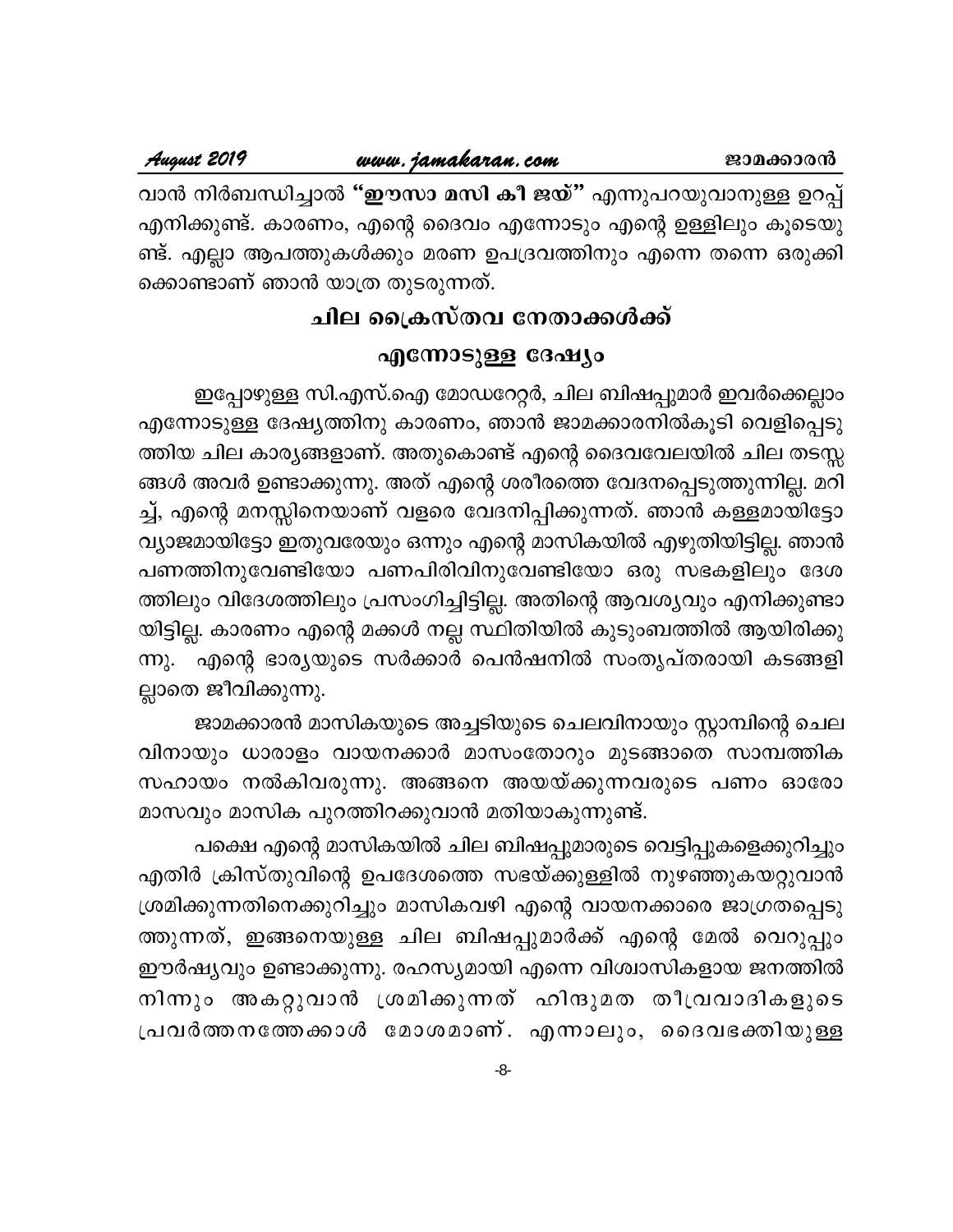നമ്മുടെ ജീവിതം, നമ്മുടെ വസ്ത്രധാരണം, ഭവനങ്ങളിലെ നമ്മുടെ പെരുമാറ്റം, അല്ലെങ്കിൽ ജോലി സ്ഥലത്തെ നമ്മുടെ പ്രവർത്തനങ്ങൾ വഴിയായി നമ്മെ കാണുന്നവർ, ഇവർ ആരാധിക്കുന്ന യേശുതന്നെ യഥാർത്ഥ ദൈവം എന്നു പറയണം. നമ്മുടെ ഇന്ത്യയിൽ ഇനിയും എന്തെല്ലാം സംഭവിക്കുവാൻ പോകുന്നു എന്നറിയില്ല.

എതിർ ക്രിസ്തുവിന്റെ കാലത്തിൽ 666 നമ്പർ ഇടാത്തവർക്ക് റേഷൻ കിട്ടത്തില്ല, കുഞ്ഞിന് പാൽ കിട്ടത്തില്ല. അഥവാ 666 നമ്പർ ഇടാത്തവരെ ജയിലിൽ അടയ്ക്കും എന്ന സാഹചരൃത്തിൽ നമ്മുടെ വിശ്വാസവും പ്രവർത്തിയും എങ്ങനെ ഉള്ളതായിരിക്കും. എതിർക്രിസ്തുവിന്റെ കാലം വളരെ ദൂരയല്ല. ഇപ്പോഴേ നാം പ്രാർത്ഥനയോടെ വചനത്തിന്റെ അടിസ്ഥാനത്തിൽ ജീവിച്ച് ക്രിസ് തുവിനുവേണ്ടി லை முலு வுகளை . ജീവിച്ച് രക്തസാക്ഷികളായവരുടെ ചരിത്രങ്ങളെ നാം വായിച്ച്, തങ്ങളുടെ സ്വന്തകുടുംബങ്ങൾ നഷ്ടപ്പെടുത്തുന്നതിൽ ധൈര്യപ്പെട്ടു, ആ ധൈര്യം നമുക്ക് എല്ലാവർക്കും ഉണ്ടായിരിക്കണം.

എന്റെ ദൈവവേലയ്ക്ക് സാമ്പത്തിക സഹായം അയച്ചുതന്ന  $\Box$ എല്ലാവർക്കും നന്ദി പറയുന്നു. നിങ്ങൾ *NEFT Online* വഴിയായി അയച്ച എല്ലാ സാമ്പത്തിക സഹായവും കിട്ടി. എല്ലാവർക്കും നന്ദി. പണം അയച്ചുതന്ന എല്ലാവർക്കും ഉടനെതന്നെ മറുപടി അയയ്ക്കുവാൻ സാധിക്കാത്തതിൽ എന്നോടു ക്ഷമിക്കണം. എനിക്കു സമയം കിട്ടുമ്പോഴെല്ലാം ഫോൺ മുഖേന നന്ദിയും അതോടൊപ്പം പ്രാർത്ഥിക്കുകയും ചെയ്യുന്നു. ബാങ്കുവഴി *(NEFT)* പണം അയച്ചവർ എന്റെ ഓഫീസ് മൊബൈൽ ഫോണിൽ *(9894261333) SMS* മുഖേന നിങ്ങളുടെ ഫോൺ നമ്പറും അയച്ച തുകയും അറിയിച്ചാൽ സമയം കിട്ടുമ്പോൾ മുഖേന തന്നെ എനിക്ക് നിങ്ങളെ അറിയിക്കുവാൻ ഫോൺ കഴിയുന്നതായിരിക്കും.

ദൈവത്തിന്റെ വേലയിൽ നിങ്ങളെ ഉണർത്തി എന്നോടുചേർത്ത് എന്റെ ദൈവവേലയിൽ നിങ്ങളെ പങ്കുകാരനാക്കുവാൻ പ്രവർത്തിച്ച ദൈവത്തിന് ഡോ. പുഷ്പരാജ് കോടാകോടി സ്തോത്രം.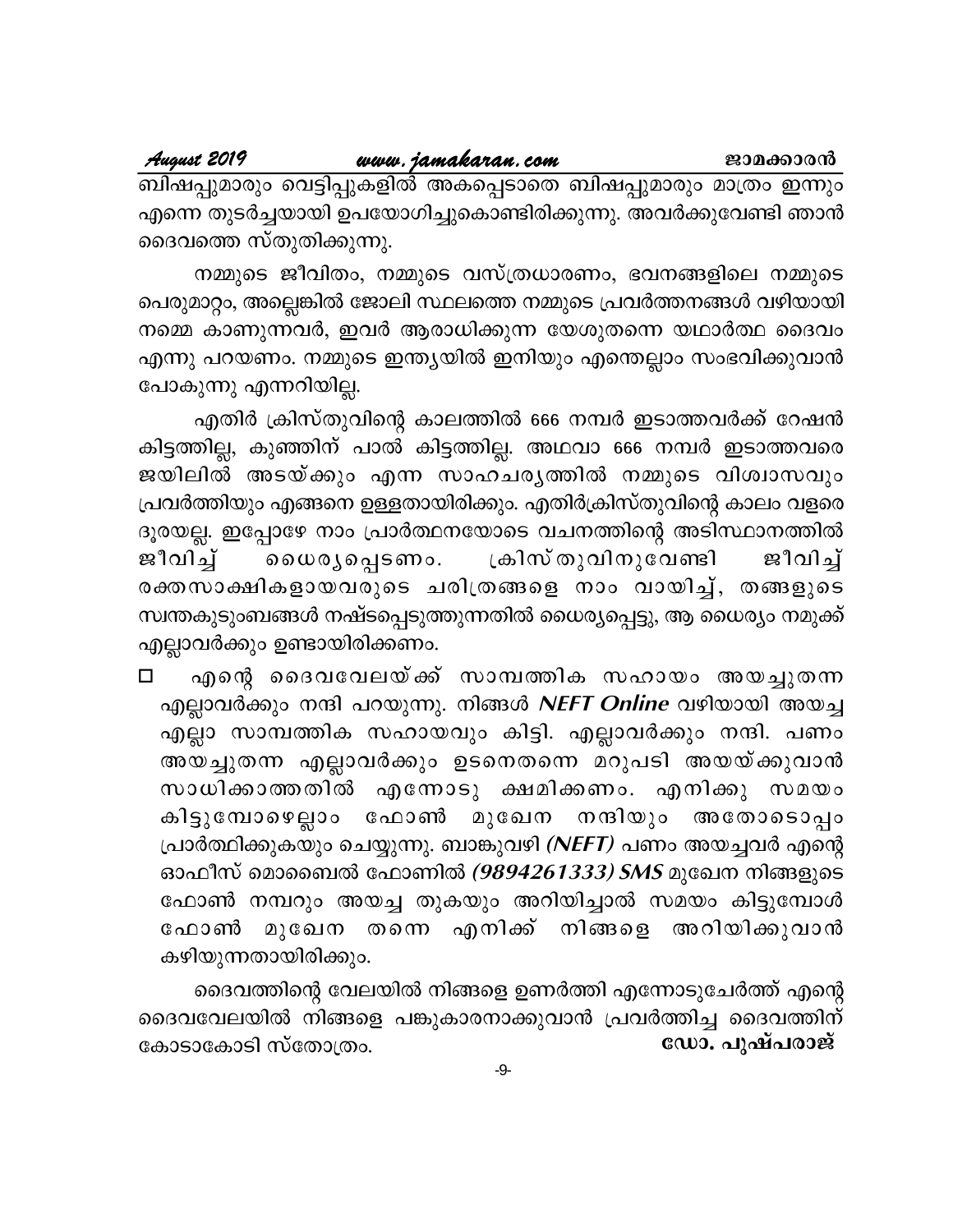

**ചോദ്യം** :– 2019 ജൂൺമാസ ജാമക്കാരനിൽ വെല്ലൂർ ഡയോസിസ് *C.S.I* പുതിയ ബിഷപ്പിനെ അനുമോദിച്ച് എഴുതിയതിൽ, <mark>മദ്യപാനി അല്ലാത്ത ബിഷപ്പെന്ന്</mark> ഡോക്ടർ വിശേഷിപ്പിച്ചിരുന്നുവല്ലോ. ഈ വിഷയത്തിൽ, പുതിയ ബിഷപ്പ് മദൃപാനി അല്ലായെന്ന് എഴുതിയതിന്റെ അർത്ഥം മറ്റു ബിഷപ്പുമാർ മദൃപാനികളാണെന്നുള്ള ഒരു തെറ്റിദ്ധാരണ സാധാരണ ജനങ്ങളിൽ ഉണ്ടാ കാൻ സാധൃതകൾ ഉള്ളതിനാൽ ഡോക്ടർക്ക് ഈ വാക്ക് ഒഴിവാക്കാമായി രുന്നു!

മറുപടി :– ബഹുമാനപ്പെട്ട അച്ചൻ അവർകൾക്ക്,

താങ്കൾ അയച്ച ചോദ്യം കിട്ടി. മദ്ധ്യ കേരള C.S.I ഡയോസിസിൽ താങ്ക ളെപോലെ തന്നെ എന്നെ സ്നേഹിക്കുന്ന ധാരാളം അച്ചൻമാർ ഉള്ളതുകൊണ്ട് ഞാൻ ദൈവത്തെ സ്തുതിക്കുന്നു. താങ്കളുടെ ഡയോസിസിന്റെ ബിഷപ്പും ഇപ്പോഴത്തെ മോഡറേറ്ററും ആയ മോസ്റ്റ്. റവ. തോമസ് കെ ഉമ്മൻ അവർകൾ കോട്ടയത്തിൽ പുതിയ ബിഷപ്പായി തെരഞ്ഞെടുക്കപ്പെട്ടപ്പോൾ, അച്ചൻമാരുടെ യോഗത്തിലും, *DC* മെമ്പർമാരുടെ യോഗത്തിലും, <mark>പണം കൊടുത്ത് ബിഷപ്പ്</mark> സ്ഥാനം വാങ്ങാത്ത ബിഷപ്പെന്ന് പറയുന്നതിൽ എനിക്ക് അഭിമാനമുണ്ട് എന്ന് അദ്ദേഹം പറഞ്ഞിരുന്നു. ഇത് ഞാൻ അറിഞ്ഞപ്പോൾ, അതിനെ വിമർശിച്ച് അന്ന് ജാമക്കാരനിൽ എഴുതിയത് താങ്കളും വായിച്ചിരിക്കുമല്ലോ. അന്ന് ഞാൻ വിമർശിച്ചെഴുതിയതുകാരണം, ബിഷപ്പിന് എന്നോടുള്ള <mark>വെറുപ്പ് കൂടി</mark>. ഈ സംഭവത്തെ വീണ്ടും ഇവിടെ ചൂണ്ടിക്കാണിക്കുവാനുള്ള കാരണം, നമ്മുടെ ബിഷപ്പ് അവർകൾ തന്നെ താൻ പണംകൊടുത്ത് വാങ്ങിയ ബിഷപ്പ് സ്ഥാന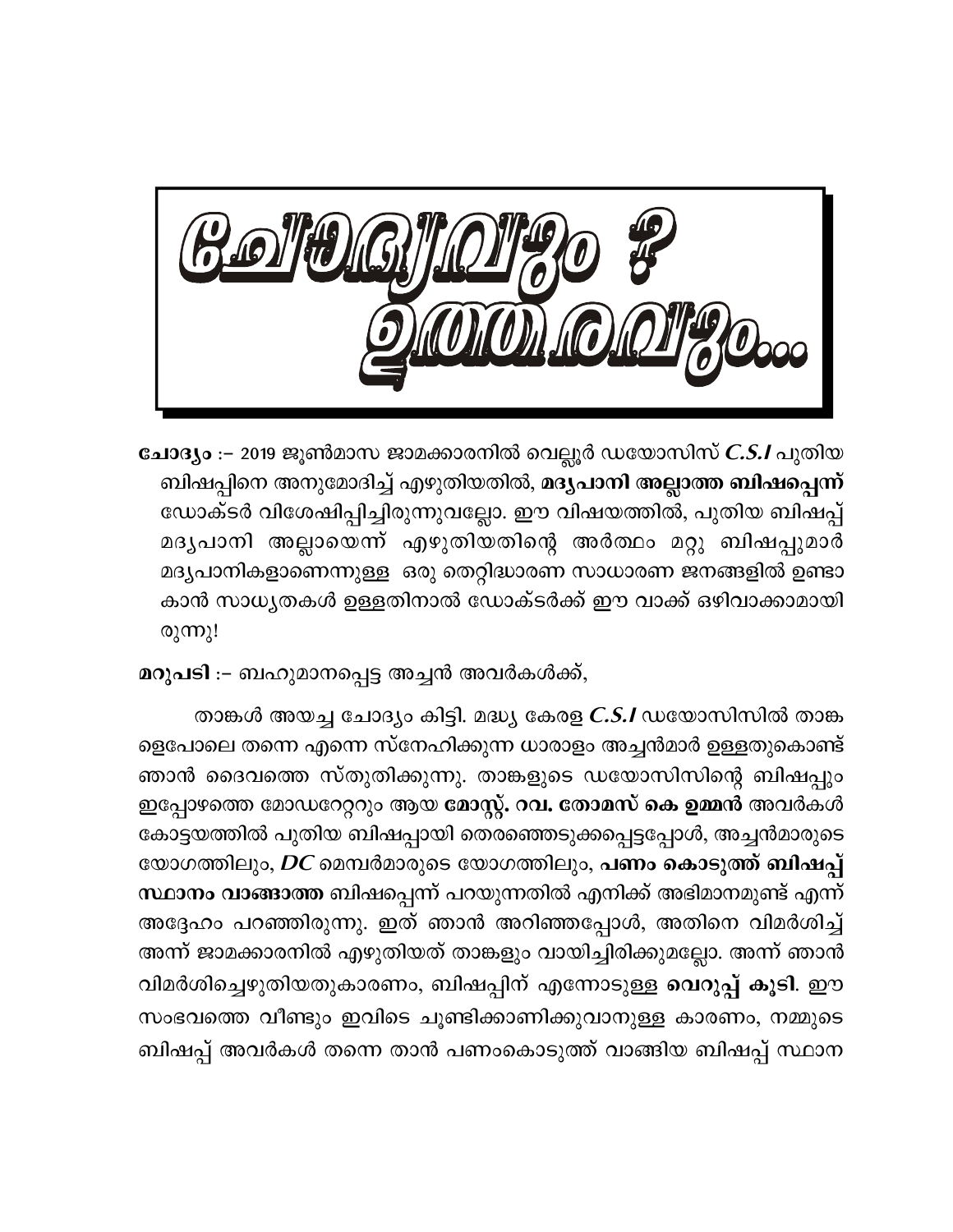| August 2019 | www.jamakaran.com                                                   | ജാമക്കാരൻ |
|-------------|---------------------------------------------------------------------|-----------|
|             | മല്ല എന്ന് പരസ്യപ്പെടുത്തിയതിന്റെ അർത്ഥം ഇതിനുമുമ്പ് ബിഷപ്പ് സ്ഥാനം |           |
|             | അലങ്കരിച്ച, ബിഷപ്പ് മാണി തിരുമേനി അവർകൾ, ബിഷപ്പ് സാം തിരുമേനി       |           |
|             | അവർകൾ, ബിഷപ്പ് ജോസഫ് തിരുമേനി അവർകൾ ഇവരെല്ലാം പണം കൊടു              |           |
|             | ത്താണ് തങ്ങളുടെ പദവികൾ സ്വന്തമാക്കിയത് എന്നാണോ സാധാരണക്കാ           |           |
|             | രായ വിശ്വാസികൾ മനസ്സിലാക്കേണ്ടത്. ബിഷപ്പ് മോസ്റ്റ്. റവ. തോമസ് കെ    |           |
|             | ഉമ്മൻ അവർകളുടെ ഈ വാക്കുകൾ അർത്ഥമാക്കുന്നത് അങ്ങനെയാണ്.              |           |

ഒരു ഡയോസിസിന്റെ ഉന്നത പദവിയിൽ പുതിയതായി ചുമതലയേറ്റ വരെ ബഹുമാനിക്കുന്നതും അനുമോദിക്കുന്നതും ഒരു സി.എസ്.ഐ അംഗം എന്ന നിലയിലും ഒരു മാസികയുടെ എഡിറ്റർ എന്ന നിലയിലും ഉള്ള എന്റെ കടമയാണ്. അങ്ങനെയുള്ള അനുമോദനത്തിൽ അതിന് അർഹനായ വ്യക്തി യുടെ സവിശേഷതകളെ പ്രത്യേകം എടുത്ത് കാണിക്കുന്നത്, അദ്ദേഹത്തെ വായിച്ചറിയുന്ന മറ്റുള്ളവർക്ക് ഏറെ പ്രയോജനമായിരിക്കും. ഈ വിഷയത്തിൽ എന്നോട് ഈ ചോദ്യം ചോദിച്ച അച്ചൻ അവർകൾക്ക്, താങ്കളുടെ ബിഷപ്പിനെ യാവൂ. എന്നാൽ സി.എസ്.ഐ യിലെ 24 ഡയോസിസുക മാത്രമേ അറി ളിലും പോയി പ്രസംഗിക്കുന്ന ഒരാളാണ് ഞാൻ. ഇതിൽ ആന്ധ്രാപ്രദേശ്, കർണ്ണാടക, തമിഴ്നാട്, തെലുങ്കാന, തുടങ്ങിയ സംസ്ഥാനങ്ങളിലും കേരള ത്തിലെ ചില ഭാഗങ്ങളിൽ ഉള്ള ഡയോസിസുകളിൽ ഉള്ള ചില ബിഷപ്പുമാ രിൽ, മദൃപാനത്തിന് അടിമകളായ ബിഷപ്പുമാർ ആരൊക്കെയാണെന്നും <mark>രാത്രി</mark> യിൽ മാത്രം മദ്യപിക്കുന്നവർ എത്രപേരാണെന്നും ഉള്ള വിവരങ്ങൾ എനിക്ക് അറിയാം. ഇതൊക്കെ ജാമക്കാരനിൽ എഴുതുവാൻ എനിക്ക് ഒട്ടും താത്പര്യം ഉള്ളതല്ല. എങ്കിലും അച്ചന്റെ ഈ ചോദ്യമാണ് ഇപ്പോൾ ഇതെല്ലാം എഴുതു വാൻ എന്നെ പ്രേരിപ്പിച്ചത്. ഇതിന്റെ അടിസ്ഥാനത്തിലാണ്, മധ്യകേരള ഡയോ സിസിൽ എന്നെ പ്രസംഗിക്കുവാൻ ക്ഷണിക്കരുത് എന്നുള്ള രേഖപ്പെടുത്താത്ത ഒരു പ്രസ്താവന ഉള്ളതായി ഞാൻ അറിഞ്ഞത്. എന്നാലും മധൃകേരള ഡയോ സിസിൽ ഉള്ള ബഹുഭൂരിപക്ഷം അച്ചൻമാർക്കും വിശ്വാസികൾക്കും അവരുടെ ഹൃദയങ്ങളിൽ നിന്നും എന്നെ ഒഴിവാക്കുവാൻ കഴിയാത്ത അവസ്ഥയാണ്. ഡയോസിസിൽ എന്നെ സ്നേഹിക്കുന്ന, എന്നെ കരുതുന്ന, എന്നെതാങ്ങുന്ന എല്ലാ അച്ചൻമാർക്കുവേണ്ടിയും വിശ്വാസികൾക്കുവേണ്ടിയും ഞാൻ ദൈവത്തെ സ്തുതിക്കുന്നു.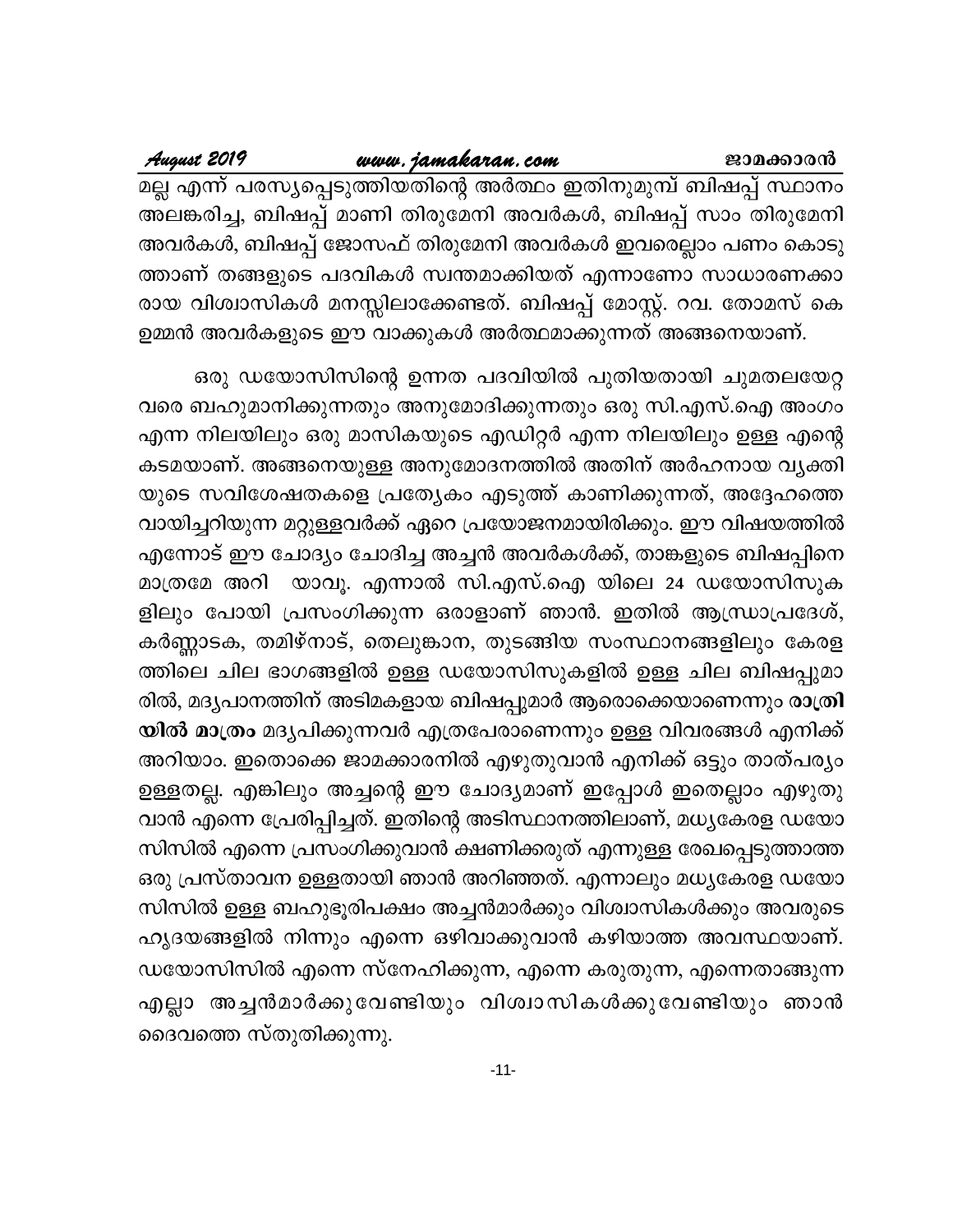ചോദ്യം :– നമ്മുടെ മരണത്തിനുശേഷം നമ്മുടെ ശരീര അവയവങ്ങളെ മെഡി ക്കൽ വിദ്യാർത്ഥികളുടെ പഠനത്തിനും ഗവേഷണത്തിനും ക്രിസ്ത്യാനികൾ ദാനം ചെയ്യാമോ?

മറുപടി :– അതെ. നിങ്ങൾക്ക് അത് ധാരാളമായി ദാനം ചെയ്യാം. എന്നാൽ, നമ്മുടെ കുടുംബക്കാർ അതിന് സമ്മതിക്കുന്ന കാര്യത്തിൽ ബുദ്ധിമുട്ടാണ്. ശ്രീലങ്കയിൽ ടൈഗർ ഫോഴ്സിന്റെ *(LTTE)* ഒരാൾ വെടിയേറ്റ് മരിക്കാറായ അവ സ്ഥയിൽ മരണശേഷം എന്റെ ശരീരം മെഡിക്കൽ ഗവേഷണത്തിന് ഏൽപിക്കണം എന്ന് പറഞ്ഞതിൻപ്രകാരം ആ ശരീരത്തെ അങ്ങനെതന്നെ മെഡിക്കൽ വിഭാഗത്തിന് ഏൽപിച്ചു.

നമ്മുടെ കുടുംബക്കാർക്ക് ശരീരം പൂർണ്ണമായും ഏൽപ്പിക്കുന്ന കാര്യ ത്തിൽ വിമുഖതയാണുള്ളത്. അതുകൊണ്ട് ശരീരത്തിലെ പ്രധാന അവയവ ങ്ങളായ കണ്ണ്, കിഡ്നി, ഹൃദയം, കരൾ തുടങ്ങിയവ ദാനം ചെയ്യുന്നത് ഒരുനല്ല ഏർപ്പാടാണ്. അതുമൂലം കണ്ണില്ലാത്ത എത്രയോപേർക്ക് കാഴ്ച ലഭിക്കാനും ലോകത്തെ കാണുവാനും കഴിഞ്ഞിട്ടുണ്ട്. കിഡ്നിവച്ചു പിടിപ്പിച്ചാൽ 15 – 20 വർഷം വരെ അവർക്ക് ജീവിക്കുവാൻ കഴിയും. അങ്ങനെ അവരുടെ മക്കൾ അനാഥരാകുന്നില്ല. ഇങ്ങനെ നമ്മുടെ ശരീരത്തിന്റെ ഓരോ അവയവങ്ങളും ഓരോ കുടുംബത്തെ രക്ഷപ്പെടുത്തുന്നു. ഇങ്ങനെ ഈ വിഷയത്തിൽ അവയ വങ്ങൾ ദാനം ചെയ്യുവാൻ ആഗ്രഹിക്കുന്നവർ സമീപത്തുള്ള സർക്കാർ ആശു പത്രികളിൽ നിന്നും അപേ ക്ഷാഫോറം വാങ്ങി പൂരിപ്പിച്ച്, വിൽപത്രം തയ്യാറാ ക്കുന്നതുപോലെ എഴുതി, കുടുംബക്കാരുടെ സമ്മതപത്രം എഴുതി വാങ്ങി അത് സർക്കാരിനെ ഏൽപ്പിക്കണം. അതിനുശേഷം ആ വ്യക്തി മരിക്കുമ്പോൾ കുടും ബക്കാർ ആ വിവരം ഉടനെതന്നെ ആശുപത്രിക്കാരെ അറിയിക്കണം. അപ്പോൾ ആശുപത്രിക്കാർ വിദഗ്ധ ഡോക്ടർമാരോടൊപ്പം സർവ്വസന്നാഹങ്ങളും ആംബു ലൻസുമായിട്ട് നിങ്ങളുടെ ഭവനങ്ങളിൽ എത്തിച്ചേരും. അല്ലാതെ ഈ ശരീ രവും കൊണ്ട് നിങ്ങളാരും ആശുപത്രിയിലേയ്ക്ക് പോകേണ്ട ആവശ്യമില്ല. ഈ ആംബുലൻസിൽ തന്നെ അതിനുവേണ്ടിയുള്ള ക്രമീകരണങ്ങൾ ഉണ്ട്. അവർ തന്നെ, ആവശ്യമുള്ള അവയവങ്ങൾ എടുത്ത് മെഡിക്കൽ കുപ്പികളിൽ ഇട്ടതിനുശേഷം ശരീരത്തെ ബന്ധുക്കൾക്ക് വിട്ടുകൊടുക്കും. ഇത് പലർക്കും തങ്ങളുടെ ജീവിതത്തിലേയ്ക്ക് തിരിച്ചുവരുന്ന അനുഭവങ്ങൾ നൽകും.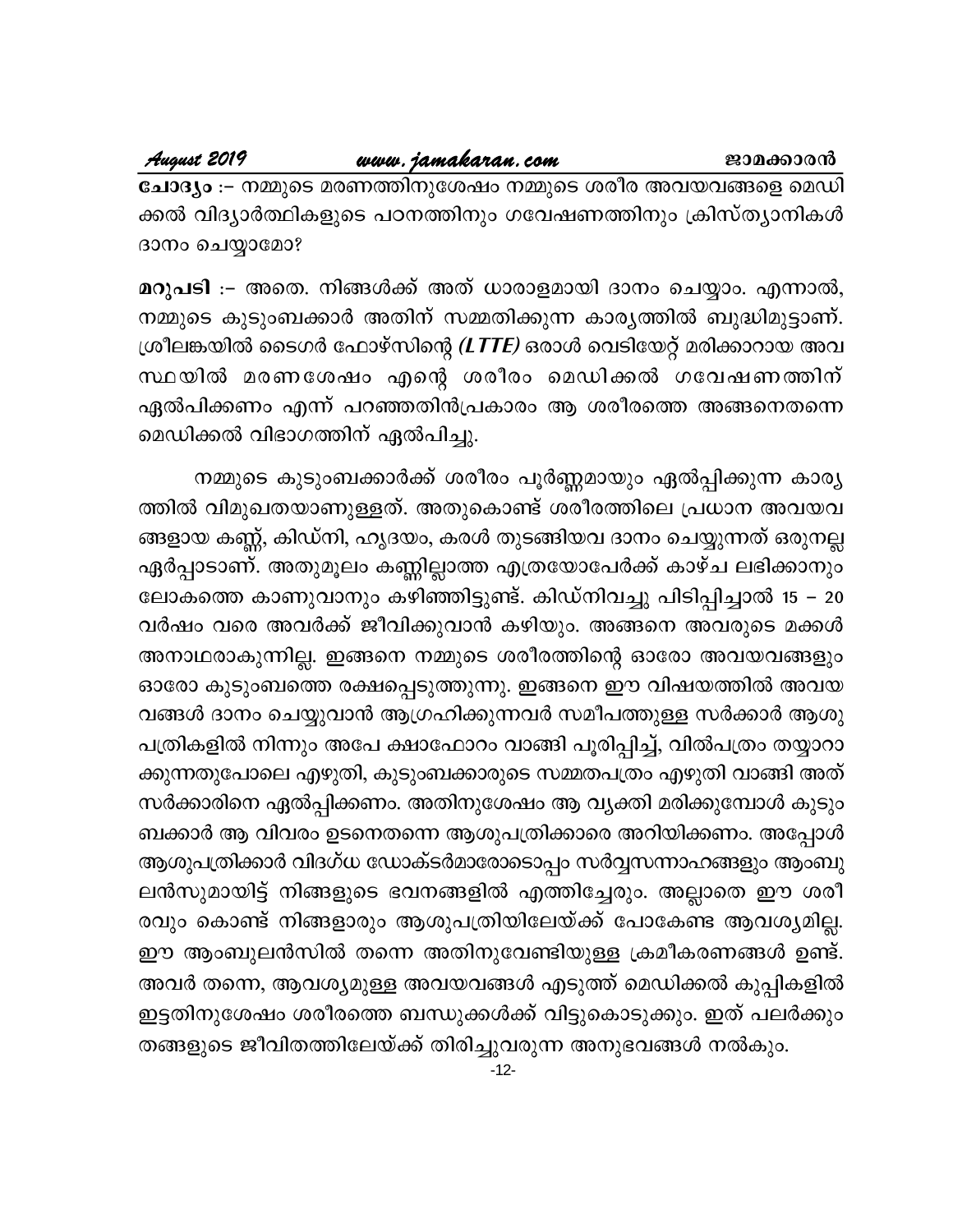# August 2019

# www.jamakaran.com

## വായനക്കാർ അറിയേണ്ടത്

ഒരു മനുഷ്യൻ മരിച്ചാൽ അവന്റെ ശരീരത്തെ ഭൂമിക്കടിയിൽ കുഴിച്ചിടു ന്നു. മരണശേഷം അവന് എന്തു സംഭവിക്കുന്നു എന്നത് സഭാപ്രസംഗി:12:7 ൽ വായിക്കാം. അതുകൊണ്ടാണ് ശവസംസ്കാര ചടങ്ങിൽ, ശരീരത്തെ അടക്കം ചെയ്യുമ്പോൾ, മണ്ണിൽ നിന്നും സൃഷ്ടിക്കപ്പെട്ടു, മണ്ണിലേയ്ക്കുതന്നെ തിരികെ പോകുന്നു എന്ന് അടക്കശുശ്രൂഷയിൽ പുരോഹിതൻമാർ പറയുന്നത് കുഴിച്ചി ട്ടശേഷം നമ്മുടെ ശരീരം മണ്ണിനോട് മണ്ണായി അലിഞ്ഞുചേരുന്നു. ന്യായ വിധി ദിവസത്തിൽ ദുഷ്ടനായാലും നീതിമാനായാലും എല്ലാവരും ദൈവസ ന്നിധിയിൽ നിൽക്കണം. അതിന് നമുക്ക് ദൈവം ഒരു മഹത്വമുള്ള ശരീരം നൽകും. ഏത് പ്രായത്തിൽ എങ്ങനെ മരിച്ചുവോ അതേരൂപത്തിൽ കർത്താ വിന്റെ മുൻപിൽ നിൽക്കും. നിങ്ങളുടെ സ്വന്തം കണ്ണുകൾ കൊണ്ടുതന്നെ നിങ്ങൾക്ക് അത് കാണാം. ഇയ്യോബും അതുതന്നെ പറയുന്നു. കണ്ണുകളെ ദാനം ചെയ്തിരുന്നാൽ ദൈവം നമുക്കുതരുന്ന മഹത്വമുള്ള ശരീരത്തിൽ അതേ പോലെയുള്ള കണ്ണുകൾ വഴിയായി നമ്മുടെ യേശുക്രിസ്തുവിനെ നേരിട്ടുകാ ണാം. ന്യായവിധിക്കു മുമ്പിൽ നിൽക്കുവാൻ നമുക്കു കൊടുക്കപ്പെടുന്ന ശരീ രത്തിൽ കിഡ്നിയുടെ ആവശ്യമില്ല. മറ്റ് ദാനമായി നൽകപ്പെട്ട അവയവങ്ങളും ആവശ്യമില്ല. മഹത്വശരീര അവയവങ്ങൾ തന്നെ ധാരാളം മതി. രക്തസാക്ഷി കളായി മരിച്ചവർ, തീയിൽ വെന്തുമരിച്ചു ചാമ്പലായി പോയവർ, ആകാശ ത്തിൽ വിമാനയാത്രയിൽ വിമാനം തകർന്ന് പൊട്ടിച്ചിതറി പോയവർ, ആഴക്ക ടലിൽ താഴ്ന്നുവീണ് മരിച്ചവർ ഇവർക്ക് എല്ലാവർക്കും എന്റെ ഈ മറുപടി മതി.

ചോദ്യം :– നിങ്ങളുടെ ഓരോ പ്രസംഗത്തിലും എല്ലാ വിശ്വാസികളും വചന ത്തിൻ പ്രകാരം ജീവിക്കണം, എന്തു ചെയ്താലും അത് വചനത്തിന്റെ അടി സ്ഥാ നത്തിൽ തന്നെ ചെയ്യണം എന്ന് പ്രസംഗിച്ചത് ഞാൻ കേട്ടിട്ടുണ്ട്. എന്നാൽ  $\emph{Dr.}$  പുഷ്പരാജ് ആയ താങ്കൾ നിങ്ങളുടെ സ്വന്തം ജീവിതത്തിലും വീട്ടിലും നൂറുശതമാനവും കർത്താവിന്റെ വചനത്തിൻ പ്രകാരമാണോ ചെയ്യുന്നത്? ഇതി നുള്ള മറുപടി നിങ്ങളുടെ മനസ്സാക്ഷിയെ തൊട്ടുപറയണം.

മറുപടി :– ഈ ചോദ്യത്തിന് ഞാൻ എന്റെ മനസ്സാക്ഷിയെ തൊടേണ്ട ആവ ശ്യമില്ല. ചില ദൈവവേലക്കാർ പറയുന്നതുപോലെ മനസ്സുതുറന്നു പറയുന്നത്  $-13-$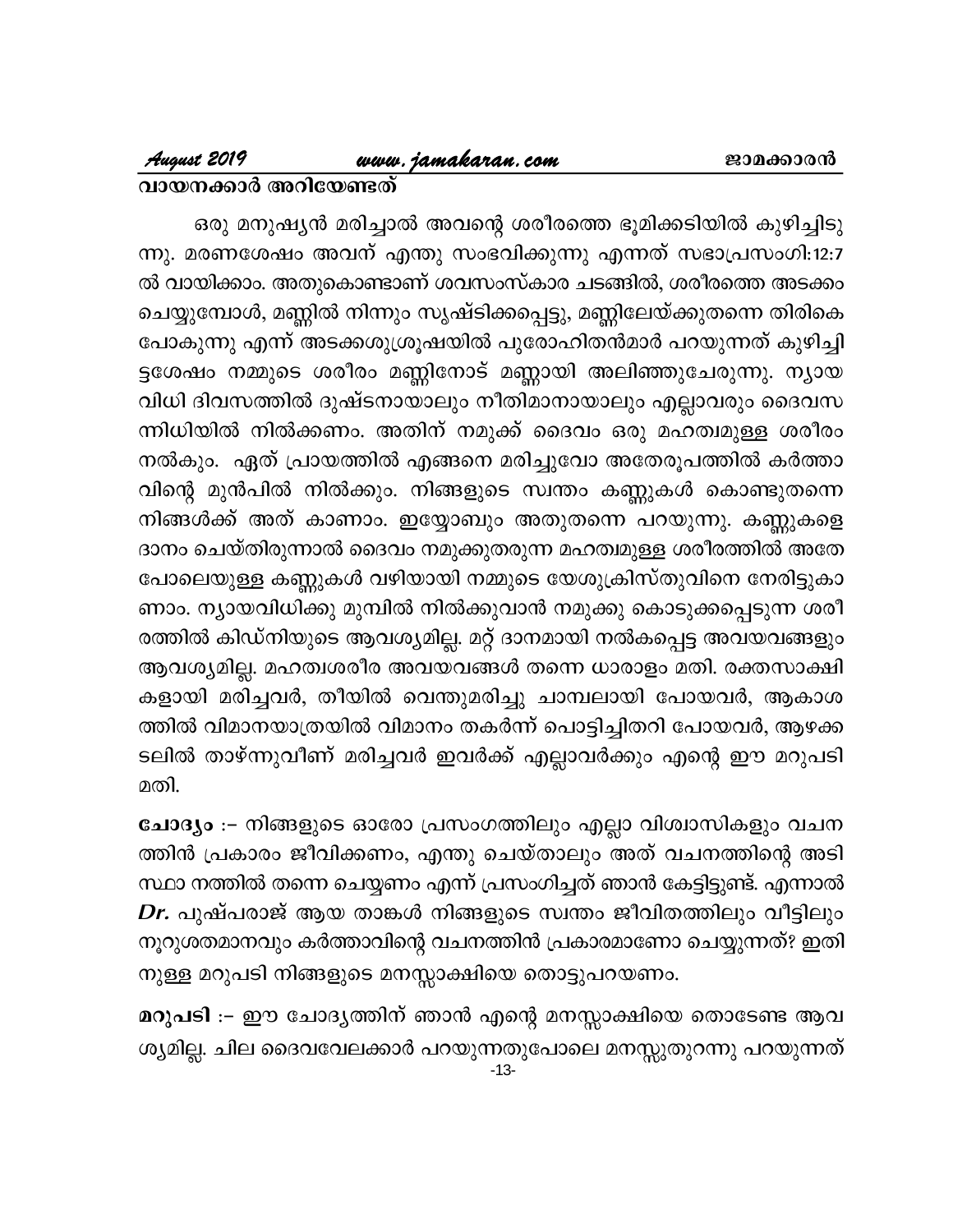### www.jamakaran.com

എന്നും ഞാൻ പറയുവാൻ പോകുന്നില്ല. ഒരു വിശ്വാസി എന്തു സംസാരി ച്ചാലും യേശുക്രിസ്തു നമ്മെ ഉപദേശിച്ചതുപോലെ, ഉള്ളതിന് ഉവ്വ് എന്നും ഇല്ലാത്തതിന് ഇല്ല എന്നും പറയണം. ഞാനും അതുപോലെ തന്നെ പ്രസംഗി ക്കുന്നു, എഴുതുന്നു. ഞാൻ 1964 ൽ രക്ഷിക്കപ്പെട്ട കാലം മുതൽ ഇത് എഴുതു ന്നു. 2019 ആഗസ്റ്റ് മാസം വരെ, എന്റെ ജീവിതത്തിന്റെ ഓരോരോ പ്രവൃത്തി യിലും ഓരോരോ വർത്തമാനത്തിലും നൂറുശതമാനവും വചനത്തിന് അനു സരിച്ച് മാത്രം ജീവിക്കുവാൻ ശ്രമിക്കുന്നു എന്ന് എനിക്ക് ഉറപ്പിച്ചുപറയുവാൻ കഴിയും. യേശുക്രിസ്തുവിനെപ്പോലെ നൂറുശതമാനത്തിലും ജീവിക്കുന്നു എന്നു പറയുവാൻ ആർക്കും സാധ്യമല്ല. നൂറിന് നൂറ് വചനത്തിൻ പ്രകാരം ജീവിക്കുന്നു എന്ന് പറയുവാനും ആർക്കും സാധ്യമല്ല. പക്ഷേ, നൂറിൽ 98 ശത മാനവും വചനപ്രകാരം ജീവിക്കുവാൻ ഞാൻ ശ്രമിച്ചുകൊണ്ടിരിക്കുന്നു. എന്റെ ആത്മീകവളർച്ചയിൽ അഥവാ എന്റെ പക്വത അഥവാ എന്റെ വ്യക്തിപരമായ പ്രാർത്ഥനാ ജീവിതം എന്റെ ഭാര്യയ്ക്കോ, എന്റെ മകൾക്കോ, എന്റെ കുടുംബ ത്തിൽ ഉള്ളവർക്കോ ഉണ്ടായിരിക്കണം എന്ന് ഞാൻ പ്രതീക്ഷിക്കാം. പക്ഷേ, അവരെ നിർബന്ധിക്കുവാൻ സാധ്യമല്ലല്ലോ. അങ്ങനെയുള്ള സാഹചര്യത്തിൽ വചനത്തിന്റെ അടിസ്ഥാനത്തിൽ ജീവിക്കുന്നതിൽ ഞാനും ബുദ്ധിമുട്ട് അനു ഭവിച്ചിട്ടുണ്ട്. ആ സാഹചര്യത്തിലും എന്റെ മനസ്സാക്ഷിയുടെ അടിസ്ഥാനത്തിൽ ദൈവം മുമ്പാകെ നിൽക്കുമ്പോൾ കുറ്റബോധം ഉണ്ടാകാതെ എന്റെ വൃക്തിപ രമായ ജീവിതത്തെ മാത്രം ഞാൻ സൂക്ഷിച്ചുകൊള്ളുന്നു. ചിലപ്പോൾ ഞാൻ പറയുന്നത് അല്ലെങ്കിൽ പ്രവർത്തിക്കുന്നത് കുടുംബത്തിന് ദോഷം ഉണ്ടാക്കും. കള്ളം പറഞ്ഞാൽ മാത്രമേ ആ പ്രശ്നത്തിന് പരിഹാരം ഉണ്ടാവുകയുള്ളൂ എന്ന അവസ്ഥ സംജാതമായാൽ ആ സാഹചര്യത്തിൽ സത്യത്തെ മറയ്ക്കു വാൻ ശ്രമിക്കും. അല്ലെങ്കിൽ കള്ളം പറയാതെ പരിഹരിക്കാൻ ശ്രമിക്കും. അല്ലെ ങ്കിൽ അവിടെ നിന്നും ഒഴിവാകുവാൻ ശ്രമിക്കും. കള്ളം പറഞ്ഞ് ദൈവത്തിന്റെ മനസ്സിനെ വേദനിപ്പിക്കുവാൻ ഇടവരുത്തിയിട്ടില്ല. എന്നാലും ആ സാഹചര്യ ത്തിൽ സത്യംപറയാതെ മറച്ച വിഷയത്തെക്കുറിച്ച് തനിച്ചിരുന്ന് ദൈവത്തോട് ക്ഷമചോദിച്ചിട്ടുണ്ട്. വീണ്ടും അങ്ങനെ കള്ളം പറയുവാനുള്ള അവസരം ഉണ്ടാ കാതെ ഞാൻ ജാഗ്രതയോടെയിരിക്കും.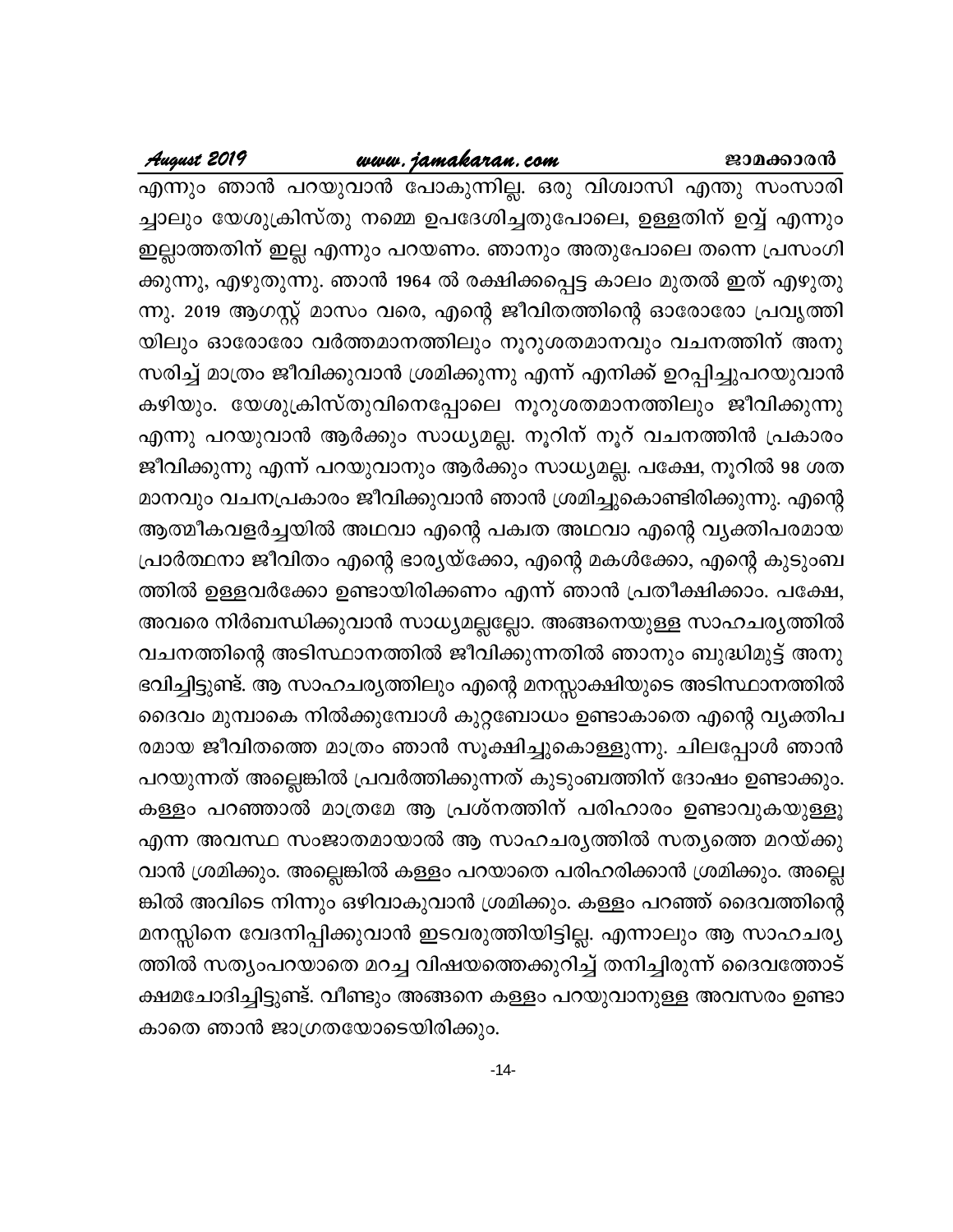# www.jamakaran.com

# August 2019

വളരെയേറെ വർഷങ്ങൾക്കു മുൻപ് ട്രെയിൻ റിസർവേഷൻ ടിക്കറ്റ് ഒരു അത്യാവശ്യ യാത്രയ്ക്കായി ബ്ലാക്കിൽ നിന്നും വാങ്ങി. ആ ടിക്കറ്റ് എനിക്ക് സംഘടിപ്പിച്ചുതന്ന ബ്രോക്കർ മറ്റൊരാളുടെ പേരിലാണ് ആ ടിക്കറ്റ് വാങ്ങിയ ത്. ആ ടിക്കറ്റിൽ രേഖപ്പെടുത്തിയിരുന്ന പേരും വയസ്സും എല്ലാം തെറ്റായിരു ന്നു. ആ ടിക്കറ്റും വച്ചുകൊണ്ട് ഞാൻ ട്രെയിൻ കയറി അപ്പർ ബെർത്തിൽ കി ടന്നു. ട്രെയിനിലെ TTE എന്നെ പരിചയമുള്ള ആളായിരുന്നു. എന്റെ പേര് Dr. പുഷ്പരാജ് എന്നത് അദ്ദേഹത്തിന് അറിയാം. ആ ബർത്തിനു താഴെ എന്നെ പരിചയമുള്ള രണ്ട് ലേഡി ഡോക്ടർമാരും ഉണ്ടായിരുന്നു. രാത്രി 11 മണിക്ക്  $\boldsymbol{ITE}$  എന്റെ ബർത്തിന് അടുത്തുവന്നു. താഴെയുള്ളവരുടെ ടിക്കറ്റെല്ലാം പരി ശോധിച്ചു. അദ്ദേഹത്തിന്റെ ചാർട്ടിലുള്ള അപ്പർ ബർത്തിലെ ആളിന്റെ പേര് വിളിച്ചു. ഞാൻ മിണ്ടാതെ ഒരു പുസ്തകവും വായിച്ചുകൊണ്ടിരുന്നു. വീണ്ടും അദ്ദേഹം എന്റെ ബെർത്ത് നമ്പർ പറഞ്ഞുകൊണ്ട് വിളിച്ചു. ഉടനെതന്നെ ഞാൻ എന്റെ കയ്യിലുള്ള ടിക്കറ്റിനെ കാണിച്ചു. അന്നത്തെക്കാലത്ത് ഐ.ഡി പ്രൂഫൊന്നും ചോദിക്കാറില്ല. എന്റെ ടിക്കറ്റ് പരിശോധിച്ച *TTE* അതിൽ ഉള്ള പേര് എന്റേതല്ല എന്നറിഞ്ഞിട്ടും എന്റെ പ്രായം അതല്ല എന്നറിഞ്ഞിട്ടും ഒന്നും അറിയാത്തതുപോലെ കടന്നുപോയി. ഞാൻ ഒരു ഡോക്ടർ എന്നറിഞ്ഞതു കൊണ്ടായിരിക്കും അയാൾ ഒന്നും ചോദിക്കാതെ കടന്നുപോയത്. ആ രാത്രി യിൽ എനിക്ക് ഉറങ്ങുവാൻ കഴിഞ്ഞില്ല. എന്നെ പരിചയമുള്ള ഡോക്ടർമാ രുടെ മുൻപിലും  $\textit{TTE}$  യുടെ മുൻപിലും ഞാൻ ഇളിഭ്യനായി. എങ്കിലും ആ ബർത്തിൽ കിടന്നു കൊണ്ടുതന്നെ എന്റെ കർത്താവിനോട് ഞാൻ മാപ്പപേ ക്ഷിച്ചുകൊണ്ടേയിരുന്നു. പല മാസങ്ങൾ കഴിഞ്ഞിട്ടും ആ കുറ്റബോധം എന്റെ മനസ്സിൽനിന്നും മാഞ്ഞുപോയില്ല. ആ സംഭവത്തിനുശേഷം ഒരിക്കലും നേരത്തെ സീറ്റ് റിസർവുചെയ്യാതെ ഞാൻ യാത്രചെയ്തിട്ടില്ല. ഞാൻ ചെയ്യുന്ന എന്റെ ദൈവവേല പല മാസങ്ങൾക്കുമുമ്പെ പദ്ധതിയിടുന്നതാണ്. അതുകൊണ്ട് മൂന്ന് മാസങ്ങൾക്ക് മുമ്പുതന്നെ ഓരോ ആഴ്ചയിലേയും യാത്ര ഞാൻ റിസർവ് ചെയ്തുവയ്ക്കും.

യേശുക്രിസ്തുവിനെപ്പോലെ ജീവിക്കുവാൻ സാധിക്കുമോ എന്നുള്ള നിങ്ങളുടെ രണ്ടാമത്തെ ചോദ്യത്തിന്, തീർച്ചയായും അതിന് സാധിക്കുകയി ല്ലയെന്നാണ് എന്റെ മറുപടി. ഇവിടെയും അതിനുവേണ്ടി ശ്രമിക്കുന്നു എന്നു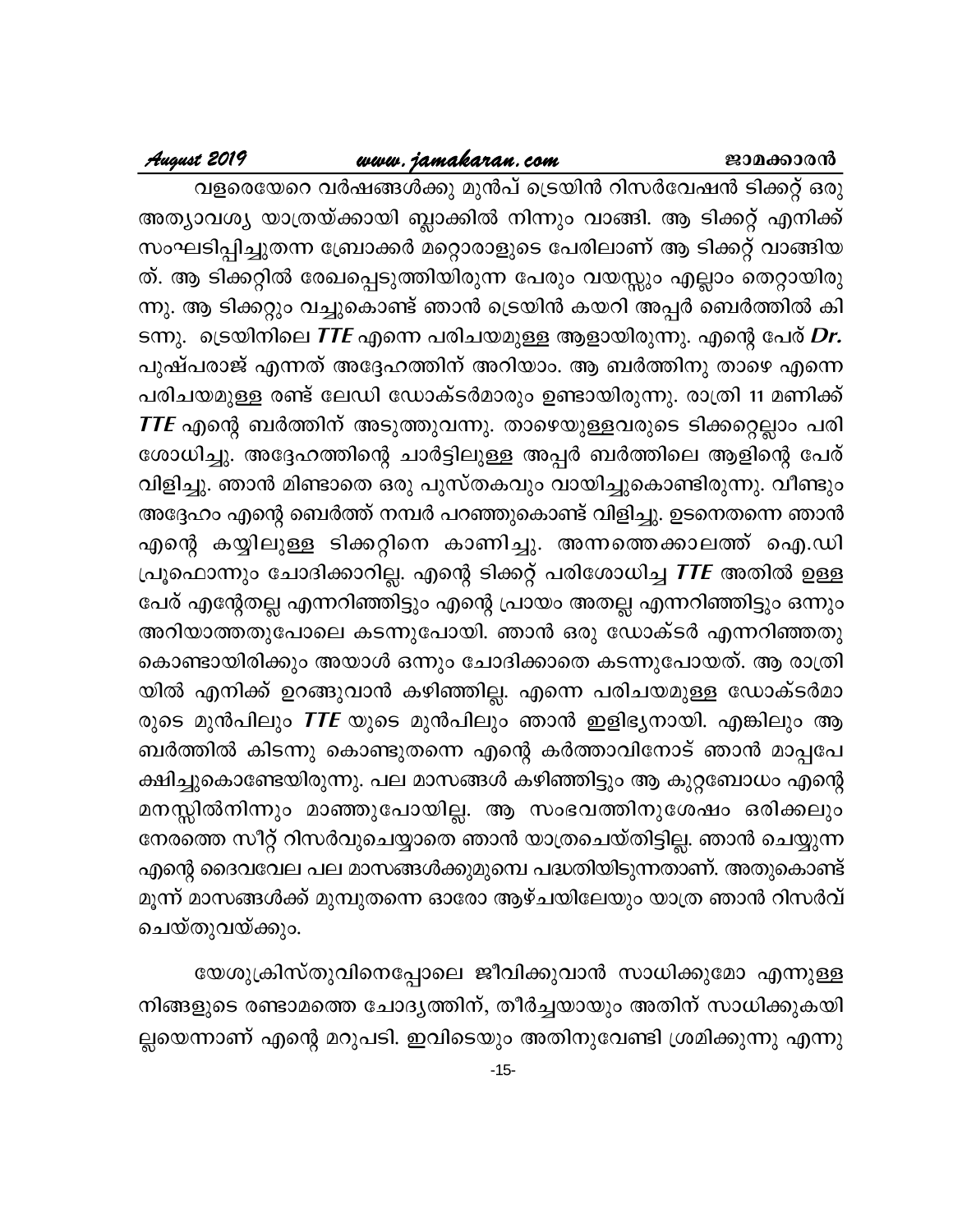-16- **August <sup>2019</sup> www.jamakaran.com Pma¡mc³** am-{Xta F\n¡p ]d -bp-hm³ Ign-bp-I -bp-Åq. tbip -{In-kvXp -hn-\m sXcsª -Sp -¡ -s¸« ]t{Xm -kn -s\ -t¸mseXs¶ tbip -hnsâ ]{´p ]t£, tbip -{In-kvXp-hns\ t\cn ImWp-hm³ km[n-¨n-«n-Ãm¯, {InkvXpinjy³amÀ¡pw tbip -{In-kvXp -hn-s\ -t¸mse Pohn-¡p -hm³ km[n-¨n-Ã. മാത്രമേ എനിക്കു പറയുവാൻ കഴിയുകയുള്ളൂ. യേശുക്രിസ്തുവിനാൽ തെര<br>ഞ്ഞെടുക്കപ്പെട്ട ചത്രോ സിനെ പ്പോലെതന്നെ യേശു വിന്റെ പന്ത്രണ്ടു<br>ശിഷ്യൻമാർക്കും യേശുക്രിസ്തുവിനെപ്പോലെ ജീവിക്കുവാൻ സാധിച്ചില്ല.<br>പക്ഷേ, യേശു ക്രിസ്തുവിനെ നേരിൽ കാണു ഞ്ഞെടുക്കപ്പെട്ട പത്രോസിനെപ്പോലെതന്നെ യേശുവിന്റെ പന്ത്രണ്ടു<br>ശിഷ്യൻമാർക്കും യേശുക്രിസ്തുവിനെപ്പോലെ ജീവിക്കുവാൻ സാധിച്ചില്ല.<br>പക്ഷേ, യേശു ക്രിസ്തുവിനെ നേരിൽ കാണുവാൻ സാധിച്ചിട്ടില്ലാത്ത, ക്രിസ്തു<br>വിനാൽ തെരഞ്ഞെടുക്കപ്പെട്ട പൗല ന്നു. അതുകൊണ്ട് എന്നെ നോക്കുവിൻ എന്നു പറഞ്ഞ ഏക വ്യക്തി പൗലോസ് പക്ഷേ, യേശു ക്രിസ്തുവിനെ നേരിൽ കാണുവാൻ സാധിച്ചിട്ടില്ലാത്ത, ക്രിസ്തു<br>വിനാൽ തെരഞ്ഞെടുക്കപ്പെട്ട പൗലോസ് അപ്പോസ്തലൻ മാത്രം ഇപ്രകാരം<br>പറയുന്നു, യേശുക്രിസ്തുവിന്റെ സകല അടയാളങ്ങളും ഞാൻ ധരിച്ചിരിക്കു<br>ന്നു. അതുകൊണ്ട് എന്നെ നോക്കുവ പൗലോസ് അപ്പോസ്തലൻ യേശുവിനെപ്പോലെ വിശുദ്ധമായ ജീവിതം നയി പറയുന്നു, യേശുക്രിസ്തുവിന്റെ സകല അടയാളങ്ങളും ഞാൻ ധരിച്ചിരിക്കു<br>ന്നു. അതുകൊണ്ട് എന്നെ നോക്കുവിൻ എന്നു പറഞ്ഞ ഏക വ്യക്തി പൗലോസ്<br>മാത്രമാണ്. പക്ഷേ, ദൈവവേല യുടെ പാതയിൽ, വിശുദ്ധ ജീവിതാത്തിൽ,<br>പൗലോസ് അപ്പോസ്തലൻ യേശുവിനെപ്പോലെ വിശ ന്നു. അതുകൊണ്ട് എന്നെ നോക്കുവിൻ എന്നു പറഞ്ഞ ഏക വ്യക്തി പൗലോസ്<br>മാത്രമാണ്. പക്ഷേ, ദൈവവേല യുടെ പാതയിൽ, വിശുദ്ധ ജീവിതത്തിൽ,<br>പൗലോസ് അപ്പോസ്തലൻ യേശുവിനെപ്പോലെ വിശുദ്ധമായ ജീവിതം നയി<br>കുവാൻ കഴിയാതെ പോയാലും റോമാ ലേഖനം 7 ൽ മാത്രമാണ്. പക്ഷേ, ദൈവവേല യുടെ പാതയിൽ, വിശുദ്ധ ജീവിതത്തിൽ,<br>പൗലോസ് അപ്പോസ്തലൻ യേശുവിനെപ്പോലെ വിശുദ്ധമായ ജീവിതം നയി<br>കുവാൻ കഴിയാതെ പോയാലും റോമാ ലേഖനം 7 ൽ എഴുതിയ പ്രകാരം,<br>പാപചിന്തകളെ ജയിച്ച് ജീവിച്ചുകാണിച്ചു. അതേസമയം, പൗലോസ് അ പൗലോസ് അപ്പോസ്തലൻ യേശുവിനെപ്പോലെ വിശുദ്ധമായ ജീവിതം നയി<br>ക്കുവാൻ കഴിയാതെ പോയാലും റോമാ ലേഖനം 7 ൽ എഴുതിയ പ്രകാരം,<br>പാപചിന്തകളെ ജയിച്ച് ജീവിച്ചുകാണിച്ചു. അതേസമയം, പൗലോസ് അപ്പോ<br>സ്തലന്റെ ഉള്ളിലുണ്ടായിരുന്ന ജഡീക ബലഹീനത കൂടെക്കൂടെ ക്കുവാൻ കഴിയാതെ പോയാലും റോമാ ലേഖനം 7 ൽ എഴുതിയ പ്രകാരം,<br>പാപചിന്തകളെ ജയിച്ച് ജീവിച്ചുകാണിച്ചു. അതേസമയം, പൗലോസ് അപ്പോ<br>സ്തലന്റെ ഉള്ളിലുണ്ടായിരുന്ന ജഡീക ബലഹീനത കൂടെക്കൂടെ അദ്ദേഹ<br>ത്തിന്റെ സാക്ഷ്യത്തെക്കുറിച്ച് ശിഷ്യൻമാരുടെ ഇടയി പാപചിന്തകളെ ജയിച്ച് ജീവിച്ചുകാണിച്ചു. അതേസമയം, പൗലോസ് അപ്പോ<br>സ്തലന്റെ ഉള്ളിലുണ്ടായിരുന്ന ജഡീക ബലഹീനത കൂടെക്കൂടെ അദ്ദേഹ<br>ത്തിന്റെ സാക്ഷ്യത്തെക്കുറിച്ച് ശിഷ്യൻമാരുടെ ഇടയിൽ പ്രശ്നങ്ങൾ ഉണ്ടാ<br>ക്കി. അത് വലിയ ലൈംഗിക പാപവികാര വിഷയമ സ്തലന്റെ ഉള്ളിലുണ്ടായിരുന്ന ജഡീക ബലഹീനത കൂടെക്കൂടെ അദ്ദേഹ<br>ത്തിന്റെ സാക്ഷ്യത്തെക്കുറിച്ച് ശിഷ്യൻമാരുടെ ഇടയിൽ പ്രശ്നങ്ങൾ ഉണ്ടാ<br>ക്കി. അത് വലിയ ലൈംഗിക പാപവികാര വിഷയമല്ല, അത് ഒരു മാനുഷിക<br>മായ ബലഹീനതയാണ്. അതുകാരണം, മറ്റ് ശിഷ്യൻമ ദൈവവേലക്കാരെ മാറ്റിക്കൊണ്ടേയിരുന്നു. പക്ഷേ അവർ ആരെയും പൗലോസ് ക്കി. അത് വലിയ ലൈംഗിക പാപവികാര വിഷയമല്ല, അത് ഒരു മാനുഷിക<br>മായ ബലഹീനതയാണ്. അതുകാരണം, മറ്റ് ശിഷ്യൻമാരോ ടൊപ്പം പൊതു<br>അപ്പെടുവാൻ സാധിച്ചില്ല. അതുകൊണ്ട് തന്നോട് ചേർന്ന് പ്രവർത്തിക്കുന്ന<br>ദൈവവേലക്കാരെ മാറ്റിക്കൊണ്ടേയിരുന്നു. പക്ഷേ മായ ബലഹീനതയാണ്. അതുകാരണം, മറ്റ് ശിഷ്യൻമാരോ ടൊപ്പം പൊതു<br>ത്തപ്പെടുവാൻ സാധിച്ചില്ല. അതുകൊണ്ട് തന്നോട് ചേർന്ന് പ്രവർത്തിക്കുന്ന<br>ദൈവവേലക്കാരെ മാറ്റിക്കൊണ്ടേയിരുന്നു. പക്ഷേ അവർ ആരെയും പൗലോസ്<br>അപ്പൊസ്തലൻ പകച്ചിട്ടില്ല, വെറുത്തിട് ണം, പൗലോസ് വളരെ താമസിച്ച് യേശുക്രിസ്തുവിനെ സ്വീകരിച്ചു എങ്കിലും ദൈവവേലക്കാരെ മാറ്റിക്കൊണ്ടേയിരുന്നു. പക്ഷേ അവർ ആരെയും പൗലോസ്<br>അപ്പൊസ്തലൻ പകച്ചിട്ടില്ല, വെറുത്തിട്ടില്ല. ശീലാസിനോടും ബർണബാസി<br>നോടും യോജിച്ചുപോകുവാൻ കഴിയാതെ പോയി. അതിന്റെ പ്രധാന കാര<br>ണം, പൗലോസ് വളരെ താമസിച്ച് യേശുക്രിസ്തുവിനെ കൂടുതൽ പക്വത ഉണ്ടായിരുന്നവൻ ആയിരുന്നു. മറ്റെല്ലാ ശിഷ്യൻമാരേക്കാളും നോടും യോജിച്ചുപോകുവാൻ കഴിയാതെ പോയി. അതിന്റെ പ്രധാന കാര<br>ണം, പൗലോസ് വളരെ താമസിച്ച് യേശുക്രിസ്തുവിനെ സ്വീകരിച്ചു എങ്കിലും<br>ആത്മീക ജീവിതത്തിൽ പത്രോസിനേക്കാളും മറ്റുള്ള ശിഷ്യൻമാരേക്കാളും<br>കൂടുതൽ പക്വത ഉണ്ടായിരുന്നവൻ ആയിരുന്നു. മ പ്പോലെ തന്നെ തന്റെ സഹപ്രവർത്തകരും ജീവിക്കണം എന്ന് അദ്ദേഹം ആഗ്ര ആത്മീക ജീവിതത്തിൽ പത്രോസിനേക്കാളും മറ്റുള്ള ശിഷ്യൻമാരേക്കാളും<br>കൂടുതൽ പക്വത ഉണ്ടായിരുന്നവൻ ആയിരുന്നു. മറ്റെല്ലാ ശിഷ്യൻമാരേക്കാളും<br>വിദ്യാഭ്യാസം ഉണ്ടായിരുന്നതും മറ്റൊരുകാരണമാണ്. അതുകൊണ്ട് തന്നെ<br>പ്പോലെ തന്നെ തന്റെ സഹപ്രവർത്തക കൂടുതൽ പക്വത ഉണ്ടായിരുന്നവൻ ആയിരുന്നു. മറ്റെല്ലാ ശിഷ്യൻമാരേക്കാളും<br>വിദ്യാഭ്യാസം ഉണ്ടായിരുന്നതും മറ്റൊരുകാരണമാണ്. അതുകൊണ്ട് തന്നെ<br>പ്പോലെ തന്നെ തന്റെ സഹപ്രവർത്തകരും ജീവിക്കണം എന്ന് അദ്ദേഹം ആഗ്ര<br>ഹിച്ചു. പൗലോസ് അപ്പോസ്തലന്റെ വിദ്യാഭ്യാസം ഉണ്ടായിരുന്നതും മറ്റൊരുകാരണമാണ്. അതുകൊണ്ട് തന്നെ<br>പ്പോലെ തന്നെ തന്റെ സഹപ്രവർത്തകരും ജീവിക്കണം എന്ന് അദ്ദേഹം ആഗ്ര<br>ഹിച്ചു. പൗലോസ് അപ്പോസ്തലന്റെ ആത്മീക വേഗതയിൽ ഒപ്പമെത്തുവാൻ<br>ആർക്കും കഴിഞ്ഞില്ല. ഇതേ അവസ്ഥ തന്നെയാണ പ്പോലെ തന്നെ തന്റെ സഹപ്രവർത്തകരും ജീവിക്കണം എന്ന് അദ്ദേഹം ആഗ്രഹിച്ചു. പൗലോസ് അപ്പോസ്തലന്റെ ആത്മീക വേഗതയിൽ ഒപ്പമെത്തുവാൻ<br>ആർക്കും കഴിഞ്ഞില്ല. ഇതേ അവസ്ഥ തന്നെയാണ് പല ദൈവവേലക്കാരു<br>ടേയും വിശ്വാസികളുടേയും കുടുംബജീവിതത്തിൽ സംഭവി ഹിച്ചു. പൗലോസ് അപ്പോസ്തലന്റെ ആത്മീക വേഗതയിൽ ഒപ്പമെത്തുവാൻ<br>ആർക്കും കഴിഞ്ഞില്ല. ഇതേ അവസ്ഥ തന്നെയാണ് പല ദൈവവേലക്കാരു<br>ടേയും വിശ്വാസികളുടേയും കുടുംബജീവിതത്തിൽ സംഭവിക്കുന്നത്. തന്റെ<br>ആത്മീയ പക്വതയ്ക്കനുസരിച്ച് തന്റെ ഭാര്യയും മക് ആർക്കും കഴിഞ്ഞില്ല. ഇതേ അവസ്ഥ തന്നെയാണ് പല ദൈവവേലക്കാരു<br>ടേയും വിശ്വാസികളുടേയും കുടുംബജീവിതത്തിൽ സംഭവിക്കുന്നത്. തന്റെ<br>ആത്മീയ പക്വതയ്ക്കനുസരിച്ച് തന്റെ ഭാര്യയും മക്കളും വരണം എന്ന് പ്രതീ<br>ക്ഷിക്കുന്നത് നല്ലതാണ്. പക്ഷേ, അത് വ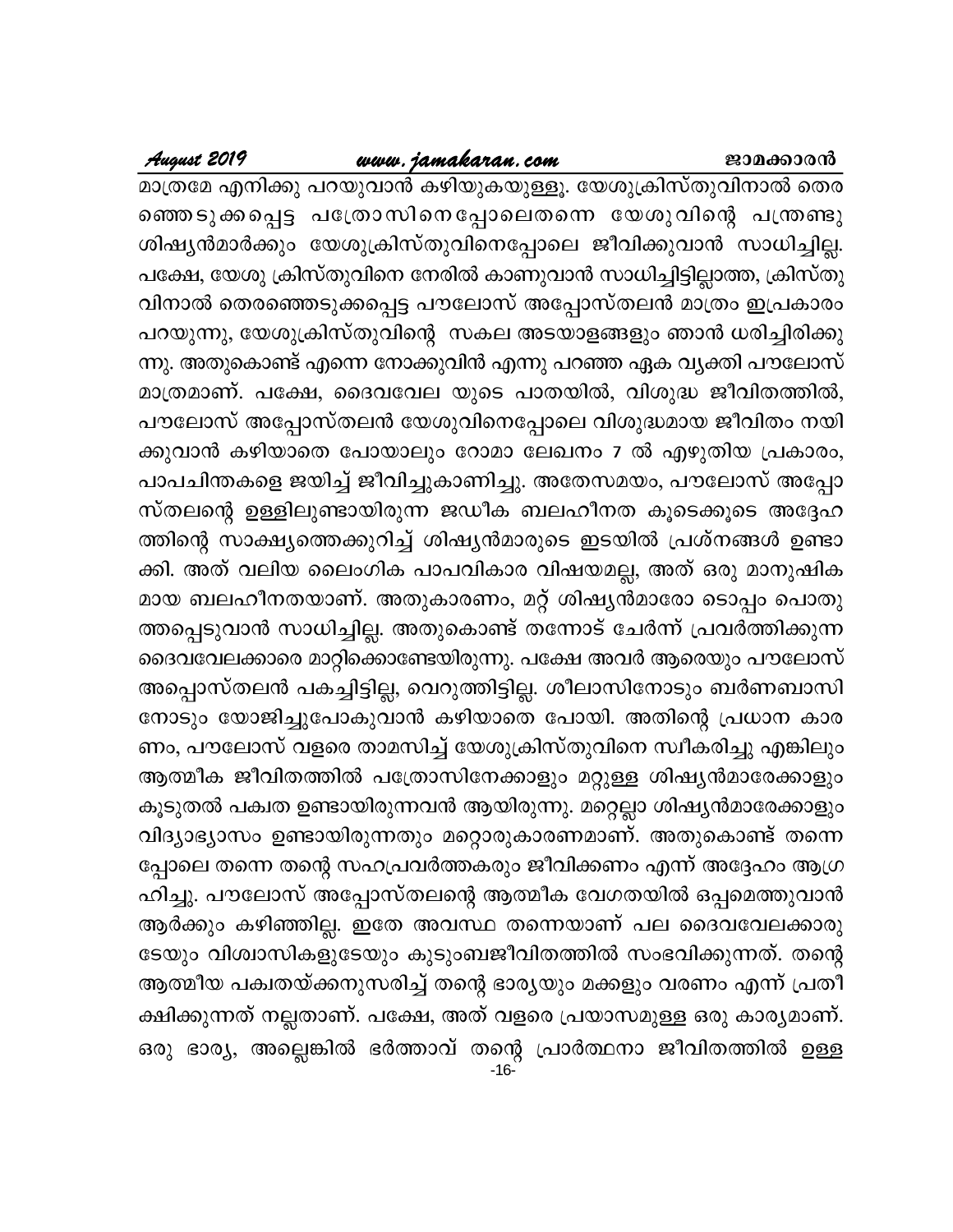# www.jamakaran.com

August 2019

ആത്മീക പക്വത മറ്റുള്ളവരുടെ പക്കൽ ഇല്ലായെങ്കിൽ ആരും ആരേയും അതിന് നിർബന്ധിക്കുവാൻ പാടില്ല. ആത്മീയത്തിൽ നമ്മോട് തുല്യത ഇല്ലാത്തവരോ ടൊപ്പം ചേർന്ന് പ്രാർത്ഥിക്കുവാനും കഴിയുകയില്ല. പക്ഷേ, ഒരു കടമയ്ക്കു വേണ്ടി പ്രാർത്ഥിക്കാം എന്നേയുള്ളൂ.

മത്താ:18:19 ൽ പറയുന്നു, നിങ്ങളിൽ രണ്ടുപേർ എന്നോട് ചോദിക്കുന്ന ഏതു കാര്യത്തിലും ഒന്നായിരിക്കണം. എന്നാൽ മാത്രമേ പിതാവ് നിങ്ങൾക്കു അത് നൽകു എന്ന് യേശുക്രിസ്തു പറഞ്ഞു. അതുകൊണ്ട് ആത്മീക ജീവിത ത്തിലും പ്രാർത്ഥനാ ജീവിതത്തിലും ഭാര്യയും ഭർത്താവും ആയ നിങ്ങളിൽ ആരെങ്കിലും ഒരാൾ ആത്മീക കാര്യത്തിൽ കുറഞ്ഞുകാണപ്പെട്ടാൽ അവരെ നിങ്ങൾ വെറുക്കരുത്. അലക്ഷ്യപ്പെടുത്തുവാനും പാടില്ല. അത് കുടുംബസമാ ധാനത്തെ നശിപ്പിക്കും. നിങ്ങളുടെ ആത്മീക ജീവിതത്തിനു സമാനമായി ചേർന്നുവരാൻ കഴിയാതെ വന്നാൽ അവർക്കുവേണ്ടി നിങ്ങളുടെ രഹസ്യ പ്രാർത്ഥ നയിൽ പ്രാർത്ഥിക്കണം. ആത്മീയത്തിൽ ബലഹീനരായവരുടെ മുമ്പിൽ അവർ കേൾക്കുവാൻതക്കവണ്ണം കുറവുകളെ ചൂണ്ടിക്കാണിച്ച് അവ രുടെ മുമ്പിൽ പ്രാർത്ഥിക്കുവാൻ പാടില്ല. അങ്ങനെ പ്രാർത്ഥിച്ചാൽ ആ വ്യക്തികൾക്ക് പ്രാർത്ഥനയോട് വെറുപ്പ് ഉണ്ടാകും. സ്വഭാവത്തെ മാറ്റുന്നവൻ നമ്മുടെ ദൈവം മാത്രമാണ്. കർത്താവേ, എന്റെ വിശ്വാസജീവിതത്തിൽ, എന്റെ ദൈവവേലയിൽ എന്റെ ഭാര്യയെ അഥവാ എന്റെ ഭർത്താവിനെ യോഗ്യരാക്കേ ണമേ എന്ന് പ്രാർത്ഥിക്കുക.

ചോദ്യം :– നിങ്ങളുടെ 79 വർഷ അനുഭവത്തിൽ C.S.I സഭ–മാർത്തോമാ സഭ – ലൂഥറൻ സഭ അച്ചൻമാരിൽ ആരെങ്കിലും സഭയിലുള്ള അംഗങ്ങൾക്കുവേണ്ടി തന്റെ രഹസ്യ പ്രാർത്ഥനയിൽ യഥാർത്ഥമായി പ്രാർത്ഥിച്ചത് നിങ്ങൾ അറി ഞ്ഞിരിക്കുന്നുവോ?

മറുപടി :– ഉണ്ട്, പക്ഷേ, വിരലിലെണ്ണാവുന്ന അച്ചൻമാർ മാത്രം. ഭൂരിപക്ഷ അച്ചൻമാരും പൊതുവായി പ്രാർത്ഥിക്കുന്നവരാണ്. കർത്താവേ, ഞങ്ങളുടെ സഭയിലെ രോഗികളായ എല്ലാവർക്കും പ്രശ്നങ്ങൾ ഉള്ള എല്ലാവർക്കുംവേണ്ടി  $-17-$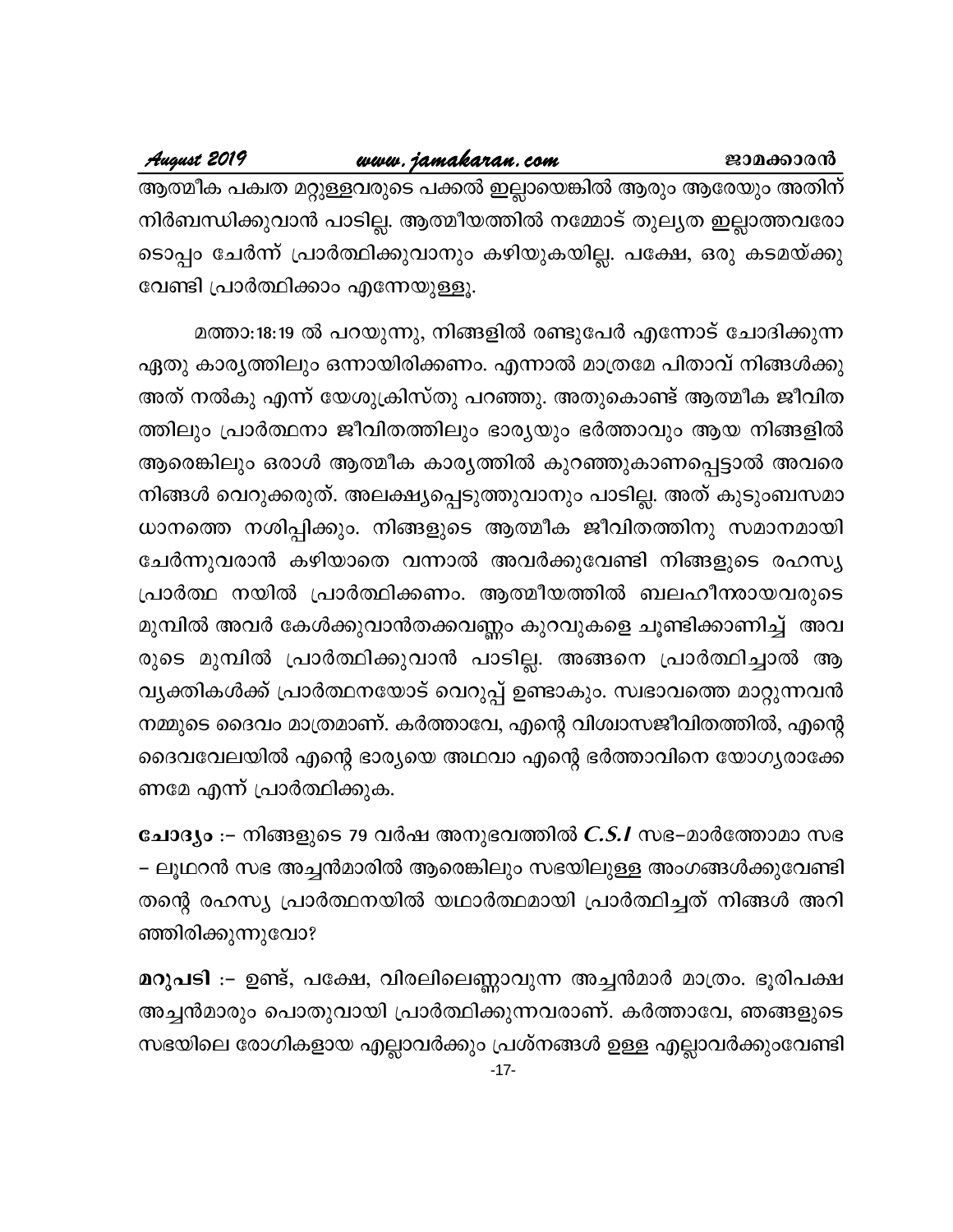### www.jamakaran.com

August 2019

പ്രാർത്ഥിക്കുന്നു എന്നു പറഞ്ഞ് പ്രാർത്ഥിക്കും. ഇത് പല അച്ചൻമാരോടും ചോദിച്ചറിഞ്ഞ് എഴുതുന്ന മറുപടിയാണ്. പ്രശ്നങ്ങൾ ഉള്ളവരുടേയും രോഗി കൾ ആയവരുടേയും പേരുകൾ എഴുതിവച്ച് ഓരോരുത്തർക്കും വേണ്ടി പ്രത്യേകം പ്രത്യേകം പ്രാർത്ഥിക്കുന്ന അച്ചൻമാർ ചുരുക്കമാണ്. എന്റെ ഓർമ്മ യിൽ ഒരു അച്ചനെക്കുറിച്ച് എനിക്ക് നന്നായറിയാം. 1965–ാം വർഷം ഒരു കൺവെൻഷനിൽ ഞാൻ പ്രസംഗിക്കുവാൻ പോയപ്പോൾ അച്ചന്റെ വീട്ടിലാണ് എനിക്ക് താമസം ഏർപ്പാടു ചെയ്തിരുന്നത്. ആ അച്ഛന്റെ പേര് റവ.  $W\llap$ ഡേവിഡ് എന്നാണ്. അതിരാവിലെ 5 മണിക്ക് കുടുംബ പ്രാർത്ഥന ചെയ്തും അച്ചനും ഭാര്യയും മക്കളും എല്ലാവരും ചേർന്നാണ് പ്രാർത്ഥന ചെയ്യുന്നത്. അതിനുശേഷം അച്ചനും കൊച്ചമ്മയും അവരവരുടെ കൈകളിൽ എഴുതിവ ച്ചിരുന്ന സഭയിലെ പ്രശ്നങ്ങളും രോഗികളായവരുടെ പേരുവിവരങ്ങളടങ്ങിയ കുറിപ്പും വച്ച് പ്രാർത്ഥിച്ചു. അച്ചൻ മറന്നത്, കൊച്ചമ്മ ഓർമ്മപ്പെടുത്തും. കൊച്ചമ്മ വിട്ടുപോയവരെ അച്ചൻ ഓർമ്മപ്പെടുത്തി പ്രാർത്ഥിക്കും. അതുപോലെ യുള്ള ഏഴെട്ട് അച്ചന്മാരെ എനിക്ക് പേരെടുത്ത് പറയുവാൻ കഴിയും. മാർത്തോമ്മാ സഭയിൽ (മാങ്ങാനം) ഒരച്ചൻ ഉണ്ടായിരുന്നു. അവരും ഭാര്യയും ഭർത്താവുമായി ചേർന്ന് പ്രാർത്ഥിക്കുമായിരുന്നു. ഇതുപോലെയുള്ള പ്രാർത്ഥനയ്ക്ക് സത്യമായും ശക്തിയുണ്ട്. എനിക്ക് ഓരോ ദിവസവും 100 മുതൽ 150 വരെ പ്രാർത്ഥനാ കുറിപ്പുകൾ വരും. കത്ത് തുറന്നുവായിച്ച ഉടൻതന്നെ ഒരു നിമിഷം അപ്പോൾതന്നെ പ്രാർത്ഥിക്കും. മറുപടിമാത്രം താമ സിച്ച് എഴുതും. രണ്ടാഴ്ചയിൽ ഒരിക്കൽ എല്ലാ പ്രാർത്ഥനാകുറിപ്പിലും ഉള്ള പ്രാർത്ഥനാവിഷയങ്ങൾ ഒരു പേപ്പറിൽ എടുത്ത് എഴുതി എന്റെ യാത്രയിലും പോകുന്ന സ്ഥലങ്ങളിലും വച്ച് ആ വിഷയങ്ങൾക്കുവേണ്ടി പ്രത്യേകം പ്രാർത്ഥിക്കും.

യേശുക്രിസ്തുവും ജഡത്തിൽ ആയിരുന്ന നാളുകളിൽ ആത്മാക്കൾക്കു വേണ്ടി നിലവിളിയോടും കണ്ണുനീരോടും കൂടി പ്രാർത്ഥിച്ചു എന്ന് എബ്രാ:5:7 ൽ രേഖപ്പെടുത്തിയിട്ടുണ്ട്.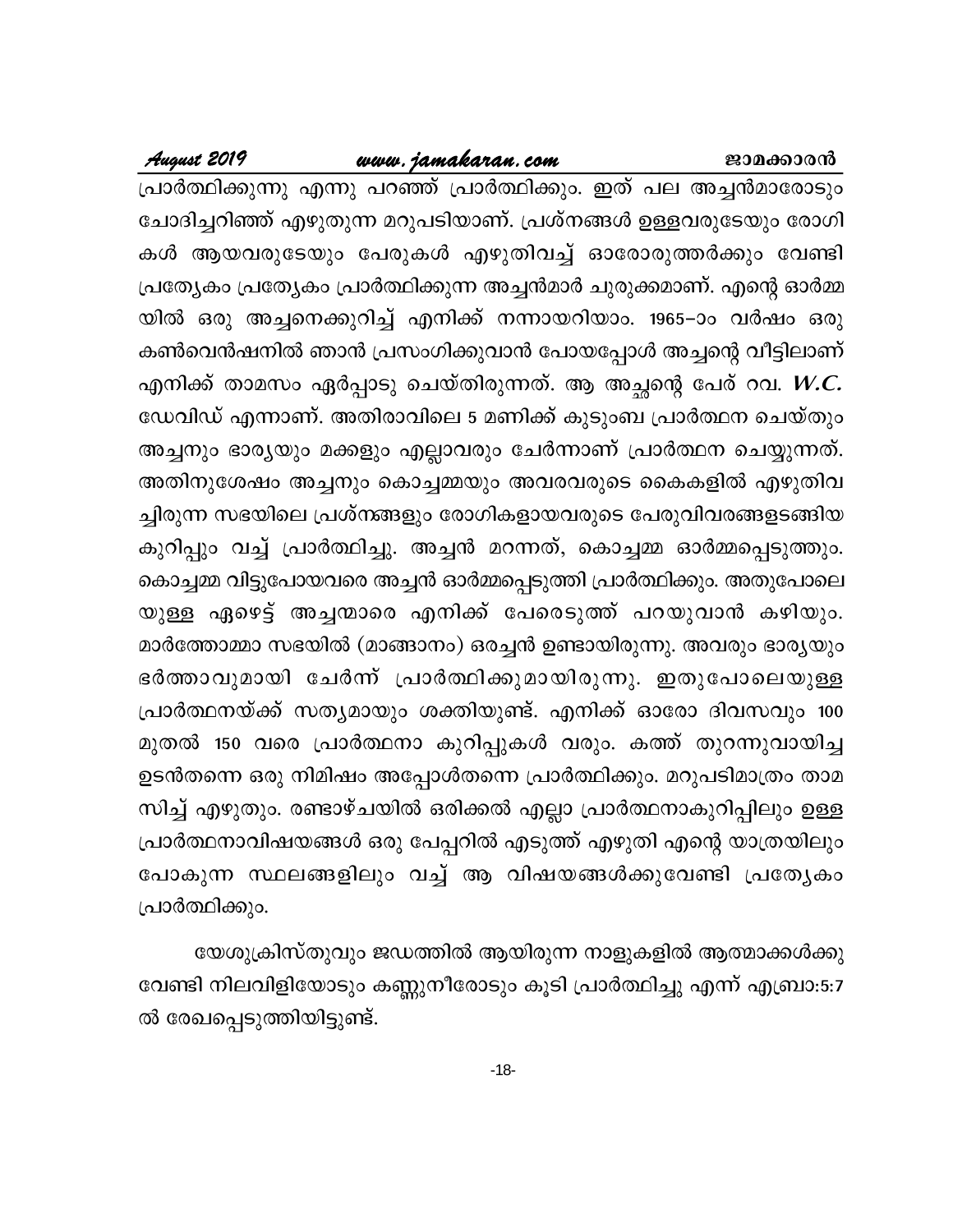# ൈവശിക്ഷയോ ...

# ൈവം അനുവദിച്ചതോ...

ചോദ്യം:– ദൈവവേലക്കാർ പ്രത്യേകമായി ബിഷപ്പുമാർ, മോഡറേറ്റർ തുടങ്ങി യവർ രോഗക്കിടക്കയിൽ വീണാൽ അല്ലെങ്കിൽ അപകടത്തിൽപ്പെട്ടാൽ അതു പാപത്താൽ ഉണ്ടായ ശിക്ഷയാണോ? അതൊ ദൈവം അനുവദിച്ചതാണോ?

മറുപടി:- ഈ ചോദ്യം എന്നെ പ്രശ്നത്തിൽ അകപ്പെടുത്തുന്ന ചോദ്യമാണ്. നിങ്ങളുടെ കത്തിൽ ബിഷപ്പുമാരിൽ ഒരാളെക്കുറിച്ച് എഴുതിയതു കൊണ്ട് ഇതിന് ഞാൻ മറുപടി പറഞ്ഞാൽ ചിലപ്പോൾ അത് അവരെ ബ്ലാക്മെയിൽ ആകുമോ? ചില ബിഷപ്പുമാരെ ഞാൻ ഭീഷണിപ്പെടുത്തുവാൻ എഴുതിയതാണോ അല്ലെ ങ്കിൽ പ്രതികാരത്തിനായി എഴുതിയതാണോ എന്നു സംശയം തോന്നാം ചില പ്പോൾ അവരെ അപമാനിക്കാൻ എഴുതിയതാണോ എന്നും സംശയിക്കാം. നിങ്ങൾ എന്തു ചിന്തിച്ചാലും എന്റെ മറുപടി വേദ വചനത്തിനടിസ്ഥാനത്തിൽ തന്നെ ആയിരിക്കും. ഇതു എന്റെ സ്വന്ത സങ്കല്പമല്ല ആരെയും അപമാനപ്പെ ടുത്താനും അല്ല എന്നത് ഇത് എഴുതാൻ പ്രേരിപ്പിച്ച എന്റെ ദൈവത്തിനു അറിയാം. ആരു വെറുത്താലും ദേഷ്യപ്പെട്ടാലും ഞാൻ അത് കാര്യമാക്കുന്നില്ല ഭയപ്പെടുന്നുമില്ല.

നിങ്ങളുടെ ചോദ്യത്തിനു മറുപടി നിങ്ങൾ സൂചിപ്പിച്ച ബിഷപ്പുമാർ, മോഡ  $\Box$ റേറ്റർ, സുവിശേഷകർ ഇവർ മാനസാന്തര അനുഭവം ലഭിച്ചവരായിരുന്നാൽ ദൈവ വചന അടിസ്ഥാനത്തിൽ അവരുടെ ഉപദേശം ഉണ്ടായിരുന്നാൽ മുക ളിൽ പറഞ്ഞ വിഷയങ്ങൾ ശിക്ഷയായി കൊടുക്കപ്പെട്ടതല്ല അതു ദൈവ ത്താൽ അനുവദിക്കപ്പെട്ടതാണ്. (ലൂക്കോ: 22:30–32, വിലാ 3:33) അങ്ങനെ അനുവദിക്കപ്പെട്ട രോഗവും അവകാശങ്ങളും അവരുടെ ആത്മീക വിശ്വാ സത്തെ ബലപ്പെടുത്തുന്നതായിരിക്കും. അവർക്ക് ആത്മീക സമാധാനം ആ പ്രശ്നങ്ങളുടെ ഇടയിൽ ദൈവം നൽകും. അതിനെ വിവരിക്കാൻ സാധിക്ക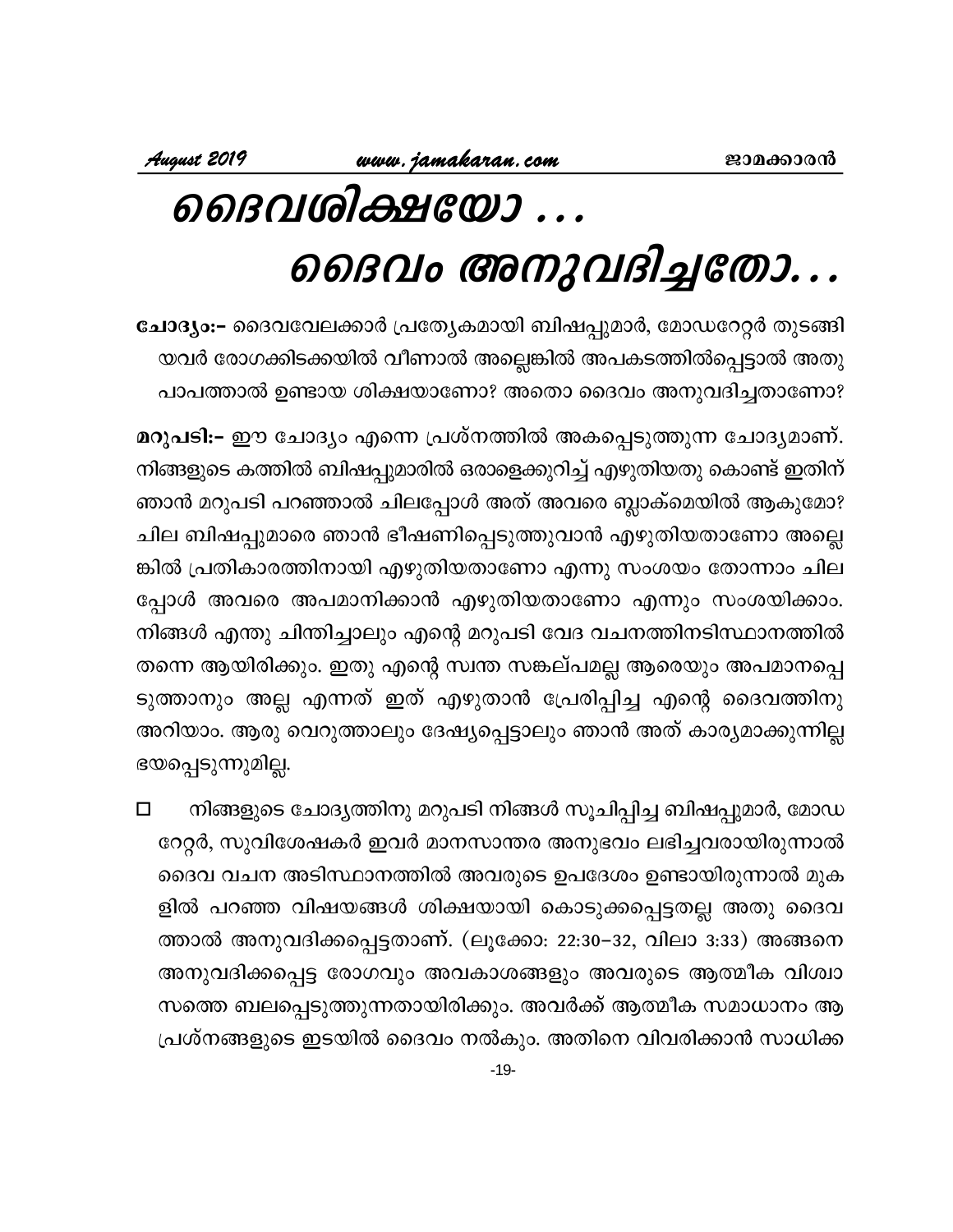# <u>www.jamakaran.com</u>

August 2019

ത്തില്ല. ചങ്ങലയിൽ കെട്ടപ്പെട്ടു കാരാഗ്രഹത്തിൽ ഇരുന്ന പൌലൂസും ശീലാസും അടികൊണ്ട മുറിവിന്റെ വേദനയുടെ ഇടയിലും ദൈവത്തെ പാടി സ്തുതിച്ചു. അവർ പിറുപിറുക്കാൻ ഇടയായില്ല.

നിങ്ങൾ പറഞ്ഞ അതേ ദൈവവേലക്കാർ, നേതാക്കൾ മാനസാന്തര  $\Box$ അനുഭവം ഇല്ലാത്തവരായിരുന്നാൽ, വചന അടിസ്ഥാനത്തിൽ ദൈവവേല ചെയ്യാതിരുന്നാൽ ദൈവവചനത്തിനു തന്റെ സ്വന്ത വ്യാഖ്യാനങ്ങളെ കൊടുത്ത് തന്റെ ജീവിതത്തെയും നഷ്ടപ്പെടുത്തി സഭാ ജനങ്ങളെയും തെറ്റായ വഴിയിൽ നടത്തുന്നു.

# അറിഞ്ഞിട്ടും തെറ്റുചെയ്യുന്നവനു കൂടുതൽ അടി കിട്ടും

ഉസ്സിയാ രാജാവ് ദൈവാലയത്തിൽ ധൂപകലശം കാട്ടുമ്പോൾ പുരോ ഹിത ന്മാർ തടഞ്ഞു. <mark>ന്യായപ്രമാണ നിയമം</mark> രാജാവിനു നല്ലവണ്ണം അറിയാം. എന്നാലും എന്റെ ദൈവത്തിനു ശുശ്രൂഷ ചെയ്യണം എന്നുള്ള ആഗ്രഹത്തിൽ നിയമം ലംഘിച്ച് തന്റെ യോഗ്യതയെക്കുറിച്ചു ചിന്തിക്കാതെ ധൂപകലശം ദൈവ സന്നിധിയിൽ കാണിക്കാൻ തുടങ്ങി. അതേ സ്ഥലത്തുവച്ച് രാജാവിന്റെ നെറ്റി യിൽ കുഷ്ഠം ഉണ്ടായി. ലേവ്യപുസ്തകം 13–ാം അദ്ധ്യായത്തിൽ എഴുതിയിരി ക്കുന്ന നിയമപ്രകാരം കുഷ്ഠരോഗം വന്നാൽ ആദ്യം പുരോഹിതനെ കാണി ക്കണം. രാജാവിന്റെ നെറ്റിയിൽ കുഷ്ഠം ഉണ്ടായതുകൊണ്ട് പുരോഹിതനും, ജനങ്ങളും അതു കാണാൻ ഇടയായി. നിയമപ്രകാരം രാജാവിനെ പാളയത്തിന് പുറത്ത് അയക്കേണ്ടി വന്നു. രാജാവ് ദൈവത്തെ സ്നേഹിച്ചു. അവൻ ചെയ്യാൻ ശ്രമിച്ചത് ദൈവവേല. പക്ഷെ യോഗൃത ഇല്ലാത്തതുകൊണ്ടും നൃായപ്ര മാണനിയമം ലംഘിച്ചതുകൊണ്ടും അവൻ ശിക്ഷിക്കപ്പെട്ടു.

# കഴിഞ്ഞ കാലങ്ങളിൽ ദൈവവേലക്കാർ, ബിഷപ്പുമാർ, മോഡറേറ്റർ മുതലായവർക്ക് ഉണ്ടായ രോഗം – മരണം

C.S.I. മാർത്തോമാ, ലൂഥറൻ സഭകളിൽ കഴിഞ്ഞ കാലങ്ങളിൽ ഉണ്ടായ സംഭവങ്ങളെ ശ്രദ്ധിച്ചാൽ അവർക്കുണ്ടായ രോഗം മരണം എല്ലാത്തിനും ദൈവ കോപം തന്നെ കാരണം എന്നു മനസ്സിലാക്കാൻ സാധിക്കും.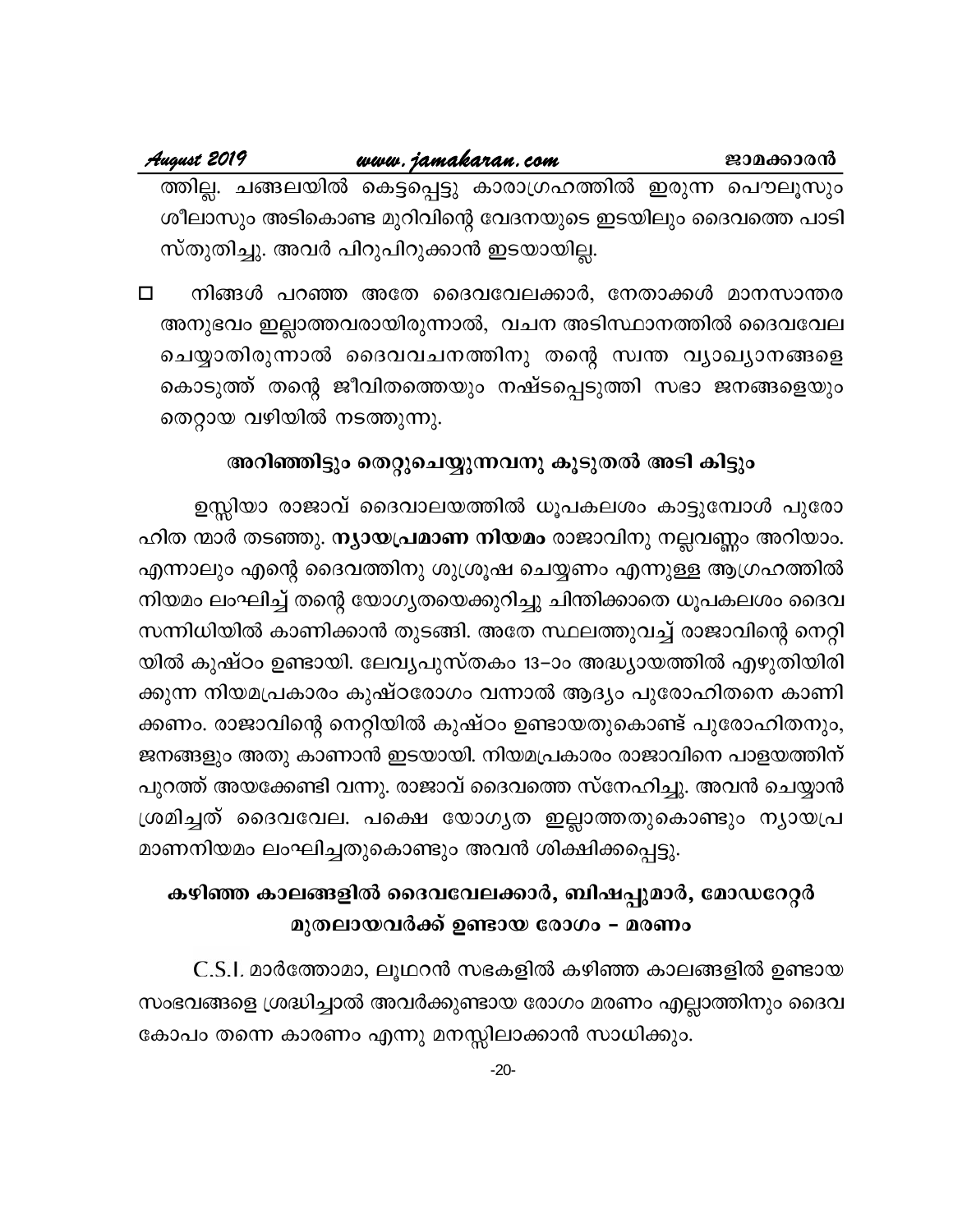# www.jamakaran.com <mark>ബിഷപ്പ് സാമുവേൽ അമൃത</mark>ം

# August 2019

ബിഷപ്പ് സാമുവേൽ അമൃതം അവർകൾ നല്ല വേദപണ്ഡിതനും സാധു ക്കളുടെ കുടുംബങ്ങൾക്ക് അവരുടെ മരണം വരെ സഹായിക്കാനുള്ള നല്ല

പദ്ധതിയോടു കൂടിയുള്ള സംഘടന തുടങ്ങുകയും ചെയ്തു. ഇത് ആരും ചെയ്യാത്ത നല്ല സാമൂഹൃസേ വനമാണ്. ഇങ്ങനെ നല്ല സ്വഭാവങ്ങൾ ഉണ്ടായിരു ന്നാലും സഭാ ഇടയന്മാരെ നിർമ്മിക്കുന്ന മധുര (TTC) ബൈബിൾ കോളേജിൽ ഇദ്ദേഹം പ്രിൻസിപ്പാളായി രുന്ന കാലത്ത് ഹൈന്ദവ ദൈവങ്ങളുടെ പ്രതിമ ബൈബിൾ കോളേജിന്റെ പ്രവേശന കവാടത്തിൽ നിർത്തി. കാണുന്നവൻ ഇതു ഹൈന്ദവക്ഷേത്രം എന്നു വിചാരിക്കും. ഇത് അദ്ദേഹത്തിന്റെ അടി സ്ഥാന ഉപദേശത്തെ വെളിപ്പെടുത്തി. ആ ഭയങ്കര ഉപദേശമായ എല്ലാ മതവും ഒന്ന്, എല്ലാ ദൈവവും ഒന്ന് എന്നുള്ള അദ്ദേഹത്തിന്റെ ആശയത്തെ വെളി



**Bishop Samuel Amirtham** 

പ്പെടുത്തി. ഈ ഉപദേശം അവിടെ പഠിക്കുന്ന അച്ചന്മാർ കൈക്കൊണ്ടു അവര വരുടെ സഭകളിൽ ഉപദേശിക്കും.

നമ്മുടെ ദൈവം ഞാൻ തന്നെ വഴി ഞാൻ തന്നെ സത്യം, ഞാൻ തന്നെ ജീവൻ ഞാൻ തന്നെ വാതിൽ എന്ന് പറഞ്ഞ് ഈ വാതിലിലൂടെ പ്രവേ ശിക്കുന്നവനല്ലാതെ ആരും നിത്യജീവനിൽ പ്രവേശിക്കുന്നില്ല എന്നു പറഞ്ഞു. ഇതിന്റെ അടിസ്ഥാനത്തിൽ ഇദ്ദേഹം പറഞ്ഞു. എല്ലാ ദൈവവും ഒന്ന് എന്ന ഉപ ദേശം കർത്താവ് പറഞ്ഞ ഉപദേശത്തിന് നേർ വിപരീതം. സാമുവേൽ അമൃതം അവർകൾക്കു പദവി ഉയർന്നു ബിഷപ്പായി മാറി.

# നവീന ഉപദേശം

*Rt. Rev.* ശാമുവേൽ അമൃതം അവർകൾ തന്റെ ഡയോസിസിൽ പുറപ്പെ ടുവിച്ച പുതിയ പ്രസ്താവനയിൽ കേരള ഹൈന്ദവ ജനങ്ങൾ ആഘോഷി  $-21-$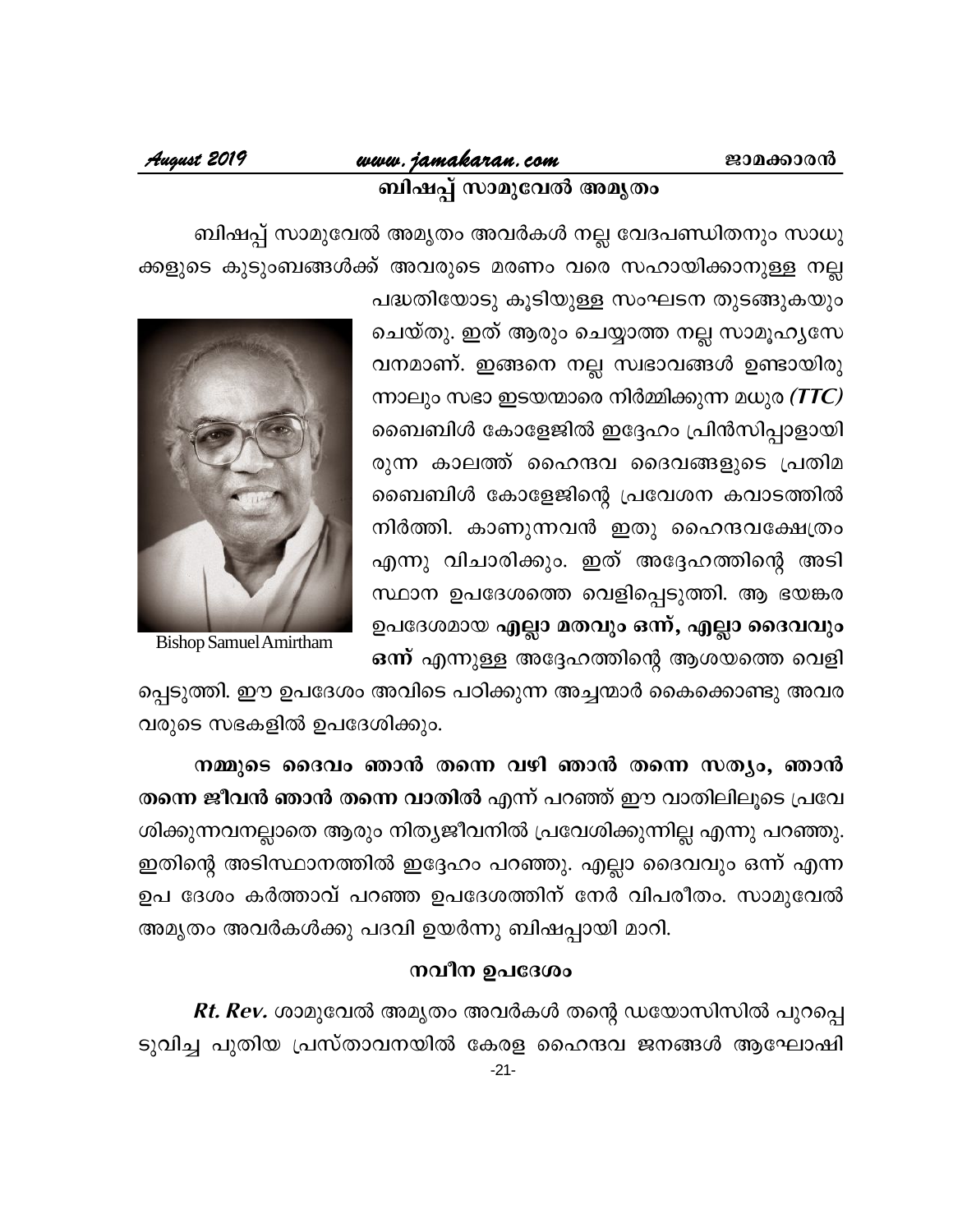$\Box$  CSI സഭ ആരാധനയിൽ ഒന്നാം വേദപാഠം, രണ്ടാം വേദപാഠം എന്ന ഒരു ആരാധനക്രമം ഉണ്ട്. അതിൽ ഒരു വേദപാഠമായിട്ട് ഹൈന്ദവമതഗ്ര ന്ഥമായ ഗീതയിൽ നിന്നും വായിക്കണം എന്ന് അറിയിച്ചു.

ഈ വിവരങ്ങൾ അച്ചന്മാർ എനിക്കെഴുതി. ഉടനെ ജാമക്കാരനിലും ഈ ഉപദേശം വേദവിപരീതമാണ്, സഭക്കാർ എല്ലാപേരും ഞങ്ങൾ അതിനെ എതിർക്കുന്നു എന്ന് രേഖാമൂലം ബിഷപ്പിനും മേഡറേറ്റർക്കും അറിയിക്കണം എന്ന് എഴുതി. ഉടൻ തന്നെ ആ ഏർപ്പാടുകൾ നിർത്തപ്പെട്ടു.

# ബിഷപ്പവർകളുടെ തെറ്റായ സാക്ഷ്യം

ക്രിസ്തുവിൽ മാത്രം രോഗസൗഖ്യം എന്ന് വാശിപിടിക്കരുത്. മറ്റു ദൈവ ങ്ങളിലും രോഗസൗഖ്യം കിട്ടും. ഞാൻ കിഡ്നിയിൽ കല്ല് ഉണ്ടായിട്ട് ഭയങ്കര വേദനയിൽ ആശുപത്രിയിൽ കിടക്കുമ്പോൾ എന്റെ വേദനയെകണ്ട് അച്ചൻമാർ എല്ലാപേരും എനിക്ക് വേണ്ടി പ്രാർത്ഥിച്ചു. പ്രത്യേക പ്രാർത്ഥനകൾ സഭക യിലും സംഘടിപ്പിച്ചു. ആ സമയം തിരുവനന്തപുരത്ത് പ്രസംഗിച്ചുകൊണ്ടി രുന്ന രോഗശാന്തി വരമുള്ള ഒരു സുവിശേഷകനേയും കൂട്ടിക്കൊണ്ടുവന്നു. അദ്ദേഹവും എനിക്കുവേണ്ടി മുട്ടിപ്പായി പ്രാർത്ഥിച്ചു. ഒരു മാറ്റവും വന്നില്ല. ഞാൻ ആശുപത്രിയിൽ രോഗക്കിടക്കയിൽ കിടക്കുന്ന വിവരം എന്റെ സുഹൃ ത്തായ ഒരുശിവഭക്തൻ കേട്ട് ആശുപത്രിയിൽ വന്നു. എനിക്കുവേണ്ടി അവൻ പ്രാർത്ഥിച്ചു. ഭസ്മം നെറ്റിയിൽ ഇട്ടു. അത് ഒരു പേപ്പറിൽ പൊതിഞ്ഞ് എന്റെ തലയണയുടെ അടിയിലും വച്ചു. ഉടൻ അദ്ദേഹം മടങ്ങിപ്പോയി. മടങ്ങിപ്പോയി 10–ാം നിമിഷം എന്റെ വേദനകൾ എല്ലാം മാറി. സൗഖ്യത്തോടു ഞാൻ വീട്ടി ലേക്ക് മടങ്ങി. ഈ സാക്ഷി ക്രൈസ്തവ ദീപികയിൽ പരസ്യപ്പെടുത്തി. ഈ സാക്ഷി മുഖാന്തിരമായി ബിഷപ്പു അവർകൾ പറയാൻ ഉദ്ദേശിച്ചത് എന്താ ണെന്ന് വായനക്കാർക്കു തീർച്ചയായും മനസ്സിലാകും. ക്രിസ്തുവിനെ ഉയർത്താൻ ബിഷപ്പു പദവിയിൽ എത്തിച്ചേർന്ന് അദ്ദേഹം ഒരു വിഗ്രഹദൈവത്തെ പുകഴ്ത്തിപ്പറഞ്ഞത് ദൈവകോപത്തിന് കാരണമായി.  $-22-$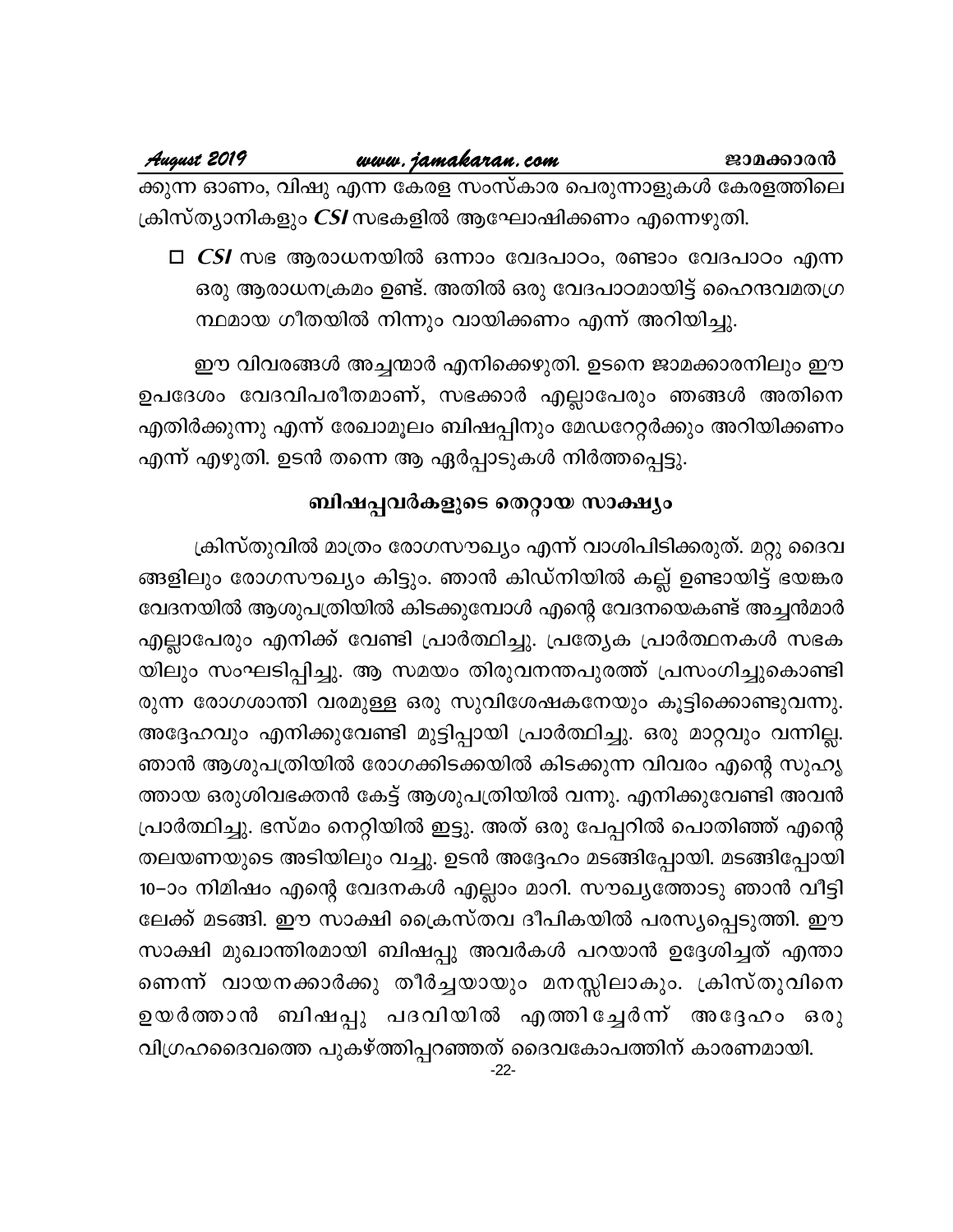# www.jamakaran.com

# August 2019

അതുകാരണം ഇദ്ദേഹത്തിന്റെ കുടുംബം തകർന്നു. സന്തോഷവും സമാ ധാനവും നഷ്ടപ്പെട്ടു. മകളുടെ പ്രശ്നത്തിൽ വിഷമങ്ങൾ വർദ്ധിച്ചു. ഒരു ദിവസം സ്ട്രോക്ക് വന്ന് കൈകാലുകൾ തളർന്ന് സംസാരിക്കുവാൻ പ്രയാസം വന്ന് കിടപ്പിലായി മരണം സംഭവിച്ചു.

# ഇത് ദൈവകോപത്താൽ വന്നതോ ദൈവം അനുവദിച്ചതോ നോർത്ത് കേരള *C.S.I* ഡയോസിസ് ബിഷപ്പ് *Rt. Rev. Dr. K.P* കുരുവിള (തിരുവനന്തപുരം കണ്ണമ്മൂല സെമിനാരി പ്രിൻസിപ്പാൾ)

കണ്ണമ്മൂല സെമിനാരി പ്രിൻസിപ്പലായി പ്രവർത്തിച്ചപ്പോൾ Dr. K.P. കുരുവിള അവർകൾ ഒരു ലഘുലേഖ ഇറക്കി. അതിന്റെ കോപ്പി സെമിനാരി അദ്ധ്യാ പകരും പഠിക്കുന്ന വിദ്യാർത്ഥികളും എനിക്കയച്ചു. ഇതിന്റെ യഥാർത്ഥ വിവരം എന്താണെന്ന് ചോദിച്ചു.

> യേശുക്രിസ്തു കഷ്ടപ്പാടുകൾ അനുഭവിച്ചപ്പോൾ മൂന്നു പ്രാവശ്യം പത്രോസ് യേശുവിനെ തള്ളിപ്പറഞ്ഞു. ആ സമയത്ത് കോഴികൂകി. ഈ വിഷയത്തെ ഡോ. കുരുവിള അവർകൾ അതു കോഴികൂകിയ ശബ്ദമല്ല റോമ പട്ടാളക്കാർ ഉപയോഗിച്ച വാദ്യ ഉപകരണത്തിൽ നിന്നുവന്ന ശബ്ദമാണ് എന്ന് എഴുതി. ഈ വിവരങ്ങൾ ലോകത്തിലുള്ള പല നിന്ന് ലൈബ്രറിയിൽ ചരിത്രപുസ്തകങ്ങളെ ഗവേഷണം നടത്തി എഴുതിയതാണ്. അതുകൊണ്ട് അതു കോഴികൂകിയ ശബ്ദമല്ല എന്നു ഞാൻ ഉറപ്പിച്ചു പറയുന്നു എന്ന് അറിയിച്ചു. ഇത് യേശു പറഞ്ഞതിന്  $-23-$



Rt. Rev. K.P. Kuruvilla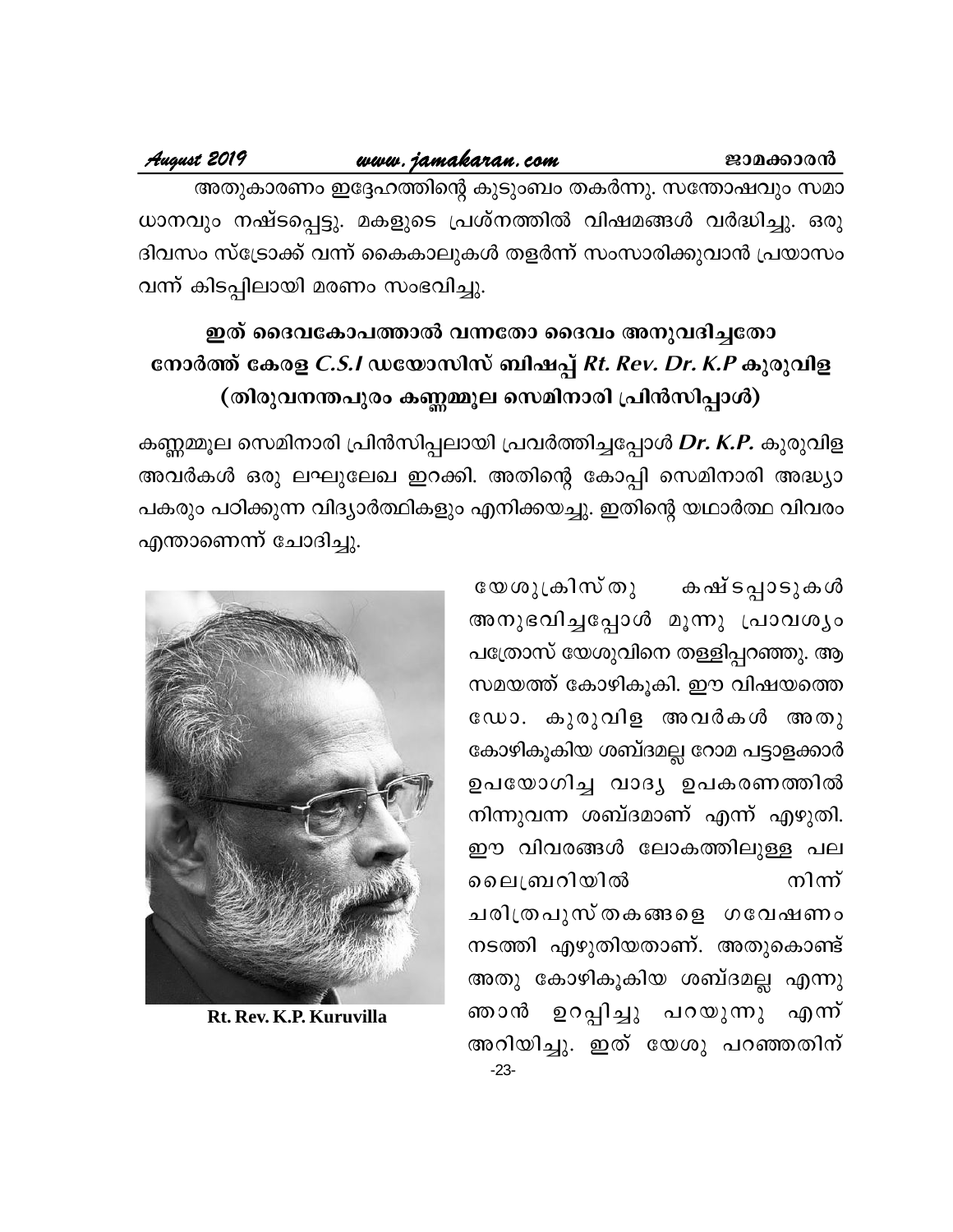August 2019

എതിരാണ്. യേശു പത്രോസിനോട് കോഴി കൂവുന്നതിനു മുമ്പ് നീ എന്നെ മൂന്നുപ്രാവശ്യം തള്ളിപ്പറയും എന്നു പറഞ്ഞു. *Dr*. കുരുവിളയുടെ ഗവേഷണം ശരിയായാൽ യേശു പറഞ്ഞത് കള്ള പ്രവചനമോ? ഈ ചോദൃത്തിന്  $\emph{Dr.}$  കുരുവിള മറുപടിയൊന്നും പറഞ്ഞിട്ടില്ല.

ഇദ്ദേഹത്തെ ബിഷപ്പായി തിരഞ്ഞെടുത്ത പിറ്റെ ദിവസം അതിരാവിലെ ഏഴു മണിക്ക് ഞാൻ നേരിട്ട് കണ്ണമ്മൂല വന്നു. ആ സമയം അദ്ദേഹത്തെ ബിഷപ്പായി തിരഞ്ഞെടുത്ത വിവരം അദ്ദേഹം അറിഞ്ഞിട്ടില്ല. രാത്രി 11 മണിക്ക് ഫോൺവഴി ബിഷപ്പായി തിരഞ്ഞെടുത്ത വിവരം സിനഡിലുള്ള ചിലർ എന്നെ അറിയിച്ചു. അതുകൊണ്ടാണ് രാവിലെ കണ്ണമ്മൂല ചെന്ന് றூ സന്തോഷവാർത്തയെ അറിയിച്ചു. Dr. കുരുവിള അവർകൾക്കും കൊച്ചമ്മക്കും നേരത്തേ എന്റെ മേൽ നല്ല അഭിപ്രായവും ഇഷ്ടവും ഉണ്ടായിരുന്നു. രാവിലെ ആദ്യത്തെ ന്യൂസായി അദ്ദേഹത്തെ അറിയിച്ചു. അഭിനന്ദനം പറഞ്ഞു പ്രാർത്ഥി ച്ചു മടങ്ങി. കാറിൽ കയറുമ്പോൾ അദ്ദേഹത്തോട് അദ്ദേഹത്തിന്റെ തെറ്റായ ഉപദേശത്തെക്കുറിച്ച് സംസാരിച്ചു. അദ്ദേഹം എതിരെ ഒന്നും പറഞ്ഞില്ല. അവ സാനമായി ഞാൻ പറഞ്ഞത് നിങ്ങൾ ബിഷപ്പാകാൻ പോകുന്നു. ഡയോസി സിൽ നേരത്തേ വിശ്വാസത്തിൽ തളർന്നുകിടക്കുന്ന ജനങ്ങൾക്കു യേശു പറ ഞ്ഞത് സത്യമല്ല എന്റെ ഗവേഷണമാണു സത്യം എന്നു പറഞ്ഞാൽ ജനങ്ങ ളുടെ വിശ്വാസം എന്താകും? ദയവായി ഇങ്ങനെയുള്ള നവീന ഉപദേശങ്ങൾ ജനങ്ങൾക്കറിയിക്കുരുത് എന്ന് പറഞ്ഞു ഞാൻ കാറിൽ കയറി. അതുവരെ എന്നോട് നല്ല ബഹുമാനത്തോടു ചിരിച്ചു സന്തോഷത്തോടു സംസാരിച്ച അദ്ദേ ത്തിന്റെ മുഖം മാറി. ആ മിനിറ്റു മുതൽ അദ്ദേഹം എന്നെ വെറുക്കാൻ തുടങ്ങി. നോർത്തു കേരളയിൽ നടന്ന എന്റെ യോഗത്തിൽ അദ്ധ്യക്ഷം വഹിക്കാൻ അച്ചന്മാരും കമ്മറ്റിയും ക്ഷണിച്ചപ്പോൾ അദ്ദേഹം ക്ഷണം നിരസിച്ചു. അതുമാ ത്രമല്ല നോർത്ത് കേരള ഡയോസിസിൽ എന്നെ കൺവെൻഷനിൽ ക്ഷണി ക്കുന്നത് അദ്ദേഹത്തിന് ഇഷ്ടമില്ല എന്ന് അച്ചൻമാർ എന്നെ അറിയിച്ചു. എന്നാലും അദ്ദേഹം ബിഷപ്പായിരുന്നപ്പോൾ ഏകദേശം 50–60 സഭകളിൽ അച്ച ന്മാരും കമ്മറ്റിയും എന്നെ ഉപയോഗിച്ചു.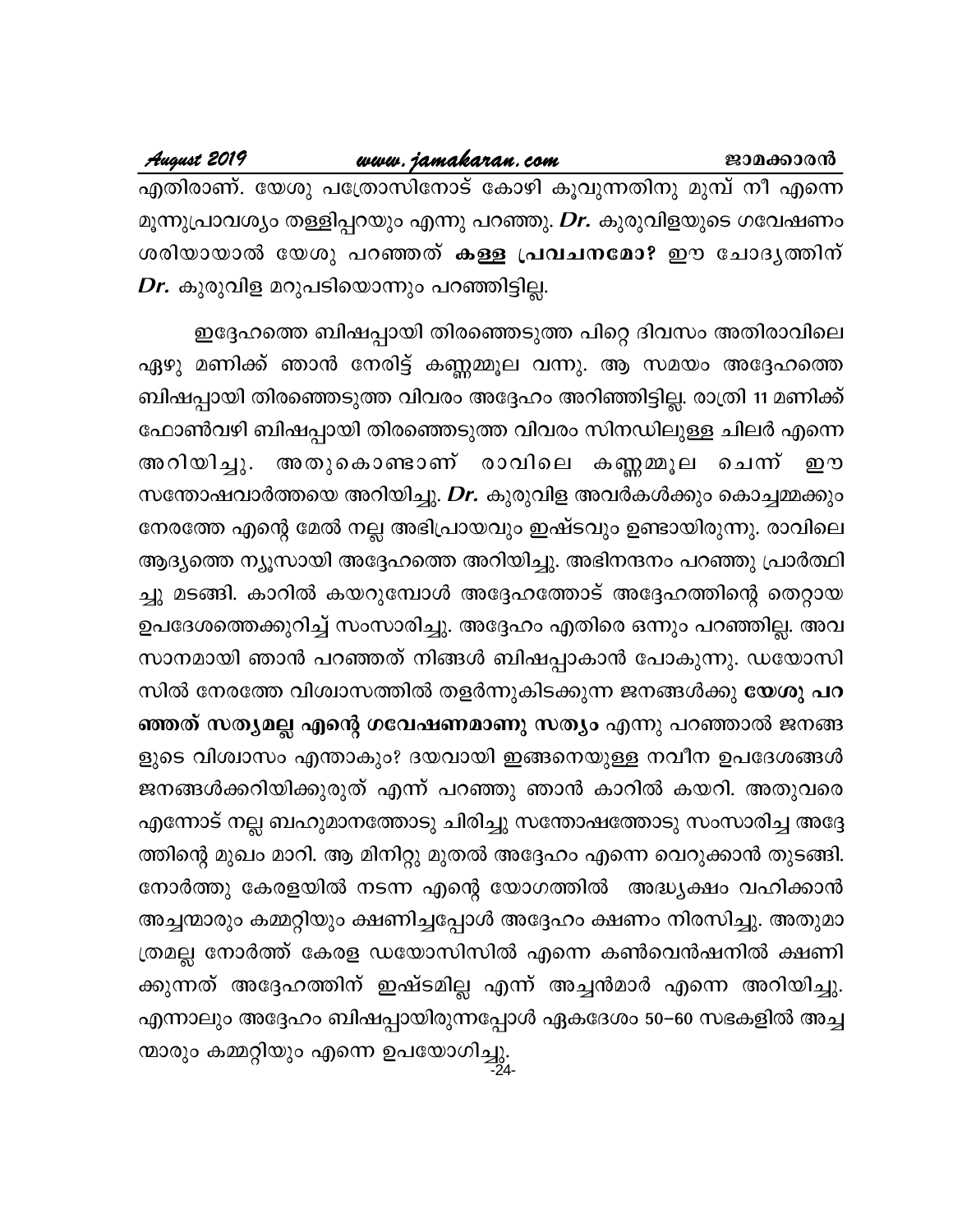# www.jamakaran.com

# August 2019

ഡയോസിസിൽ ദൈവസാന്നിദ്ധ്യം നീങ്ങിപ്പോയി പ്രശ്നങ്ങളോടു പ്രശ്ന ങ്ങൾ ഉണ്ടാകാൻ തുടങ്ങി. സ്കൂൾ കോളേജ് അഡ്മിഷൻ 85 കോടി വാങ്ങിയ തായി ആരോപണം വന്നു അന്വേഷണം ഉണ്ടായി. ഈ സംഭവം കേരളത്തിൽ ഉണ്ടായി പക്ഷെ ഇംഗ്ലണ്ടിൽ ഉള്ള ന്യൂസ് പേപ്പറിൽ ആദ്യമായി പുറത്തുവന്നു. 2011 ജനുവരി 8–ാം തീയതി ചർച്ച് ഓഫ് ഇംഗ്ലണ്ട് ന്യൂസ്പേപ്പർ പേജ് 8 ൽ ഈ വിവരങ്ങൾ പരസ്യപ്പെടുത്തിയിരുന്നു. അതിനുശേഷമാണ് മനോരമ പത്ര ത്തിലും ഏഷ്യാനെറ്റിലും വന്നത്. ഈ പണവെട്ടിപ്പിൽ പ്രധാന കാരണക്കാ രൻ ഡയോസിസ് ഓഫീസിൽ ഉള്ള മാനേജർ അച്ചനാണ് എന്നു പലർ പറ ഞ്ഞത് ഞാൻ കേട്ടു. പക്ഷേ അന്വേഷണത്തിൽ ബിഷപ്പാണ് അകപ്പെട്ടത്. വെട്ടിപ്പു നടത്തിയത് മാനേജരായിരുന്നാലും ബിഷപ്പിന് അതിൽ വലിയ പങ്കുണ്ടെന്നാണ് പറയപ്പെടുന്നത്. ഡയോസിസിന്റെ മൂന്നാറിലുള്ള പള്ളികളിലും എസ്റ്റേറ്റുകളിലും ഉള്ള മരം മുറിച്ച വിഷയത്തിൽ പല കോടിരൂപാ വിലയുള്ള മരങ്ങൾ വെട്ടി ലോറിയിൽ കയറ്റി അയച്ചു. ഫോറസ്റ്റ് ഡിപ്പാർട്ട്മെന്റ് അധികാ രികളാൽ പിടിക്കപ്പെട്ടു. അതിന്റെ കാരണക്കാരനായി പെർമിഷൻ ഒപ്പിട്ട ബിഷപ്പ് അകപ്പെട്ടു. പല കോടികൾ പിഴ അടക്കേണ്ടിവന്നു. ബിഷപ്പ് ജയിലിലാകുന്ന സ്ഥിതി ഉണ്ടായി. ഒരു ദിവസം പെട്ടെന്ന് സ്ട്രോക്കുവന്ന് കൈകാലുകൾ തളർന്ന് കിടപ്പിലായ ബിഷപ്പവർകൾ ഇതുവരെ എണീറ്റു നടന്നിട്ടില്ല. സിനഡ് വേറൊരു ബിഷപ്പിനെ തെരഞ്ഞെടുത്തു. ഇപ്പോൾ ഡയോസിസിൽ അച്ചന്മാരാലും മറ്റെ ല്ലാവരാലും ഒതുക്കപ്പെട്ടു കിടപ്പിലായിരിക്കുന്നു. തെറ്റായ ഉപദേശങ്ങളും പല അച്ചൻമാരുടെ വെറുപ്പുകൾക്കും പാത്രമായ ബിഷപ്പ് കുരുവിള അവർകൾക്ക്

# ദൈവത്താലുണ്ടായ ശിക്ഷയാണോ? ദൈവം അനുവദിച്ചതാണോ?

# തമിഴ്നാട് കോയമ്പത്തൂർ ഡയോസിസ് ബിഷപ്പ് *Rt. Rev.* ദ്വരൈ

ഇദ്ദേഹം പല കോടികൾ, ഡയോസിസ് പണം വെട്ടിപ്പ് നടത്തി ഊട്ടി എഞ്ചിനീയറിംഗ് കോളേജ് പണം തന്റെ അക്കൗണ്ടിലാക്കി. ഇൻകം ടാക്സ് അധി കാരികളുടെ കൈയ്യിലകപ്പെട്ടു. സൗത്ത് ഇൻഡ്യാ  $\emph{C.S.I}$  സഭകളുടെ ചരിത്രത്തിൽ ബിഷപ്പ് ദിരൈ അവർകൾ മാത്രമാണ് ജയിലിൽ കിടന്നത്. മാത്രമല്ല ബിഷപ്പ് പദ<br>-25-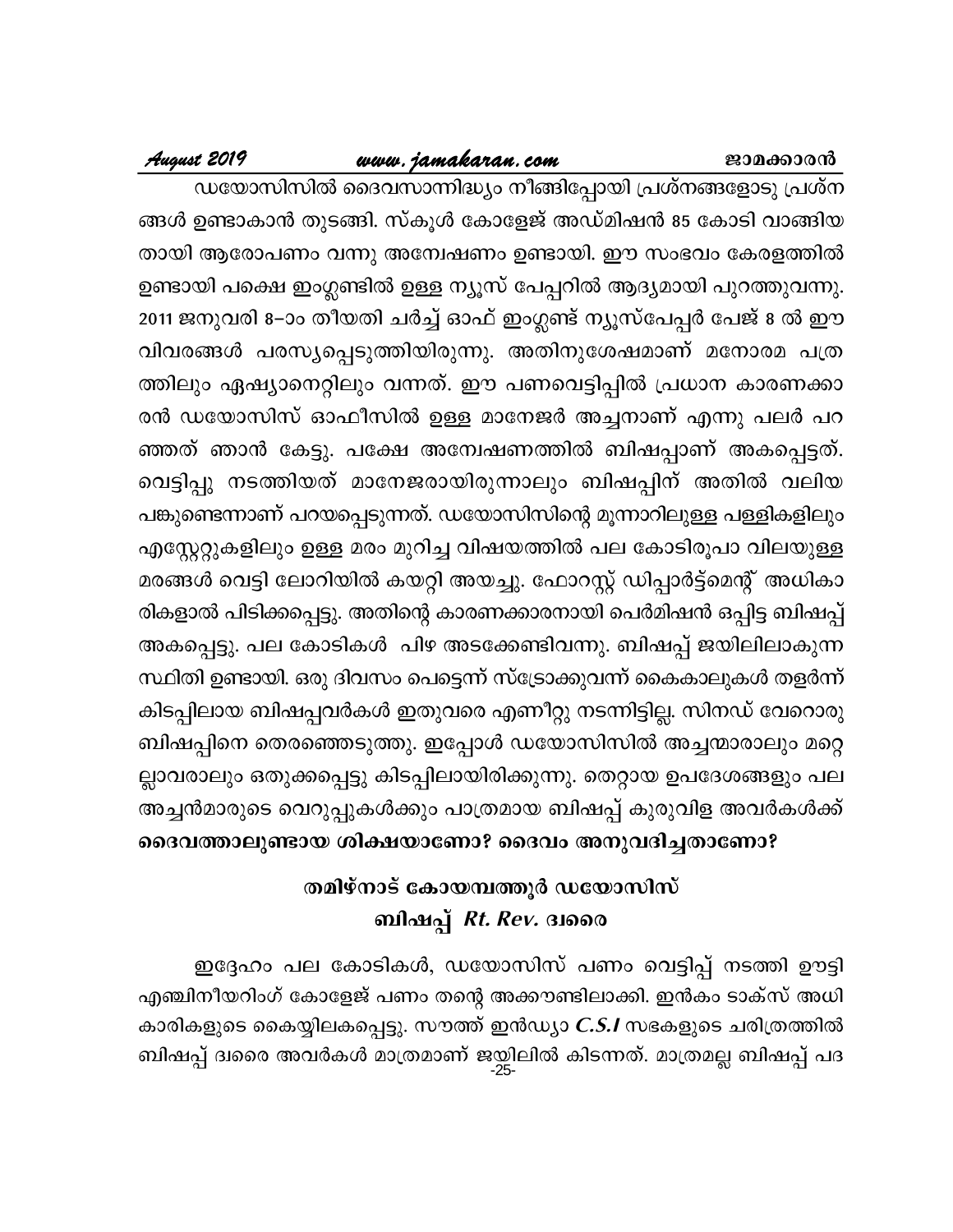### www.jamakaran.com

August 2019

നിനു ആദൃമായി ഡിസ്മിസ് ചെയ്യപ്പെട്ട വൃക്തി എന്ന് വി യിൽ ചരിത്രം സ്ഥാപിച്ചു. നല്ല പ്രസംഗിക്കുന്ന കഴിവും പാടുന്ന കഴിവും ഉള്ള ഇദ്ദേഹം

> തന്റെ മൂത്ത സഹോദരൻ ഡയോസിസിന്റെ കേളേജ് സ്കൂൾ എല്ലാത്തിനും കറസ്പോണ്ടന്റായും അധികാരി യായും നിയമിച്ചതുകൊണ്ട് ബിഷപ്പിന്റെ പേരിൽ ധാരാളം കോടികൾ വെട്ടിപ്പു നടത്തി. പക്ഷെ അകപ്പെട്ടതും ജയി ലിലായതും ബിഷപ്പാണ്. ബിഷപ്പിനും വലിയ പങ്കുണ്ടാ യിരുന്നു. ആത്മീകം പോയി പദവി പോയി. കോടതി യിൽ നിൽക്കുമ്പോൾ ബിഷപ്പിന്റെ പിങ്കളർ കുപ്പായവും വലിയ ക്രൂശ് മാലയും ഇട്ടുകൊണ്ടു പ്രതി ക്കൂട്ടിൽ നിന്നു. ആ സമയത്ത് ജഡ്ജ് പറഞ്ഞത് പ്രതി ക്കൂട്ടിൽ നിൽക്കുന്ന താങ്കൾ ഒരു അക്യൂസ്ഡ് ആണ്.



**Rt. Rev. Durai** 

കുപ്പായം ഇട്ടുകൊണ്ടു നിൽക്കാൻ പാടില്ല. ഉടനേ തന്റെ കാറിൽ ചെന്ന് ഉടുപ്പുമാ റ്റിക്കൊണ്ടു വരാൻ പറഞ്ഞു. പക്ഷെ കോടതി വിട്ടു വെളിയിൽ പോകാൻ പാടില്ല. എന്റെ മുറിയിൽ പോലീസുമായി ചെന്ന് ഉടുപ്പുമാറ്റിയാൽ മതി. ഉള്ളിൽ ചെന്ന് കുപ്പായം മാത്രം ഊരിയിട്ട് മാലയും ക്രൂശും മാത്രം ഇട്ടുകൊണ്ടു നിന്നു. അപ്പോൾ ജഡ്ജി അതും ഊരാൻ പറഞ്ഞു. ബിഷപ്പ് കെഞ്ചി ഇതൊന്നുമാത്രം അനുവദിക്ക ണം എന്ന് പറഞ്ഞപ്പോൾ ഒരു ഹൈന്ദവ ജഡ്ജി കൺവെൻഷൻ പ്രാസംഗികനെ പ്പോലെ ബിഷപ്പിനെ ഉപദേശിച്ചു. ഈ ക്രൂശിന്റെ മഹത്വം നിങ്ങളുടെ ഉള്ളത്തിൽ ഉണ്ടായിരുന്നാൽ ഇത്ര വലിയ വെട്ടിപ്പു താങ്കൾ നടത്തിയിരിക്കുമോ! അതുകൊണ്ട് ക്രൂശു പുറത്തിട്ടാൽ പോര ഹൃദയത്തിൽ ഉണ്ടാകണം എന്ന് പറഞ്ഞശേഷം ജഡ്ജി പിന്നെ നിർബന്ധിച്ചില്ല.

ബിഷപ്പിന്റെ സാക്ഷി പലവിഷയത്തിൽ നഷ്ടപ്പെട്ടു. മകളുടെ വിവാഹം രണ്ടു പ്രാവശ്യം നടന്നു. ഒന്നാമത്തെ ഭർത്താവിനെ വിവാഹമോചനം നട ത്താതെ അവനറിയാതെ രഹസ്യമായി രണ്ടാമത്തെ വിവാഹം സേലത്തിൽ വച്ച് നടത്തി. *C.S.I* യുടെ നിയമങ്ങൾ എല്ലാം ലംഘിച്ചു മൂന്നുവിളിച്ചുചൊല്ല് ഇല്ലാതെ അവസാനം സഭാജനങ്ങൾക്കു അറിയിക്കേണ്ട വിവരവും അറിയി ക്കാതെ ഒരു വിളിച്ചുചൊല്ലും പറയാതെ 10 മിനിട്ടിൽ താലികെട്ട് കഴിഞ്ഞു. പള്ളിയുടെ ചുറ്റിലും 500 പോലീസുകാർ. പഴയ ഭർത്താവ് ഉള്ളിൽ കേറിതട യാത്തവണ്ണം ഈ ഏർപ്പാടുകൾ നടത്തി. എന്നിട്ടും കല്യാണം കഴിച്ച അവൾ  $-26-$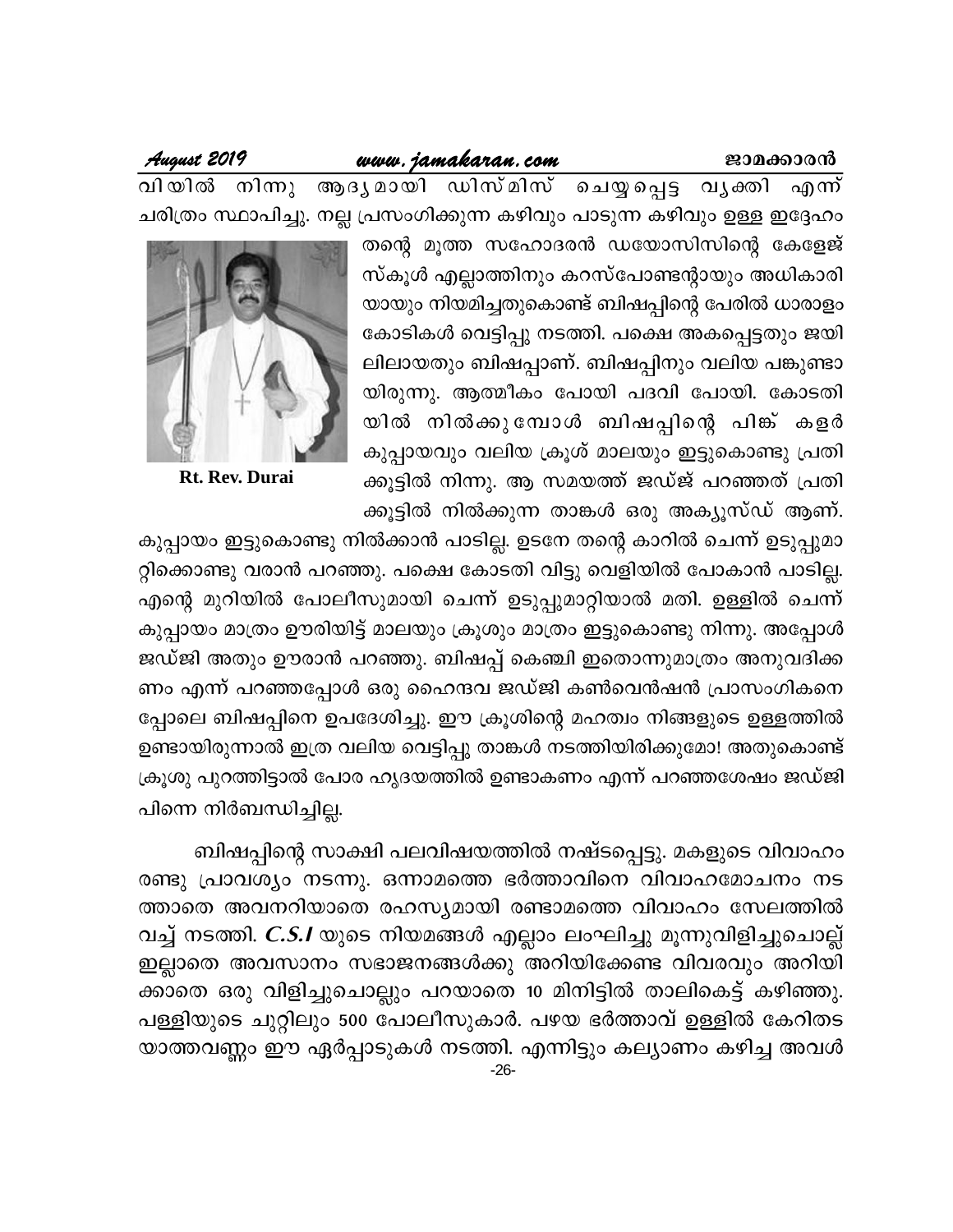August 2019 www.jamakaran.com ജാമക്കാരൻ ഭർത്താവുമായി പിരിഞ്ഞു. ആ സമയമാണ് ബിഷപ്പിനെ സിനഡ് ഡിസ്മിസ് ചെയ്തത്. ഭാര്യക്കു ക്യാൻസർ ബിഷപ്പ് ഒറ്റക്കായി.

ഡയോസിസിൽ ഏതു പള്ളിയിൽ ചെന്നാലും ആദ്യത്തെ പ്രാർത്ഥന അവസാന പ്രാർത്ഥന കാണിക്ക പ്രാർത്ഥന ഇതിൽ ഒന്നിലും അദ്ദേഹത്തെ പ്രാർത്ഥിപ്പിച്ചിട്ടില്ല. ഇദ്ദേഹം പലരെ ഓഡിനേഷൻ കൊടുത്ത് അച്ചനാക്കി. ആ അച്ചന്മാരും ഇദ്ദേഹത്തെ ഉപയോഗിക്കുന്നില്ല. പള്ളിയുടെ വശത്ത് സാധാര ണക്കാരനെപ്പോലെ ഇരുന്ന് മടങ്ങിപ്പോകുന്നതുകാണുമ്പോൾ പല പാഠങ്ങൾ നാം പഠിക്കാൻ സാധിക്കും. പദവിപോയ ശേഷം ഒരു ബിഷപ്പിന് എങ്ങനെ ബഹുമാനം കിട്ടും എന്നുള്ളത് ഇപ്പോൾ ഉള്ള ബിഷപ്പുമാർ ചിന്തിക്കണം. ഇപ്പോൾ ഒറ്റയ്ക്ക് വെല്ലൂരിലുള്ള മകനോടുകൂടെ ജീവിക്കുന്നു.

ജയിൽ ശിക്ഷ, ബിഷപ്പ് പദവി നഷ്ടപ്പെട്ടത്, ഭാര്യ ക്യാൻസർ രോഗിയാ യത്, മകളുടെ ജീവിതം തകർന്നുപോയത്

# ഇതു ദൈവത്തിന്റെ ശിക്ഷയാണോ? ദൈവം അനുവദിച്ചതാണോ?

തൂത്തുക്കുടി - നസ്ത്രേത്ത് *C.S.I* ഡയോസിസ് ബിഷപ്പ് *Rt. Rev.* ജപചന്ദ്രൻ. തൂത്തുക്കുടിയിൽ കെമിക്കൽ മണൽ വിദേശത്തു വിൽക്കുന്ന മുതലാളിമാർ ഒരു ചെറിയ ഗ്രാമത്തിൽ അച്ചനായിരുന്ന ഇംഗ്ലീഷ് സംസാരിക്കാനറിയാത്ത ഇദ്ദേഹത്തെ ബിഷപ്പാക്കാൻ വേണ്ടി അന്നത്തെ മോഡറേറ്റർക്കു ഒന്നേൽകാൽ കോടി രൂപ കൊടുത്തു. Rev. ജപചന്ദ്രൻ അവർകളെ ബിഷപ്പാക്കി. താൻ പറ യുന്നതുപോലെ കേൾക്കാൻ വേണ്ടി ഇദ്ദേഹത്തെ ഒരു ഡമ്മി ബിഷപ്പാക്കി

> ഇദ്ദേഹത്തെ പദവിയിൽ കൊണ്ടുവന്നു. കാണിച്ചുകൊ ടുക്കുന്ന സ്ഥലത്ത് കൈയ്യൊപ്പിടുന്ന സ്ഥിതിയിൽ ഒന്നും അറിയാത്ത വ്യക്തിയായിരുന്നു. ചെക്ക് ബുക്കിൽ എല്ലാ ലീഫിലും ഒപ്പിട്ടുകൊടുത്ത ഒരു ജ്ഞാനമില്ലാത്ത ബിഷ പ്പായിരുന്നു. അതുകൊണ്ട് ചെക്കുവാങ്ങിയ ഡയോ സിസ് ആളുകൾ തങ്ങളുടെ ഇഷ്ടംപോലെ ഡയോസി സിന്റെ പണം ബാങ്കിൽ നിന്ന് എടുത്തു കൊള്ളയടിച്ചു. ഗവൺമെന്റ് ഓഡിറ്റർ മുഖാന്തരം ബിഷപ്പ് അവർകൾ അകപ്പെട്ടു. ഡയോസിസിൽ നിന്നെടുത്ത കോടികൾക്കു



Rt. Rev. Jabachandran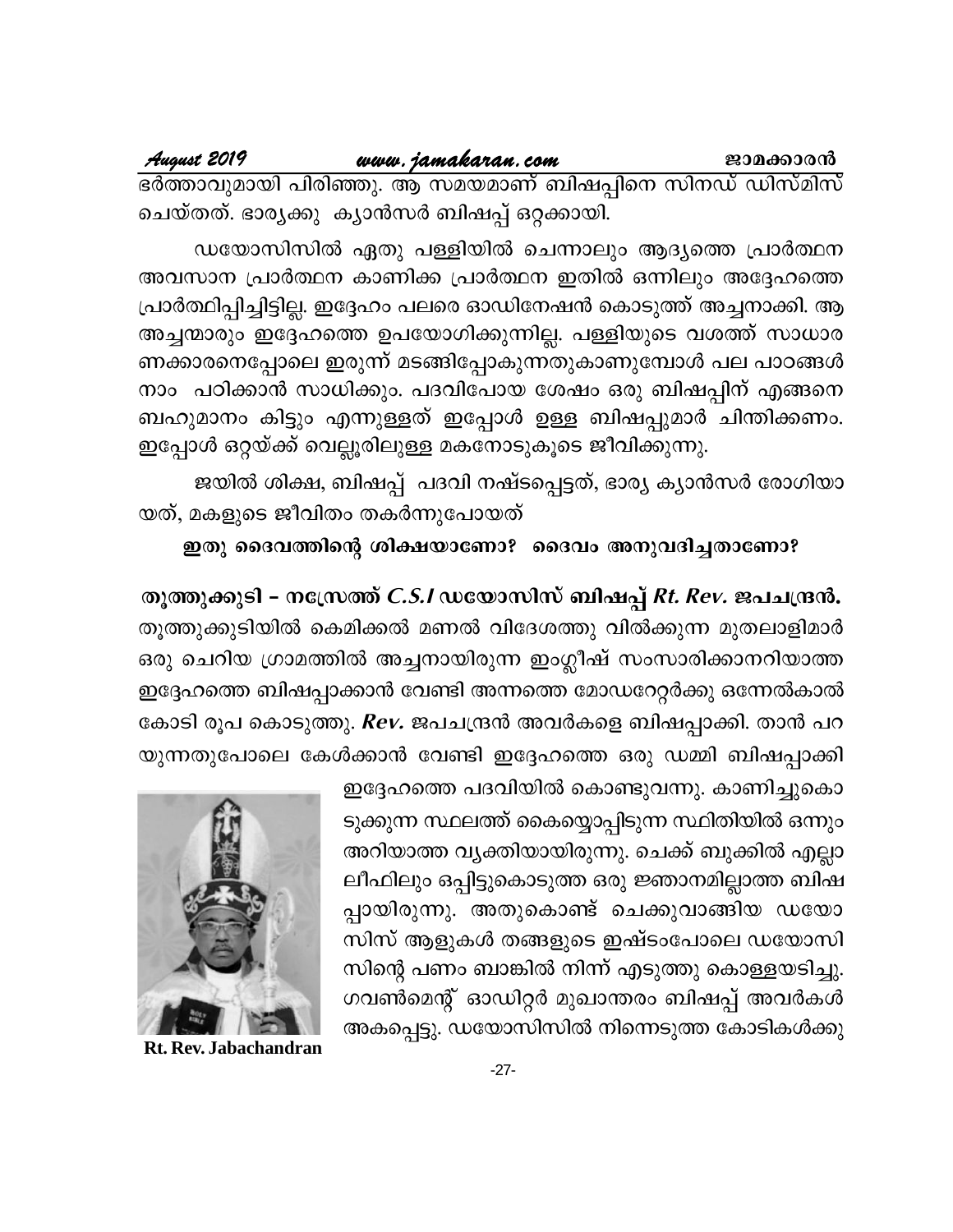www.jamakaran.com August 2019 ജാമക്കാരൻ കാരണം കാണിക്കാൻ കഴിയാതെ പോയി. ജയിലിൽ അകപ്പെടുന്ന സ്ഥിതി യിൽ നിന്ന് അദ്ദേഹം രക്ഷപ്പെട്ടു. ഇദ്ദേഹത്തിനു ഭാര്യയും മക്കളും ഉണ്ടായിരു ന്നു. പക്ഷെ, ഒരു സ്കൂൾ അദ്ധ്യാപികയെ വെപ്പാട്ടിയായി വച്ചിരുന്നു. ആ വീട്ടി ലാണ് എപ്പോഴും താമസം. ഇതൊക്കെ അദ്ദേഹത്തിന്റെ ഭാര്യയുടെ അനുവാദ ത്തിന്റെ പേരിലാണ് ഈ ചീത്തക്കാര്യങ്ങൾ സംഭവിച്ചത്.

ഈ ചീത്ത ബന്ധം നിർത്തണമെന്ന് ഞാൻ രണ്ടു പ്രാവശ്യം കത്തെഴുതി. പക്ഷെ അദ്ദേഹം കേട്ടില്ല. സിനഡ് ഇദ്ദേഹത്തെ സസ്പെന്റ് ചെയ്ത് ബിഷപ്പ് പദവിയിൽ നിന്നു നീക്കി. ബിഷപ്പുമാരുടെ യോഗത്തിൽ സിനഡ് ഓഫീസിൽ ഒരു ഘട്ടത്തിൽ ഇദ്ദേഹത്തിനു ദേഷ്യം കൂടി. മോഡറേറ്ററുടെ കുപ്പായത്തിൽ പിടിച്ചു തല്ലാൻ ശ്രമിച്ചു. തൊട്ടടുത്തുള്ള അച്ചന്മാർ, ഓഫീസിലെ ആളുകൾ, മോഡറേറ്ററെ രക്ഷപ്പെടുത്തി. ഉടനെ മോഡറേറ്ററുടെ മേശയുടെ മുന്നിൽ തറ യിൽ ഇരുന്നുകൊണ്ട് ധർണ്ണ നടത്തി. ആദ്യമായി സിനഡിൽ തറയിൽ ഇരുന്നു ധർണ്ണ നടത്തിയ ആദ്യത്തെ ബിഷപ്പ് ഇദ്ദേഹം തന്നെ.

ഇപ്പോൾ തൂത്തുക്കുടി ഡയോസിസിനു പുതിയ ബിഷപ്പ് തിരഞ്ഞെടു ക്കപ്പെട്ടു. ഇദ്ദേഹത്തിന്റെ സ്ഥിതി താൻ എപ്പോഴും ബിഷപ്പായിരിക്കണോ? താൻ എന്തു ചെയ്യണമെന്ന് അറിയാത്ത സ്ഥിതിയിൽ ഇരിക്കുന്നു.

തൂത്തുക്കുടി ഡയോസിസിൽ ഇദ്ദേഹത്തെ ആരും വിളിക്കുന്നില്ല, ബഹു മാനിക്കുന്നില്ല. ഒരു കല്യാണത്തിന് പോലും ക്ഷണിക്കുന്നില്ല. സ്വന്തസ്ഥല ത്തിൽ ഒരു ബിഷപ്പിന്റെ ഗതി എത്രമോശമായിപ്പോയി.

തിരുനൽവേലി  $C.S.I$  ഡയോസിസ് രണ്ടായി തകർന്ന ശേഷം ബിഷപ്പില്ലാതെ തിരുനൽവേലി ഡയോസിസ് ട്രസ്റ്റ് അസോസിയേഷൻ *(TDTA)* ബിഷപ്പില്ലാത്ത ഈ ഡയോസിസിന് ഇദ്ദേഹത്തിനെ ഓരോരോ ഫങ്ഷനിലും ഡമ്മി ബിഷപ്പായിരുത്തി അശീർവ്വാദം കൊടുക്കാൻ മാത്രം ഉപയോഗിക്കുന്നു. അതുകൊണ്ട് ഇപ്പോൾ താമസം തിരുനെൽവേലിയിലാക്കി. ഒരു വലിയ ബിഷപ്പ് സ്ഥാനത്തിരുന്ന ഇദ്ദേഹത്തിന്റെ വീഴ്ച ബിഷപ്പ് പദവിയിൽ നിന്ന് മാറ്റപ്പെട്ട് ആരും ബഹുമാനിക്കാത്ത സ്ഥിതിയിൽ ഒറ്റപ്പെട്ടുപോയതിന്റെ കാരണം എന്താണ്.

# ഇതു ദൈവത്തിന്റെ ശിക്ഷയാണോ? ദൈവം അനുവദിച്ച

താണോ?

 $-28-$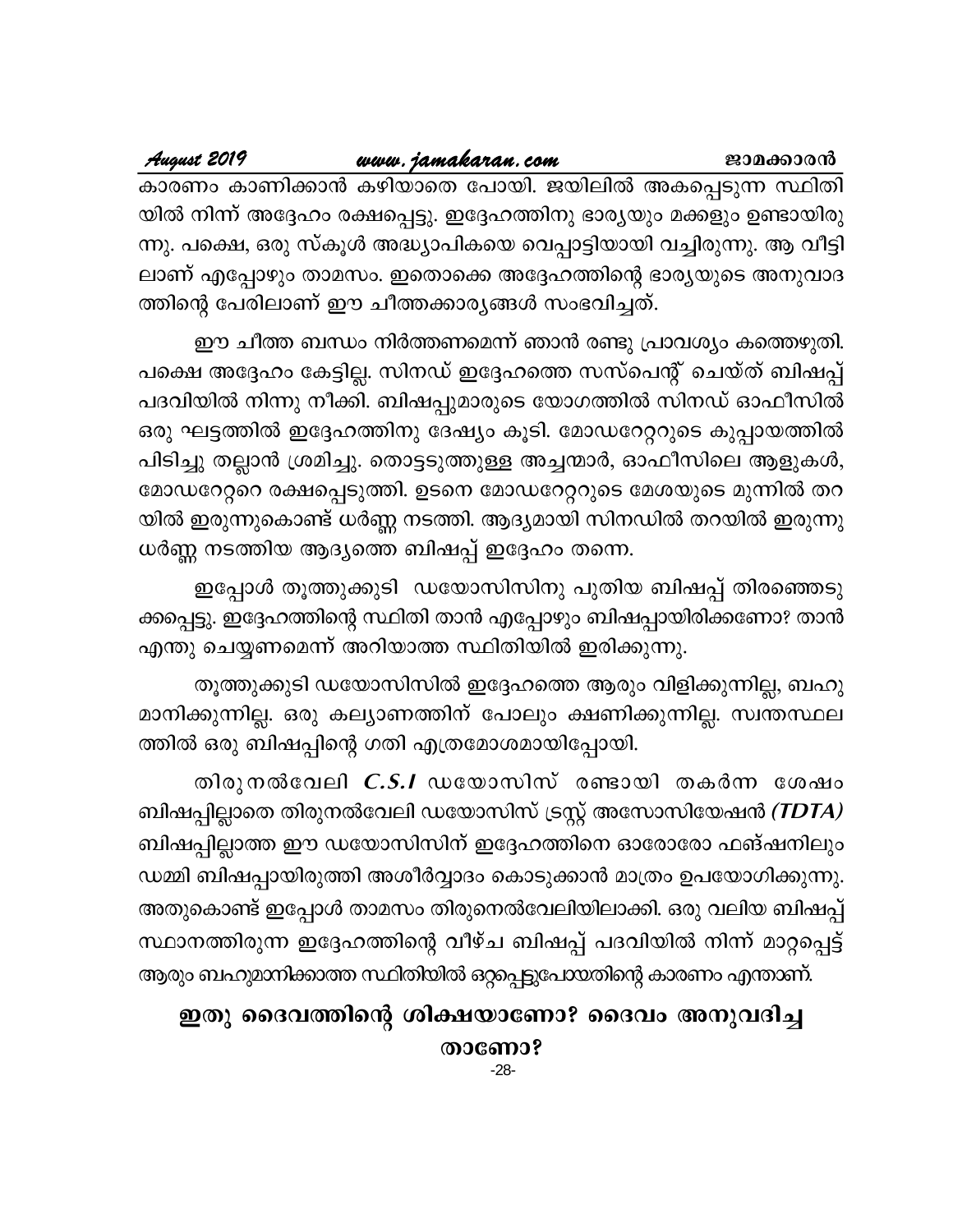### www.jamakaran.com

August 2019

Note : ഞാൻ ദൈവവേലക്കാർക്കു വരുന്ന രോഗം, മരണം, അപകടം ഇത് ദൈവ ശിക്ഷയോ അനുവദിച്ചതോ എന്നുള്ള ചോദൃത്തിന് മറുപടി പറയാൻ വേണ്ടി വെളിയിൽ നിന്നു ഒരു ദൈവ വേലക്കാരന്റെ ഉദാഹരണം എടുക്കാതെ മറ്റു സഭയുടെ നേതാക്കളേയും ഉദാഹരണമായി പറയാതെ നമ്മുടെ C.S.I ബിഷപ്പുമാർക്കുണ്ടായ രോഗം, മരണം, അപമാനം, ജോലി നഷ്ടപ്പെട്ടത് ഇതിന്റെ കാരണം എന്താ എന്ന് അറിയാൻ വേണ്ടി മുകളിൽ പറഞ്ഞ ബിഷപ്പുമാർക്കുണ്ടായ വീഴ്ച്ചകളെ എഴുതി.

# *C.S.I* മോഡറേറ്റർ *Most Rev.* തോമസ് കെ. ഉമ്മൻ മധ്യകേരളാ ഡയോസിസ് ബിഷപ്പ്

അച്ചന്മാർക്കും ബിഷപ്പുമാർക്കും മേൽ അധികാരമുള്ള പദവി വഹിക്കുന്ന മോഡ റേറ്റർ അവർകളുടെ രോഗക്കിടക്കയും അതിന്റെ കാരണം എന്തായി രിക്കുമെന്ന് വായനക്കാർ ഊഹിക്കാൻ വേണ്ടി അവസാനമായി എഴുതുന്നു.

മധ്യകേരളാ ഡയോസിസ് മോഡറേറ്ററും ബിഷപ്പുമായ തോമസ്. കെ. ഉമ്മൻ അവർകൾക്ക് അച്ചനായി പ്രവർത്തിച്ചപ്പോൾ നല്ല പേരായിരുന്നു. സ്വഭാ

> വവും നല്ലത് എന്ന് ഡയോസിസ് ജന ങ്ങൾ പറയുന്നു. മുകളിൽ പറഞ്ഞ മറ്റു ബിഷപ്പുമാരെപ്പോലെ പണവെട്ടിപ്പിൽ അകപ്പെട്ടിട്ടില്ല. പാപ ജീവിതത്തിലും അകപ്പെട്ടില്ല. പക്ഷേ ദൈവത്തിന്റെ ദേഷ്യം ഇദ്ദേഹത്തിന്റെ മേൽ ഉണ്ടാകു വാൻ പ്രധാന കാരണം എതിർ ക്രിസ്തു വിന്റെ നവീന ഉപദേശങ്ങളെ 24  $C.S.I$ ഡയോസിസിനുള്ളിലും നുഴച്ചുകേറ്റാൻ ശ്രമിച്ചതാണ്. രണ്ടു വർഷത്തിനുമുമ്പ് ലന്തുകാല ഉപവാസ പ്രാർത്ഥനക്കുറിപ്പ് എന്ന പേരിൽ 24 *C.S.I* ഡയോ സിസുകൾക്കും ഒരു പ്രസ്താവന അയ



**CSI Modarator** Most Rev. Thomas K. Oomman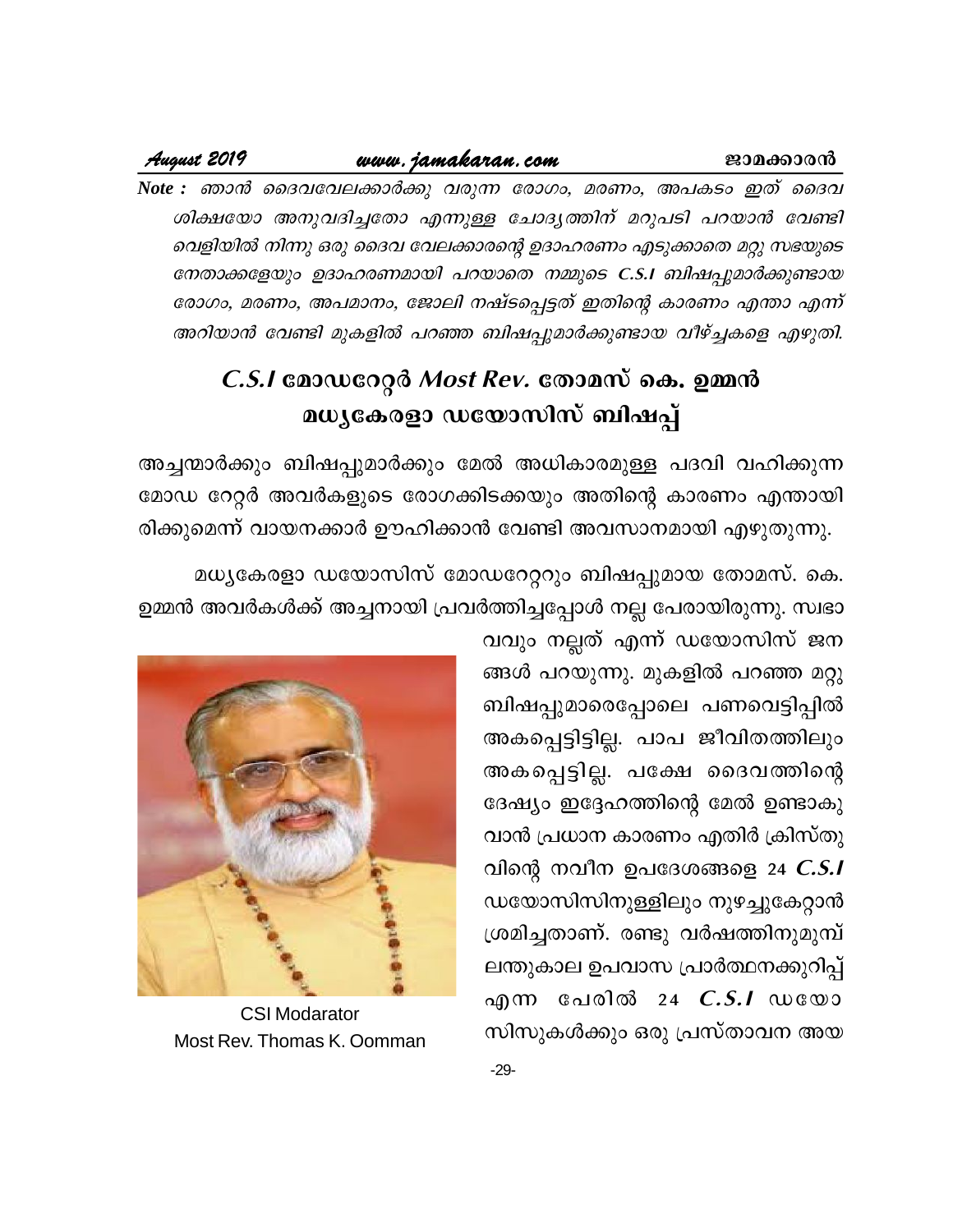# August 2019

# www.jamakaran.com

ച്ചിരുന്നു. അത് പിശാചിന്റെ കള്ള ഉപദേശങ്ങളായ ദൈവത്തിന്റെ കുടുംബം (വസുദേവ കുടുംബം) എന്ന പുതിയ ഉപദേശത്തെ പരിചയപ്പെടുത്തി. ഇത് ഇന്ത്യൻ പ്രധാനമന്ത്രി മോദി ഉപയോഗിച്ച ആപത്തായ ഉപദേശമാകുന്നു. *(Corbon Fast)* ഭൂമി മാതാവ് എന്ന വാക്കിനെ ഉപയോഗിച്ച് ഇന്ത്യയിലുള്ള എല്ലാ പേരും ദൈവത്തിന്റെ മക്കളാണ്. നാം ആരെയും വെറുക്കാൻ പാടില്ല C.S.I സഭകളിൽ (Gay) സ്വവർഗ്ഗരതിക്കാർ (ആണും പെണ്ണും), ഹിജഡ ഇവ രെല്ലാരെയും നമ്മുടെ ദൈവം വെറുക്കുന്നു ഇതു സോദോംഗോമോറായിൽ ഉണ്ടായ പാപമാണ്. ഇവരെ സഭയിൽ ചേർത്ത് സഭയിൽ ഉന്നതസ്ഥാനങ്ങളിൽ ഉൾപ്പെടുത്തണം. ഇവരെല്ലാം വസുദൈവകുടുംബമാണ് ദൈവത്തിന്റെ മക്ക ളാണ്. ഈ വിഷയം *(GENCONCLAVE)* ജെൻകോൺക്ലേവ് എന്ന തലക്കെ ട്ടിൽ ഒരു യോഗം നടത്തി ഇത് എല്ലാപ്രോട്ടസ്റ്റൻഡ് എപ്പിസ്കോപ്പൽ സഭ കളും നടപ്പാക്കണം ഡെസ്മൺ ടുട്ടു *(DESMOND TUTU)* എന്ന് ദൈവകുടും ബത്തിന് പ്രത്യേക പേര് ഇട്ട് ഇത് പിശാചിന്റെ പാപ ഉപദേശമെന്ന് നമ്മുടെ മോഡറേറ്ററും മധ്യകേരളാ ഡയോസിസ് ബിഷപ്പുമാരായ തോമസ്. കെ. ഉമ്മൻ അവർകൾക്കു നന്നായി അറിയാം, ഇദ്ദേഹത്തിനു വേദപുസ്തകവും ദൈവം വെറുക്കുന്ന കാര്യങ്ങളും നന്നായി അറിയാം, ദൈവം വിഗ്രഹാരാധനയെ വെറു ക്കുന്നു എന്നും അറിയാം. സോദോം ഗോമോറയിൽ താമസിച്ചവർ എല്ലാം മനുഷ്യർ തന്നെ പക്ഷെ അവരെ വസുദൈവകുടുംബമായിട്ടോ ദൈവമക്കളാ യിട്ടോ ദൈവം സ്വീകരിച്ചിട്ടില്ല. ഇവർ പറയുന്നതുപോലെ ഇവർ വസുദൈവ കുടുംബമായിട്ടോ ദൈവമക്കളായോ ഇരുന്നാലും ഇവരുടെ പ്രവൃത്തി മോശ മായതു കൊണ്ട് ദൈവം അവരെ അഗ്നികൊണ്ട് നശിപ്പിച്ചു. ഇങ്ങനെ ദൈവം വെറുക്കുന്ന പ്രവൃത്തി ഉള്ള ഇവരെ എങ്ങനെ നമ്മുടെ *C.S.I* സഭയ്ക്കുള്ളിൽ ഉൾപ്പെടുത്താൻ സാധിക്കും? അങ്ങനെ ഉൾപ്പെടുത്തിയാൽ നമ്മുടെ പള്ളിയിൽ യുവതീയുവാക്കളുടെ സ്ഥിതി എന്താകും? മനുഷ്യത്വത്തിന്റെ പേരിലോ മനു ഷ്യാവകാശത്തിന്റെ പേരിലോ ഈ മൂന്നാം വർഗ്ഗത്തെ സഭയുടെ പദവിയിൽ കേറ്റുന്നത് എങ്ങനെ? ബിഷപ്പ് അവർകൾ തന്റെ വീട്ടിൽ ഇവരെ കേറ്റുമോ?

ഭൂമിയിലുള്ള സകല സൃഷ്ടികളിലും ദൈവത്തെ നാം കാണണം അതിനെ ബഹുമാനിക്കണം ഭൂമിയിൽ ദൈവം ഉണ്ട്. സകല സൃഷ്ടിയിലും ദൈവം ഉണ്ട് എന്നു പറയുന്ന ഈ ഉപദേശം ഒരിക്കലും സ്വീകരിക്കാൻ സാധി ക്കുന്നില്ല.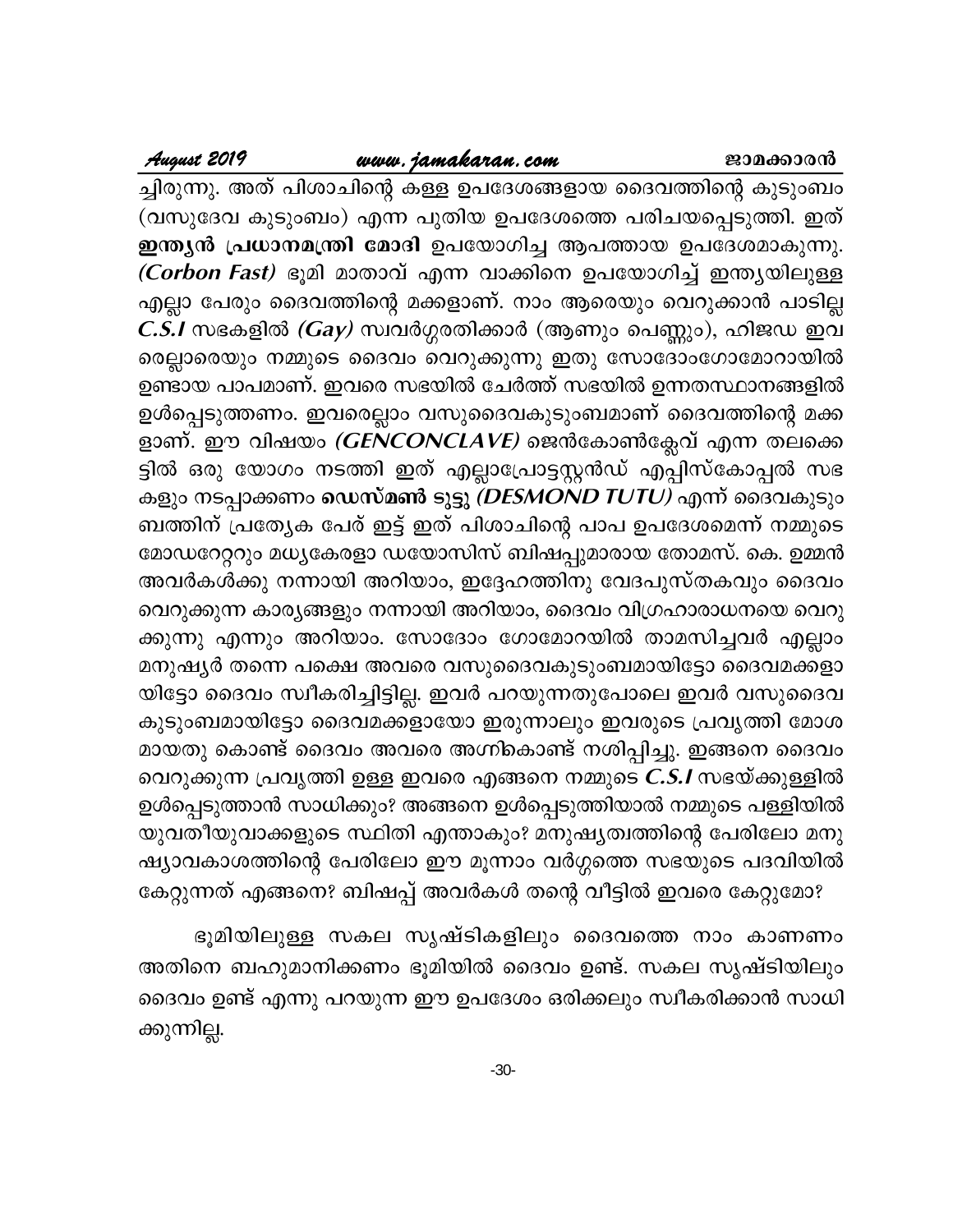# <u>www.jamakaran.com</u>

# August 2019

ഇങ്ങനെ ദൈവം വെറുക്കുന്ന, നശിപ്പിച്ച ആളുകളെ മോഡറേറ്റർ സഭ യിൽ ഉൾപ്പെടുത്തണം എന്നുള്ള നവീന ഉപദേശം മോഡറേറ്റർ അവർകളുടെ ഉള്ളിൽ കേറിയ ഉടനെ ഞാനെന്റെ മാസികയിൽ എഴുതി. എന്നെപ്പോലെ ഇനിയും ചിലർ മോഡറേറ്ററിനു ഈ ഉപദേശത്തെ വെറുക്കുന്നതായി എഴുതി എന്ന് ഞാനറിഞ്ഞു. എന്നിട്ടും മോഡറേറ്റർ ഇതിനെക്കുറിച്ച് ഉണർന്നിട്ടില്ല. ഇപ്പോഴാണ് ദൈവത്തിന്റെ ദേഷ്യം മോഡറേറ്ററുടെ മേൽ ഇറങ്ങി സ്ട്രോക്ക് വന്ന്  $\boldsymbol{I}. \boldsymbol{C}. \boldsymbol{U}$  വിൽ രണ്ടു മൂന്നു ദിവസം കിടന്നു. വീണ്ടും ജീവനോടെ മടങ്ങി വരുമോ എന്ന സംശയത്തോടെ ഡോക്ടർമാർ പറഞ്ഞുകൊണ്ടിരുന്നു. മൂന്നു ദിവസം ബോധം തെളിഞ്ഞില്ല. ഞാനും വെല്ലൂർ സി.എം.സി ആശുപത്രിയിൽ പോയി *I.C.U* മുറിയിൽ ഇരുന്ന് മോഡിറേറ്ററിനു വേണ്ടി എന്നെ കൂട്ടികൊണ്ടു പോയ ഡോക്ടറോട് ചെന്ന് പ്രാർത്ഥിച്ചു മോഡറേറ്റർ ജീവിക്കണം കിടപ്പിൽ നിന്ന് പുതുബലത്തോടെ എണീറ്റുവരണം സാക്ഷിപറയണം. താൻ പറഞ്ഞ എതിർ ക്രിസ്തുവിന്റെ ഉപദേശത്തെ തെറ്റ് എന്ന് ഏറ്റു പറയണം കർത്താവേ ഞങ്ങളുടെ മോഡറേറ്ററെ ഈ പിശാചിന്റെ തെറ്റായ ഉപദേശത്തിൽ നിന്നു തിരുത്തേണമേ എന്നു പ്രാർത്ഥിച്ചിട്ട് മടങ്ങി വന്നു. ഇപ്പോൾ ഒരു ചെറിയ സൗഖ്യം ലഭിച്ചിരിക്കുന്നു. പൂർണ്ണസൗഖ്യം ലഭിച്ചിട്ടില്ല. കയ്യൊപ്പ് മാത്രം കുറച്ച് മാറിയതായറിഞ്ഞു. ഈ സമയത്ത് എങ്കിലും തന്റെ തെറ്റായ ഉപദേശത്തെ ഏറ്റു പറഞ്ഞ് ദൈവത്തിന്റെ മുമ്പിൽ ക്ഷമ ചോദിക്കണം.

# മോഡറേറ്റർക്കുണ്ടായ സ്ട്രോക്ക് പാപത്താൽ ഉണ്ടായതാണോ? ദൈവം അനുവദിച്ചതാണോ?

വചനം അറിയാത്തവർ തെറ്റു ചെയ്താൽ അടി കുറവായിരിക്കും. ദൈവ ത്തേയും വചനത്തെയും അറിഞ്ഞവർ തെറ്റു ചെയ്താൽ അടി കൂടുതൽ കിട്ടും എന്നു വേദപുസ്തകം അറിയിക്കുന്നു.

# മധ്യകേരളാ ഡയോസിസ്

മധ്യകേരളാ ഡയോസിസ് അച്ചന്മാർക്കും, ക്ലർജി സെക്രട്ടറി, ഭാരവാഹി കൾ, സഭാവിശ്വാസികളായ നിങ്ങൾ എല്ലാ പേർക്കും നിങ്ങളെ യഥാർത്ഥമായി<br>-31-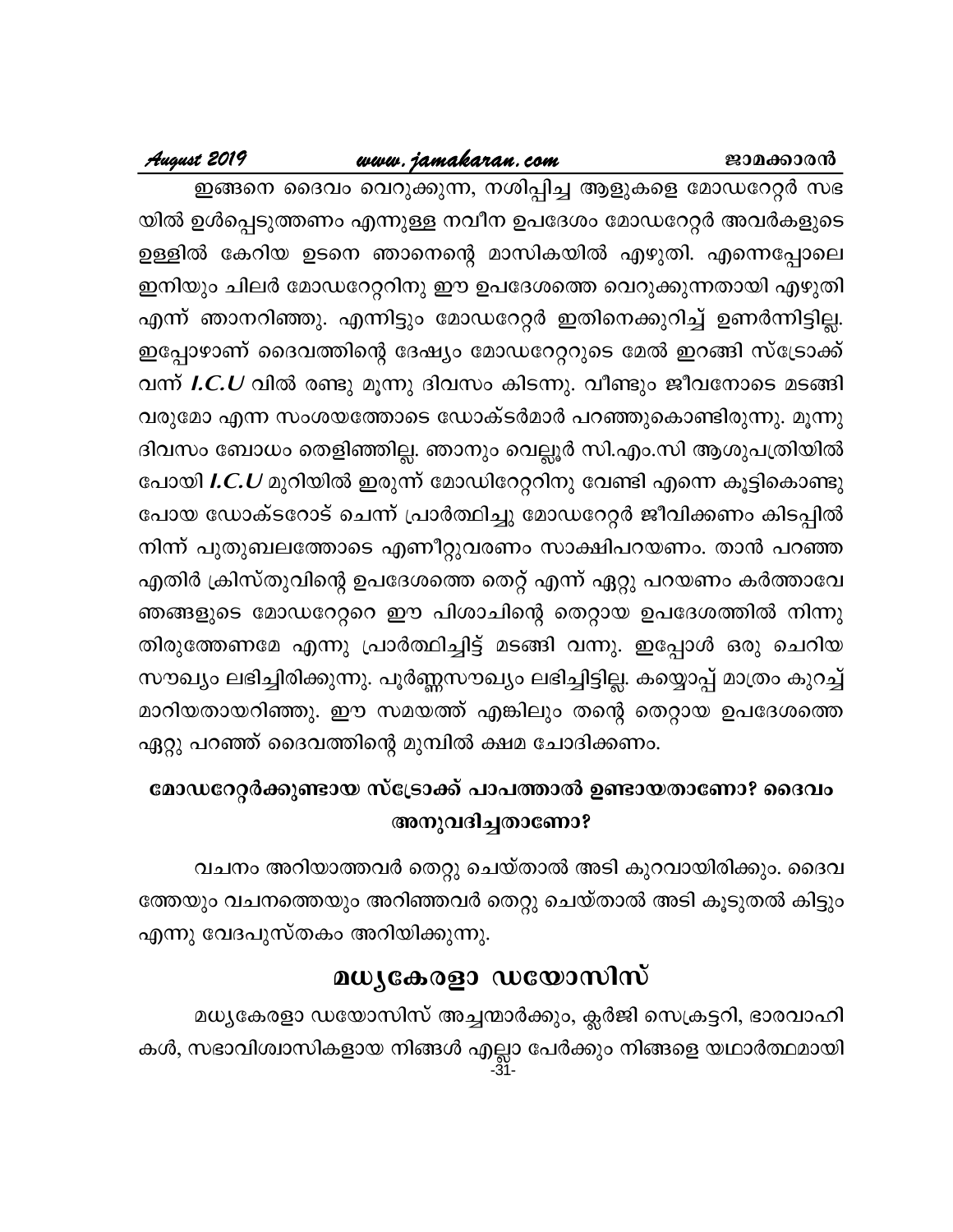# www.jamakaran.com

August 2019

സ്നേഹിക്കുന്ന, നിങ്ങൾക്കു വേണ്ടിയും, നിങ്ങളുടെ കുടുംബങ്ങൾക്കു വേണ്ടിയും പല പ്രശ്നങ്ങളിൽ അകപ്പെട്ടവർക്കു വേണ്ടിയും രാത്രിയും പകലും പ്രാർത്ഥിച്ച ഒരു ദൈവവേലക്കാരൻ എന്നുള്ള നിലയിൽ ആലോചനയായി പറയുന്നത് നിങ്ങളിൽ പലരും എന്റെ വേലയിൽ പണം തന്നും, പ്രാർത്ഥിച്ചും എന്നെ താങ്ങികൊണ്ടിരിക്കുന്നു. ബിഷപ്പിന്റെ പേരിൽ എന്നോടു വെറുപ്പുണ്ടാ യിട്ടും എനിക്കയക്കുന്ന പണം നിർത്തീട്ടില്ല എനിക്കു വേണ്ടി പ്രാർത്ഥിക്കുന്നതും നിർത്തിട്ടില്ല നിങ്ങളുടെ ഡയോസിസിൽ ഭൂരിപക്ഷം സഭ കളിൽ വചന ശുശ്രൂഷ ചെയ്തവനാണു ഞാൻ എന്റെ എഴുത്തിലും എന്റെ പ്രവർത്തനത്തിലും ഇതുവരെ കള്ളം പറഞ്ഞിട്ടില്ല വ്യാജമായി ഒന്നും എഴുതി യിട്ടുമില്ല.

ഇതു വായിക്കുന്ന നിങ്ങൾ ദയവായി എന്നെ മനസ്സിലാക്കണം നിങ്ങ ളുടെ ബിഷപ്പു പറയുന്ന ഉപദേശങ്ങളിൽ നിങ്ങൾ വളരെ സൂക്ഷിക്കണം. ബിഷ പ്പിനേയോ, അദ്ദേഹത്തിന്റെ പ്രവർത്തനങ്ങളേയോ, അപമാനിച്ചിട്ടില്ല. ബിഷപ്പ് അവർകളോടുള്ള ബഹുമാനത്തോടു ഞാൻ ഇത് എഴുതി അവസാനിപ്പിക്കു ന്നു.ബിഷപ്പെഴുതിയ ഉപദേശങ്ങൾ ഒന്നും നിങ്ങളുടെ ഡയോസിസിൽ വന്നി ട്ടില്ല. എന്നാലും അധർമ്മ മൂർത്തിയുടെ വരവ് വളരെ അടുത്ത് ആയതുകൊണ്ടും മാത്രമല്ല അവൻ വഞ്ചിക്കുന്നവൻ ആയതുകൊണ്ടും വചന അടിസ്ഥാനമി ല്ലാത്ത ഏത് ഉപദേശത്തേയും നിങ്ങൾ അനുസരിക്കരുത്. പൗലോസ് പറ ഞ്ഞതുപോലെ ദൈവദൂതൻ വന്നു പറഞ്ഞാലും നിങ്ങൾ വിശ്വാസിക്കരുത്. എന്നെകൊണ്ടു നിങ്ങളെ ആരെയും മറക്കാൻ സാധിക്കുന്നില്ല അത്രമാത്രം നിങ്ങൾ എന്നെ സ്നേഹിച്ചവരാണ് ഇടക്കിടക്കു നിങ്ങളുടെ ഡയോസിസിൽ പ്രാർത്ഥനായോഗങ്ങൾക്കു കടന്നു വരുമ്പോൾ നിങ്ങളുടെ സ്നേഹം മാറി ട്ടില്ല എന്നു മനസ്സിലാക്കാൻ സാധിച്ചു. ദൈവം നിങ്ങളേയും നിങ്ങളുടെ മക്ക ളേയും അച്ചന്മാരേയും ബിഷപ്പിനേയും അനുഗ്രഹിക്കട്ടെ. ഈ ചോദ്യത്തിനു ത്തരം ഒരു കത്ത് മാതിരിയാണ് ഞാൻ എഴുതിയിരിക്കുന്നത്. അതുകൊണ്ട് പ്രാർത്ഥനയോടു നിർത്തുന്നു. ദൈവം നിങ്ങളെ അനുഗ്രഹിക്കട്ടെ.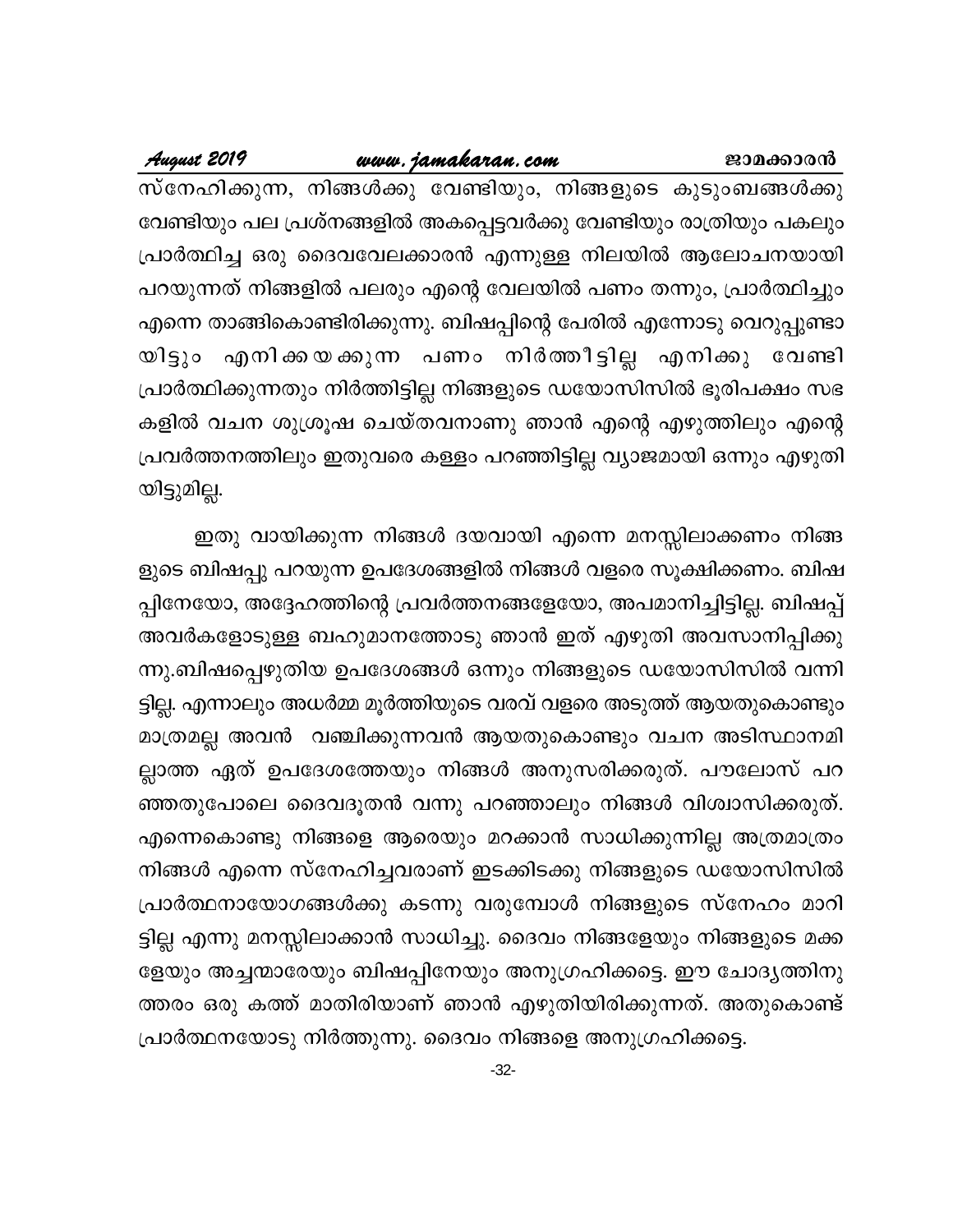

# കന്യാകുമാരി സി.എസ്.ഐ ഡയോസിസ് പുതിയ ബിഷപ്പ്

2019 ജൂലായ് മാസം നാഗർകോവിലിൽ വച്ച് റവ. ഡോ. *A.R.* ചെല്ലയ്യ, MA, BD, MTh, D Min അവർകളെ ബിഷപ്പായി തെരഞ്ഞെടുത്തു. നല്ല ആത്മീയ ഭാരമുള്ള, ദൈവീക ഭയമുള്ള ഒരു അച്ചനെ കന്യാകുമാരി സി.എസ്.ഐ ഡയോസിസിന്റെ ബിഷപ്പായി തെരഞ്ഞെടുത്ത



Rt. Rev. Dr. A.R. Chelliah

തിൽ ഞാൻ അനുമോദിക്കുന്നു. അച്ചനായിരിക്കുമ്പോൾ പല സഭകളിലും എന്നെ ക്ഷണിച്ച് കൺവെൻഷനുകൾ നടത്തിയിട്ടുണ്ട്. അദ്ദേഹത്തിന്റെ നേതൃ ത്വത്തിൽ തുടർന്നുള്ള വർഷങ്ങളിൽ ഡയോസിസിലെ എല്ലാ സഭകളും ആത്മീയ വളർച്ചയിലും ദൈവവചനത്തിന്റെ അടിസ്ഥാനത്തിലും വളർന്ന് മുന്നേറുവാൻ സർവ്വശക്തനായ ദൈവത്തിന്റെ കൃപ ഉണ്ടാകുമാറാകട്ടെ!

കഴിഞ്ഞ കാലങ്ങളിൽ കന്യാകുമാരി ഡയോസിസ് നേരിട്ട പ്രതിസന്ധി കളും സാമ്പത്തിക തിരിമറികളുടെയും തുടർച്ച പുതിയ ബിഷപ്പിന്റെ നേതൃ ത്വത്തിൽ ഉണ്ടാകാതെയിരിക്കട്ടെ എന്ന് ഞാൻ പ്രാർത്ഥിക്കുന്നു.

പുതിയ ബിഷപ്പായി തെരഞ്ഞെടുക്കപ്പെട്ട *Rt. Rev. Dr. A.R* ചെല്ലയ്യ അവർകളെ ജാമക്കാരന്റെ പേരിലും എന്റെ സ്വന്തം പേരിലും ആശംസിക്കു  $m_{\lambda}$ .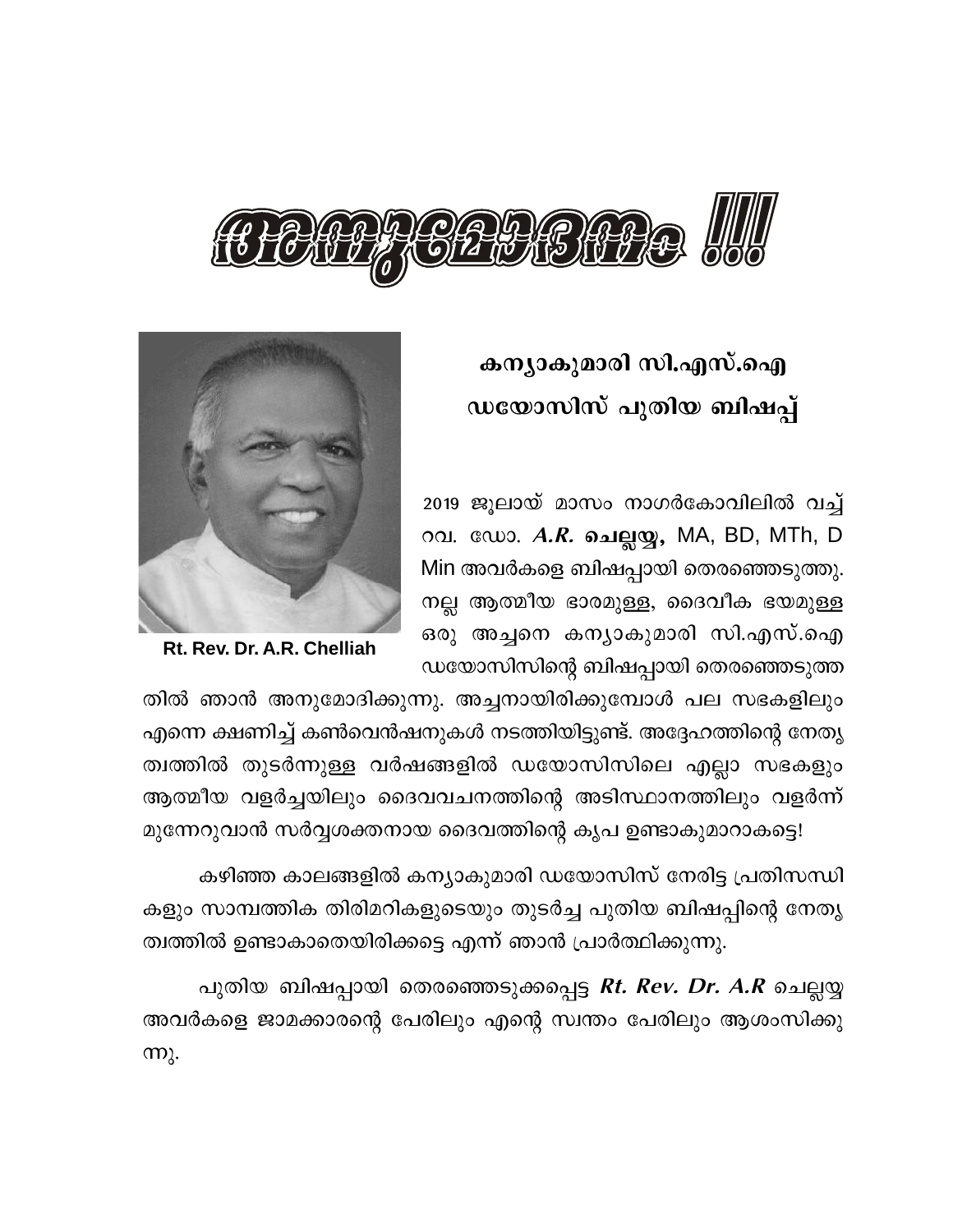www.jamakaran.com

### ദൈവവേല വിവരങ്ങൾ |എന്റെ

| ആഗസ്റ്റ് | 9, 10, 11 | ഉടുമൽപെട്ട് C.S.I ചർച്ച്  Madurai Diocese |  |
|----------|-----------|-------------------------------------------|--|
|----------|-----------|-------------------------------------------|--|

16, 17, 18 പുതുക്കുടി (നാഗർകോവിൽ C.S.I ചർച്ച്) Kanyakumari Diocese ആഗസ്റ്റ്

27 ആഗസ്റ്റ് ഗുജറാത്ത് (ആദിവാസി സുവിശേഷ വേല)

സെപ്തംബർ 2 ഒരു ദിവസം മുഴുവനും ധ്യാന യോഗം

(ഗുജറാത്ത് അഹമ്മദാബാദ് C.N.I ചർച്ച്)

സെപ്തംബർ 13,14,15 കാട്പാടി (വെല്ലൂർ ഡയോസീസ് C.S.I ചർച്ച്)

സെപ്തംബർ മുന്നാം വാരം കേരളം (ആദിവാസികളുടെ ഇടയിൽ ദൈവവേല)

**ഒക്ടോബ**ർ 4, 5, 6 ശിവഗംഗൈ C.S.I ചർച്ച് (തിരുച്ചി –തഞ്ചാവൂർ ഡയോസീസ്)

തൂത്തുക്കുടി C.S.I ചർച്ച് (തൂത്തുക്കുടി ഡയോസിസ്) ഒക്ടോബർ11,12,13 മേടവാക്കം ചെന്നൈ C.S.I ചർച്ച് (മദ്രാസ് ഡയോസീസ്) ഒക്ടോബർ25,26,27

# എന്റെ ദൈവവേലയുടെ യാത്രാവിവരങ്ങൾ എന്തുകൊണ്ട് മാസികയിൽ ചില വർഷങ്ങളായി എഴുതുന്നില്ല?

കഴിഞ്ഞ 15 വർഷങ്ങളായി എന്റെ ദൈവവേലയിൽ ജാമക്കാരനിൽ പല വിധ വിമർശനങ്ങളെ എഴുതിയതു കൊണ്ട് എനിക്കു നേരേ ധാരാളം കൊല വിളികളും ആക്രമണ പദ്ധതികളും പല ടി.വി. ദൈവ വേലക്കാർ മുഖാന്ത രവും ചില ബിഷപ്പുമാർ മുഖാന്തരവും ഗുണ്ടകളെ ഏർപ്പാട് ചെയ്ത് ഡോക്ടറെ ആക്രമിക്കാൻ ശ്രമിക്കുന്നതായി പോലീസിന്റെ വിവരം കിട്ടി. അതുകൊണ്ട് അധികാരികൾ എന്നെ വിളിച്ച് നിങ്ങളുടെ മാസികയിൽ നിങ്ങളുടെ യാത്രാ വിവരങ്ങൾ (പ്രോഗ്രാം), തീയതികൾ, പരസ്യപ്പെടുത്താതെ ചില നാളുകൾ നിർത്തി വയ്ക്കണം എന്നു ആലോചന പറഞ്ഞു. നിങ്ങൾ പുറപ്പെടുന്ന ദിവസം എത്തിച്ചേരുന്ന ദിവസം മീറ്റിംഗ് നടത്തുന്ന സ്ഥലം ഇവ ദയവായി പരസ്യപ്പെ  $-34-$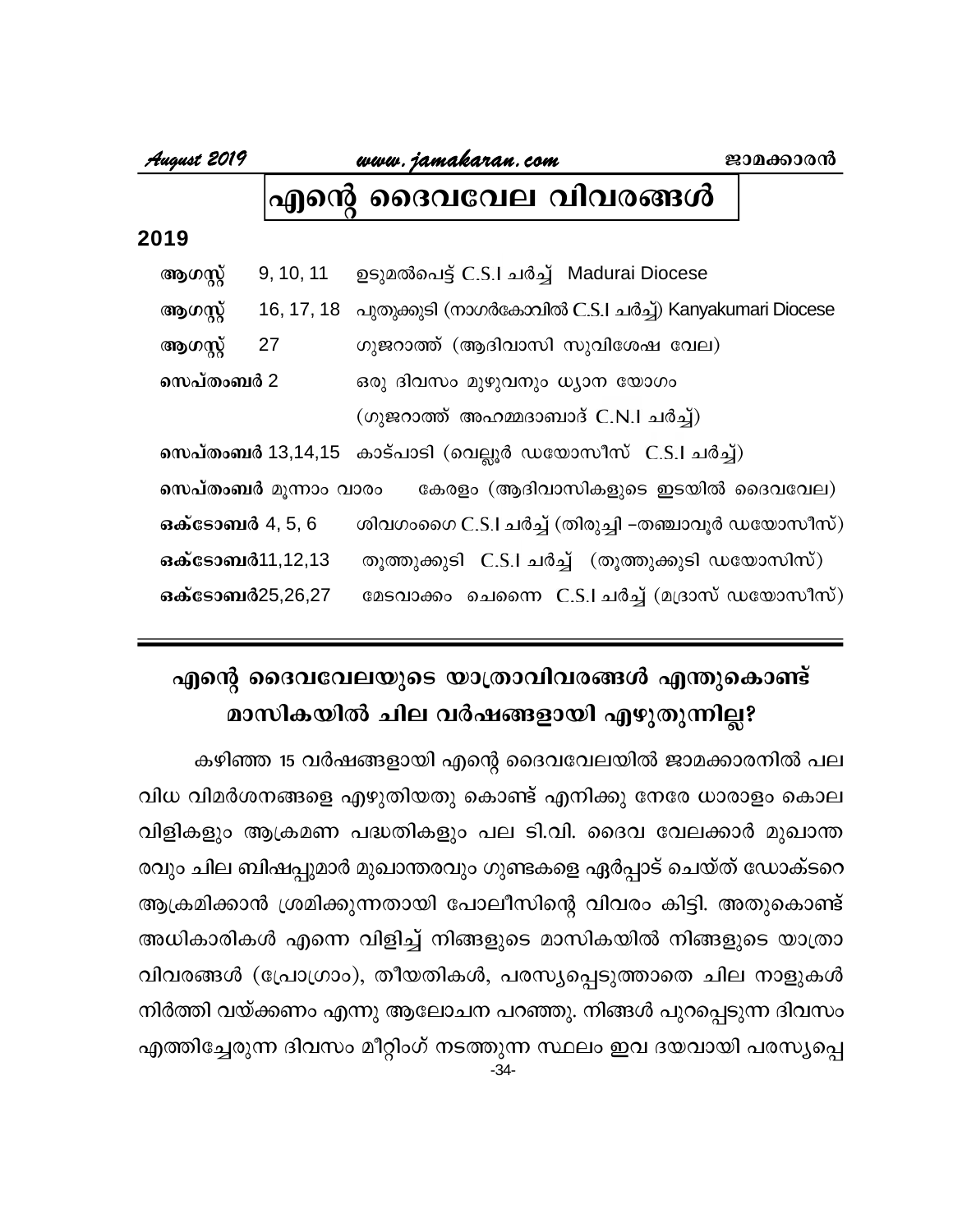# www.jamakaran.com

ജാമക്കാരൻ

ടുത്തരുത് എന്നു പറഞ്ഞു. അധികാരികൾക്ക് മര്യാദ കൊടുക്കാൻ ഞാൻ അത് നിർത്തി. ഞാൻ നിർത്തിയത് മരണഭയം കൊണ്ടല്ല എന്നു വായനക്കാർക്ക് നന്നായി അറിയാം. സങ്കീ:127 പറഞ്ഞതുപോലെ യഹോവ പട്ടണം കാക്കാതി രുന്നാൽ കാവൽക്കാരൻ വൃഥാ ജാഗരിക്കുന്നു. ദൈവം എന്നോടുകൂടെ ഇരി ക്കുന്നു ഏതുവിധമായ ആക്രമണത്തിനും മരണത്തിനും ദൈവം അനുവദി ക്കുമെങ്കിൽ അതിനെ അഭിമുഖീകരിക്കാൻ ഞാൻ തയ്യാറായിരിക്കുന്നു.

# **BANK ACCOUNT NUMBERS:**

August 2019

# Dr. M.G.E. PUSHPARAJ

SALEM -636 005. INDIA

**STATE BANK OF INDIA (SALEM-1970)** 

A/C No: 10764116842

SWIFT CODE - SBININBB637-10764116842

IFSC CODE - IFSC SBIN0001970 -10764116842

**CANARA BANK - SALEM** (SURAMANGALAM BRANCH)

A/C No: 1219101013622.

SWIFT CODE - CNRB0001219 -1219101013622.

IFSC CODE - IFSC CNRB0001219-1219101013622.

# നന്ദി

Bank NEFT, MO, DD ആയി നല്കിയ കുട്ടായ്മകൾ എല്ലാം ലഭിച്ചു. നിങ്ങളെഴുതിയ എല്ലാ വിഷയങ്ങൾക്കായും ഞാൻ പ്രാർത്ഥിക്കുന്നു. തുടർന്നും പ്രാർത്ഥിക്കും.